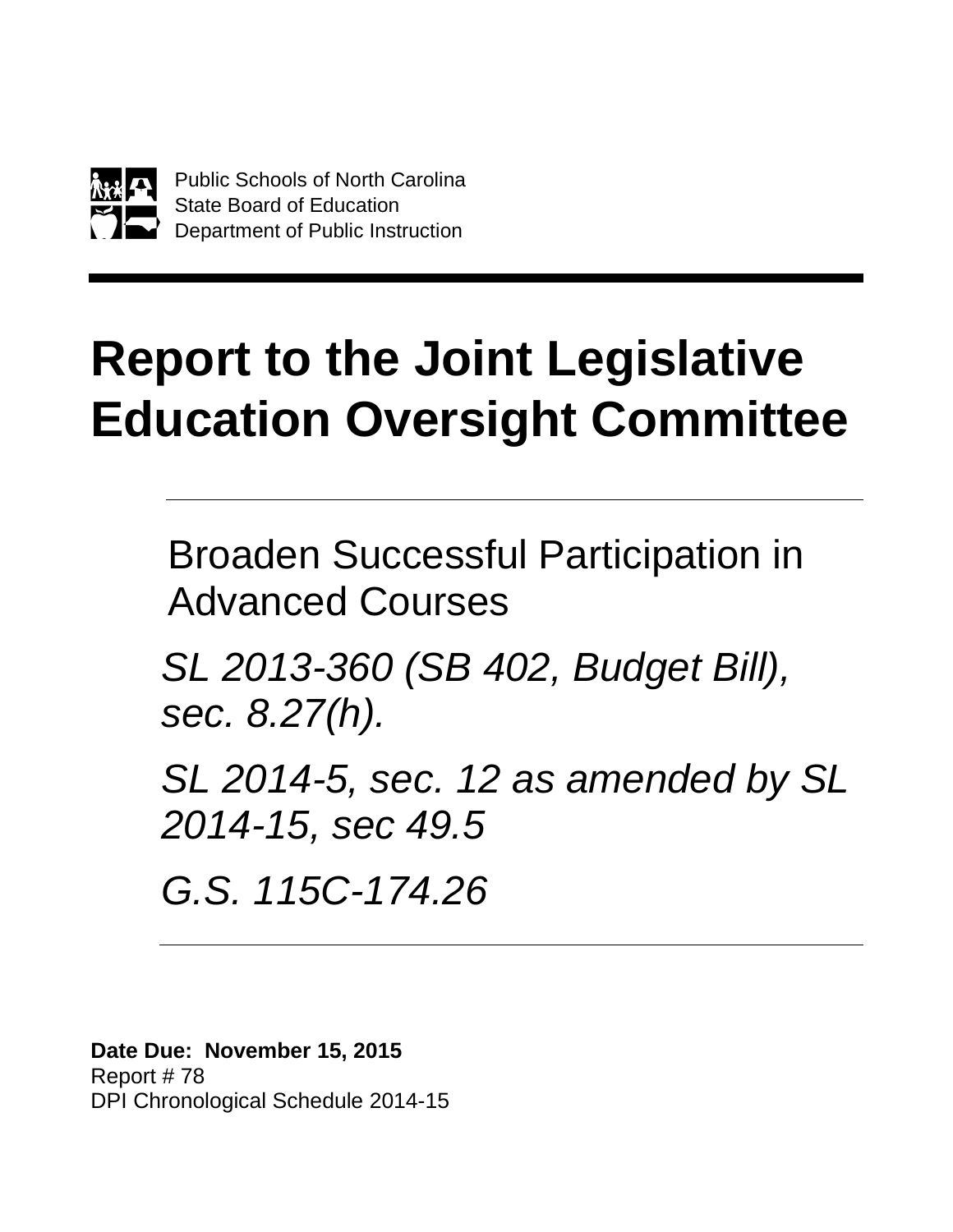#### **STATE BOARD OF EDUCATION**

SBE VISION: Every public school student will graduate ready for post-secondary education and work, prepared to be a globally engaged and productive citizen.

SBE MISSION: The State Board of Education has the constitutional authority to lead and uphold the system of public education in North Carolina.

**WILLIAM COBEY** Chair :: Chapel Hill

**A.L. COLLINS** Vice Chair :: Kernersville

**DAN FOREST** Lieutenant Governor :: Raleigh

**JANET COWELL** State Treasurer :: Raleigh

**JUNE ST. CLAIR ATKINSON** Secretary to the Board :: Raleigh **BECKY TAYLOR** Greenville

**REGINALD KENAN** Rose Hill

**KEVIN D. HOWELL** Raleigh

**GREG ALCORN** Salisbury

**OLIVIA OXENDINE** Lumberton

**WAYNE MCDEVITT** Asheville

**ERIC DAVIS Charlotte** 

**PATRICIA N. WILLOUGHBY** Raleigh

### **NC DEPARTMENT OF PUBLIC INSTRUCTION**

**June St. Clair Atkinson, Ed.D., State Superintendent 301 N. Wilmington Street :: Raleigh, North Carolina 27601-2825** 

In compliance with federal law, the NC Department of Public Instruction administers all state-operated educational programs, employment activities and admissions without discrimination because of race, religion, national or ethnic origin, color, age, military service, disability, or gender, except where exemption is appropriate and allowed by law.

### **Inquiries or complaints regarding discrimination issues should be directed to:**

Dr. Rebecca Garland, Deputy State Superintendent :: 6368 Mail Service Center, Raleigh, NC 27699-6368 :: Telephone: (919) 807-3200 :: Fax: (919) 807-3388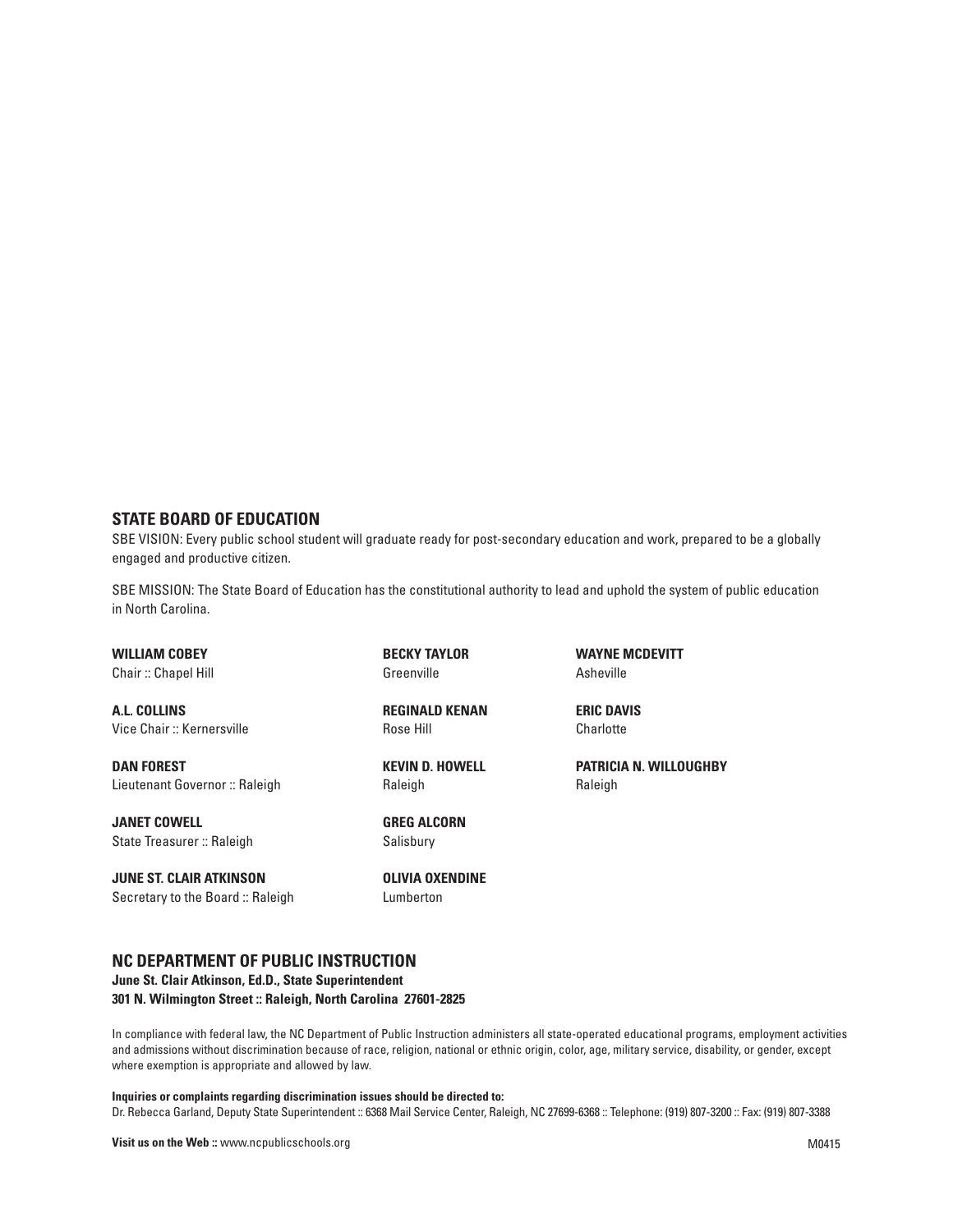# **Report to the North Carolina General Assembly: §115C-83.4A ~ Advanced Courses**

In response to G.S.115C-83.4A, the NC Department of Public Instruction (NCDPI) initially established the NC Advanced Placement Partnership (NCAPP) in May 2014 with the College Board. The NCAPP is still underway and continues with its purpose to broaden access and successful participation in advanced coursework in NC's public schools. According to G.S. 115C-83.4A, "it is the intent of the State of North Carolina to enhance accessibility and encourage students to enroll in and successful complete more rigorous advanced courses to enable success in postsecondary education for all students."

The NCAPP continues to respond to the legislation through various efforts. Twenty-three NC school districts continue to participate in the NCAPP as "targeted districts" with focused support and technical assistance. NCAPP also provides state-wide support through professional development opportunities open to all of the state, both face-to-face and online opportunities. In addition, the General Assembly appropriated funds to pay for all AP and IB exams for public school or charter school students who were enrolled in the corresponding AP/IB courses beginning last year in 2014-15. College Board and the NCDPI are continuing to work together on these various aspects to ensure continued success of the NCAPP.

The NCAPP spearheads NC's progress with AP course enrollment and AP exam participation. The state's most recent data from College Board shows remarkable gains in 2014-15 with significant increase in exam participation and success for all students.

• The number of AP Exam-Takers in North Carolina's public schools increased 18.7% from 2014 to 2015, as compared to a 6% increase in AP Exam-Takers in public schools nationwide. In the 23 target NCAPP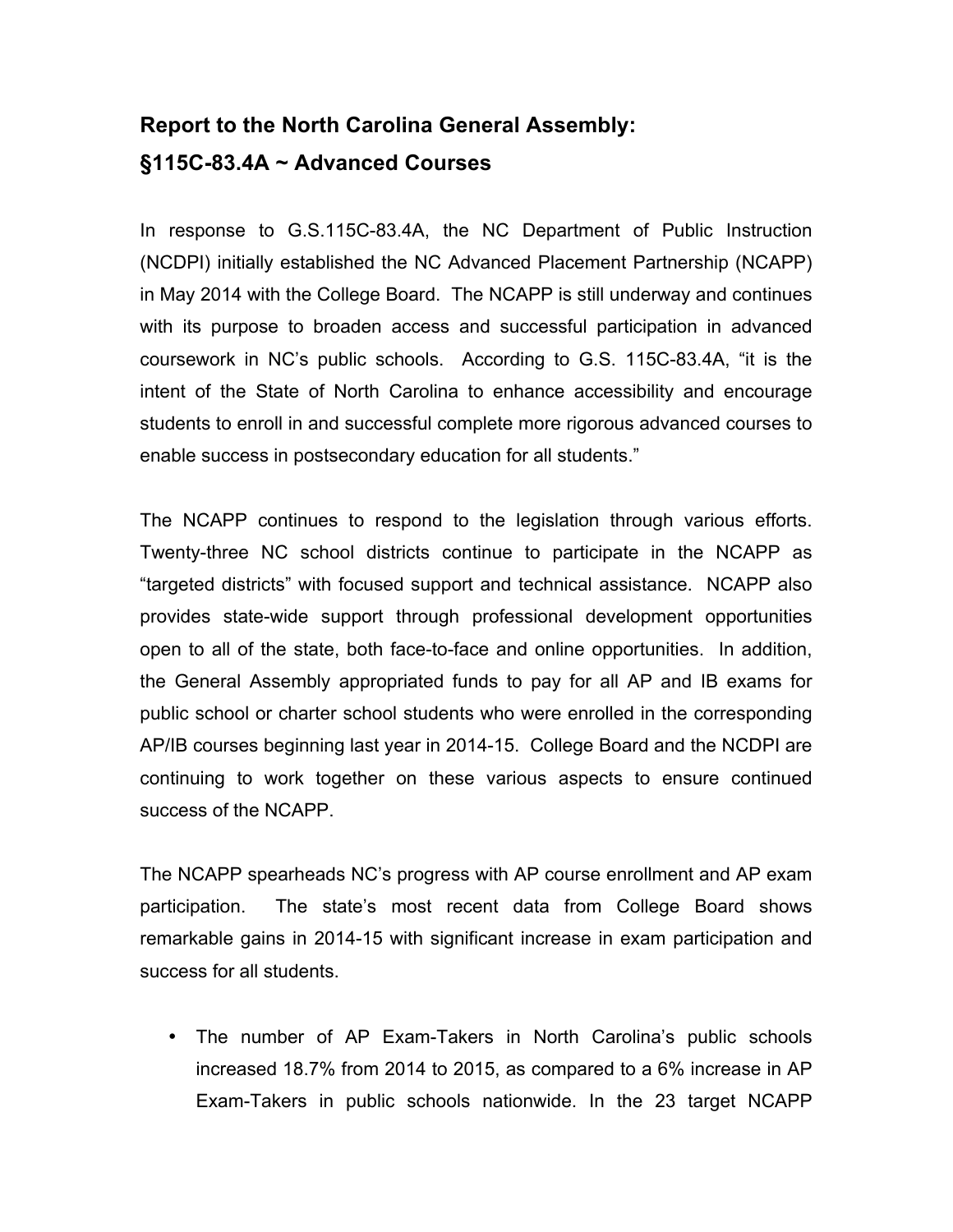districts, the number of students taking AP exams increased 17% in 2015 over the 2014 year.

- AP participation and performance for Black students in North Carolina's public schools continues to outpace the participation and performance for Black students seen nationwide. The number of Black AP Exam-Takers in North Carolina's public schools increased 22.8% from 2014 to 2015, as compared to a 3.6% increase in Black AP Exam-Takers in public schools nationwide.
- AP participation and performance for Hispanic students in North Carolina's public schools continues to outpace the participation and performance for Hispanic students seen nationwide. The number of Hispanic AP Exam-Takers in North Carolina's public schools increased 21.3% from 2014 to 2015, as compared to an 8.2% increase in Hispanic AP Exam-Takers in public schools nationwide.

This success is a direct result of hard work by NC's teachers and districts. With NCAPP's sustained efforts of professional development and technical assistance, the State Board of Education and NCDPI expect continued progress to increase access and successful participation in Advanced Placement courses across NC and further meet the intent of the legislation.

### **Report Requirements**

This report responds to the requirements of the legislation enacted in SL 2013- 360, *Broaden Successful Participation in Advanced Courses*. The State Board of Education/NCDPI report fulfills some requests, while others are fulfilled by the companion College Board NCAPP Report.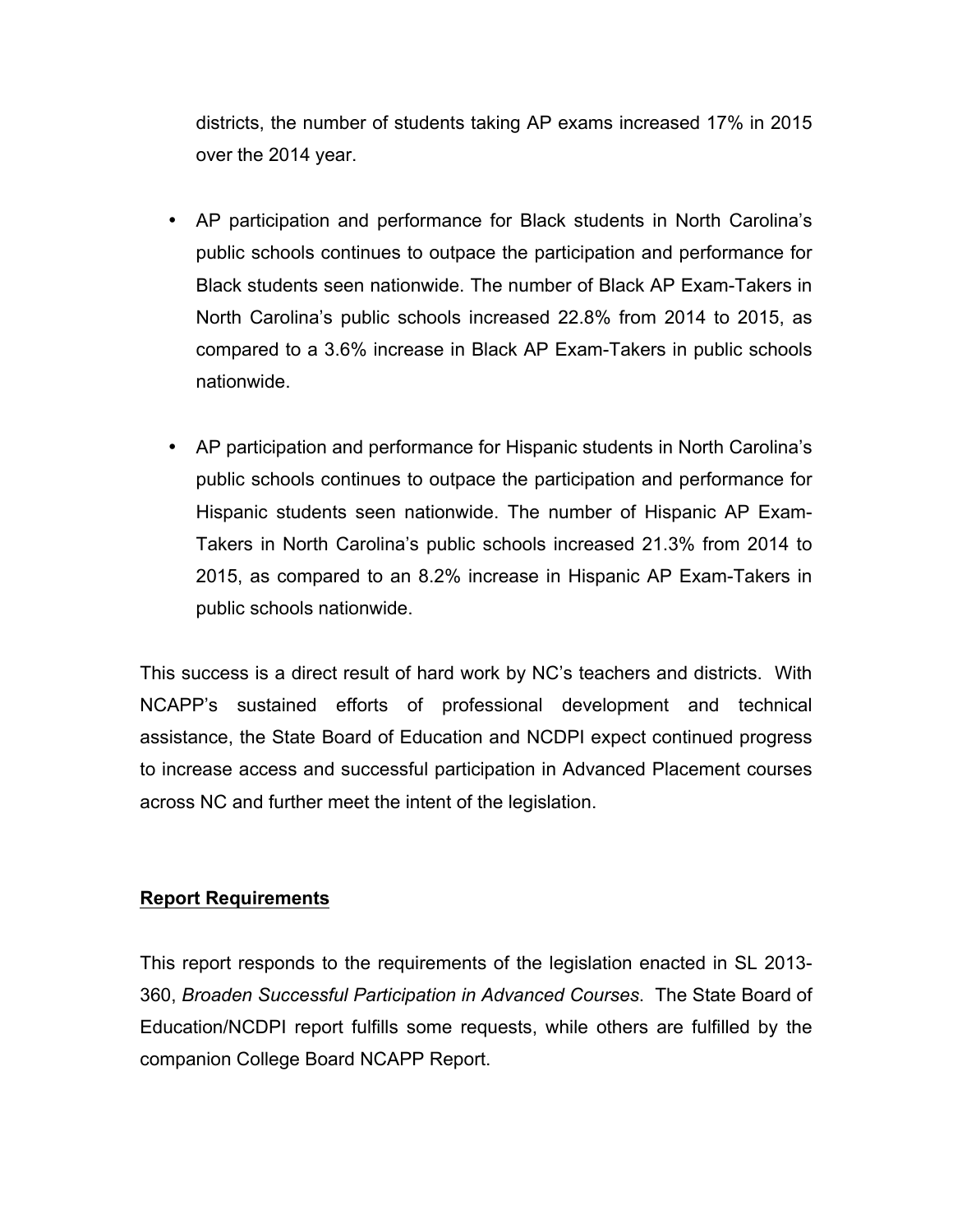The following table reviews the report requirements and indicates which report addresses the required information:

| The North Carolina Advanced Placement Partnership's<br>report to the NCDPI and the assessment of that report.                                                            | State Board of<br><b>Education Report</b>   |
|--------------------------------------------------------------------------------------------------------------------------------------------------------------------------|---------------------------------------------|
| Number of students enrolled in advanced courses and<br>participating in advanced course examinations, including<br>demographic information by gender, race, and free and | State Board of<br><b>Education Report</b>   |
| reduced-price lunch status.                                                                                                                                              | <b>College Board</b><br><b>NCAPP Report</b> |
| <b>Student</b><br>performance<br>advanced<br>on<br>course<br>examinations, including information by course, local<br>school administrative unit, and school.             | <b>College Board</b><br><b>NCAPP Report</b> |
| participating in<br>Number of students<br>10 <sub>th</sub><br>grade<br>PSAT/NMSQT testing.                                                                               | <b>College Board</b><br><b>NCAPP Report</b> |
| Number of teachers attending summer institutes offered<br>by the North Carolina Advanced Placement Partnership.                                                          | <b>College Board</b><br><b>NCAPP Report</b> |
| Distribution of funding appropriated for advanced course<br>testing fees and professional development by local<br>school administrative unit and school.                 | State Board of<br><b>Education Report</b>   |
| Status and efforts of the North Carolina Advanced<br>Placement Partnership.                                                                                              | State Board of<br><b>Education Report</b>   |
|                                                                                                                                                                          | <b>College Board</b><br><b>NCAPP Report</b> |

### **Basic Status and Efforts of NCAPP**

### **NCAPP Targeted Districts**

NCDPI and College Board invited low-performing districts to continue as part of the NCAPP with focused participation. All of the 23 school districts who participated last year decided to continue with the NCAPP for 2015-16. The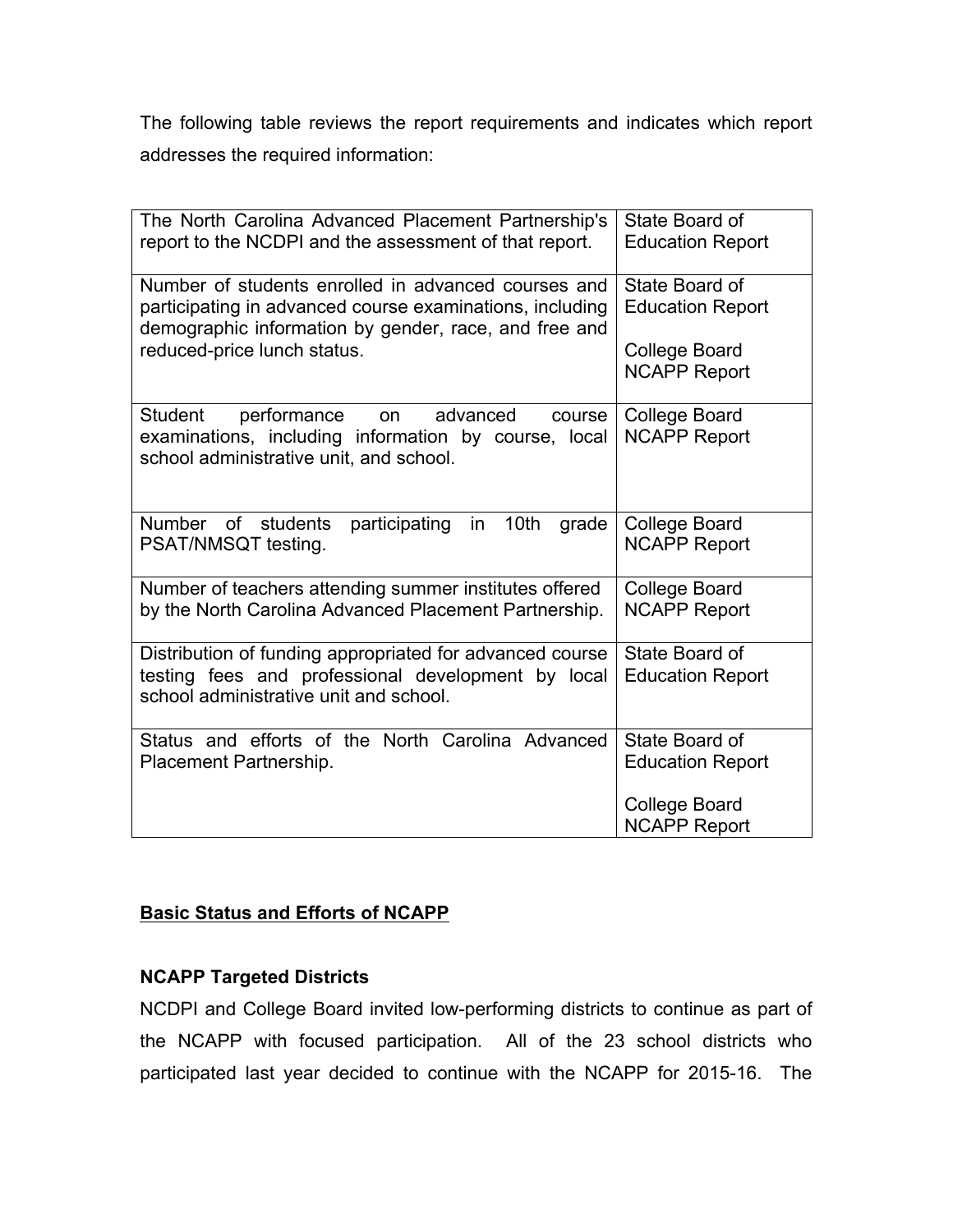school districts were low-performing in the areas of ACT composite, math rigor, overall performance composite scores, and AP participation and performance.

| <b>Anson County</b> | <b>Bertie County</b> | <b>Clinton City</b> | Columbus    | Duplin      |
|---------------------|----------------------|---------------------|-------------|-------------|
|                     |                      |                     | County      | County      |
|                     |                      |                     |             |             |
| Edgecombe           | Greene               | Hoke                | Lee         | Lenoir      |
| County              | County               | County              | County      | County      |
|                     |                      |                     |             |             |
| Lexington City      | Montgomery           | Nash-Rocky          | Northampton | <b>Pitt</b> |
| <b>Schools</b>      | County               | Mount               | County      | County      |
|                     |                      |                     |             |             |
| Richmond            | Robeson              | Sampson             | Scotland    | Thomasville |
| County              | County               | County              | County      | City        |
|                     |                      |                     |             |             |
| Warren              | Washington           | Wayne               |             |             |
| County              | County               | County              |             |             |
|                     |                      |                     |             |             |

**2015-16 NCAPP Targeted Districts**

### **NCAPP State-Wide Efforts**

In addition to focused district support through professional development and technical assistance, NCAPP continues to work with state-wide efforts as well. In particular, select numbers of teachers from school districts across the state are invited to participate in content-based professional development opportunities throughout the year. Further state-wide efforts with regional technical assistance through the SBE Areas and state-wide webinars to support systemic change and program development have also been developed and shared.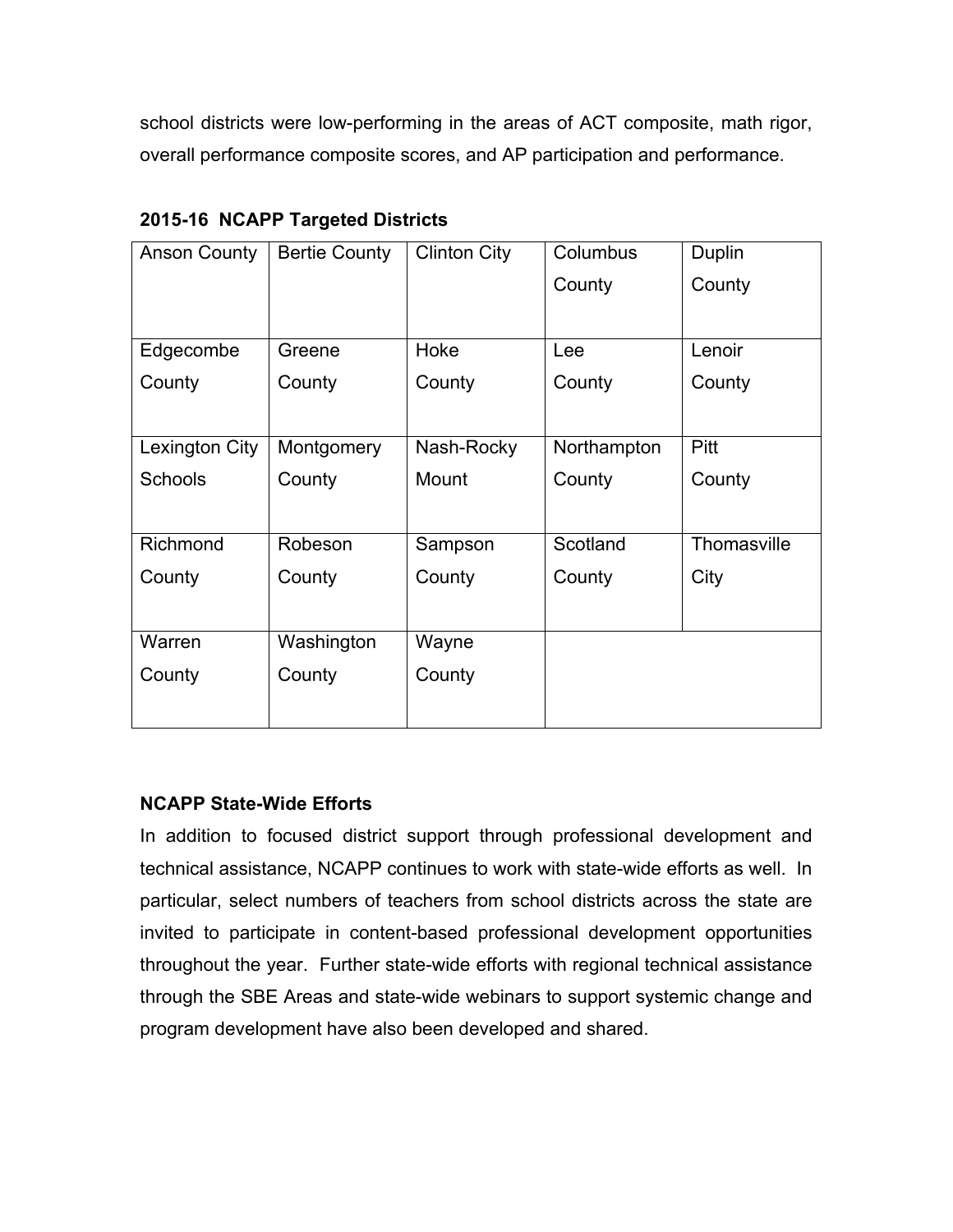### **NCDPI Response to NCAPP Report**

NCDPI received the College Board's NCAPP Annual Report in September 2015 with revisions in October 2015 based on an NCDPI request. The report reflects the progress of the NCAPP over for the last year as well as exam performance information.

NCDPI is pleased with the progress of the NCAPP and the Annual Report submitted by College Board. The College Board is committed to serving NC school districts and continues to partner with NCDPI to ensure effective implementation.

### **Distribution of NCAPP Funding for AP and IB Exam Fees**

For the payment of AP Exams, NCDPI paid College Board **\$10,638,285** to support NC's public school students and families. NCDPI and College Board developed a state-wide invoicing system to facilitate effective payment and lessen the burden of high schools and their districts.

NCDPI particularly notes the success of the initial implementation year of the state-covered AP exam fees. Several new processes were developed and implemented by the College Board, NCDPI, and all of the school districts and high schools in NC. NCDPI appreciates the hard work of all involved to ensure that students' test fees were covered.

For the payment of IB Exams and Fees, NCDPI paid International Baccalaureate Organization (IBO) **\$1,160,239** to support NC's public school students and families. NCDPI provided a guaranteed allotment (PRC 046) to school districts to facilitate payment of IB Exam fee invoices. For the upcoming year, NCDPI is working to establish a state-invoice system with IBO to better facilitate payment and lessen the burden of billing on high schools and their districts.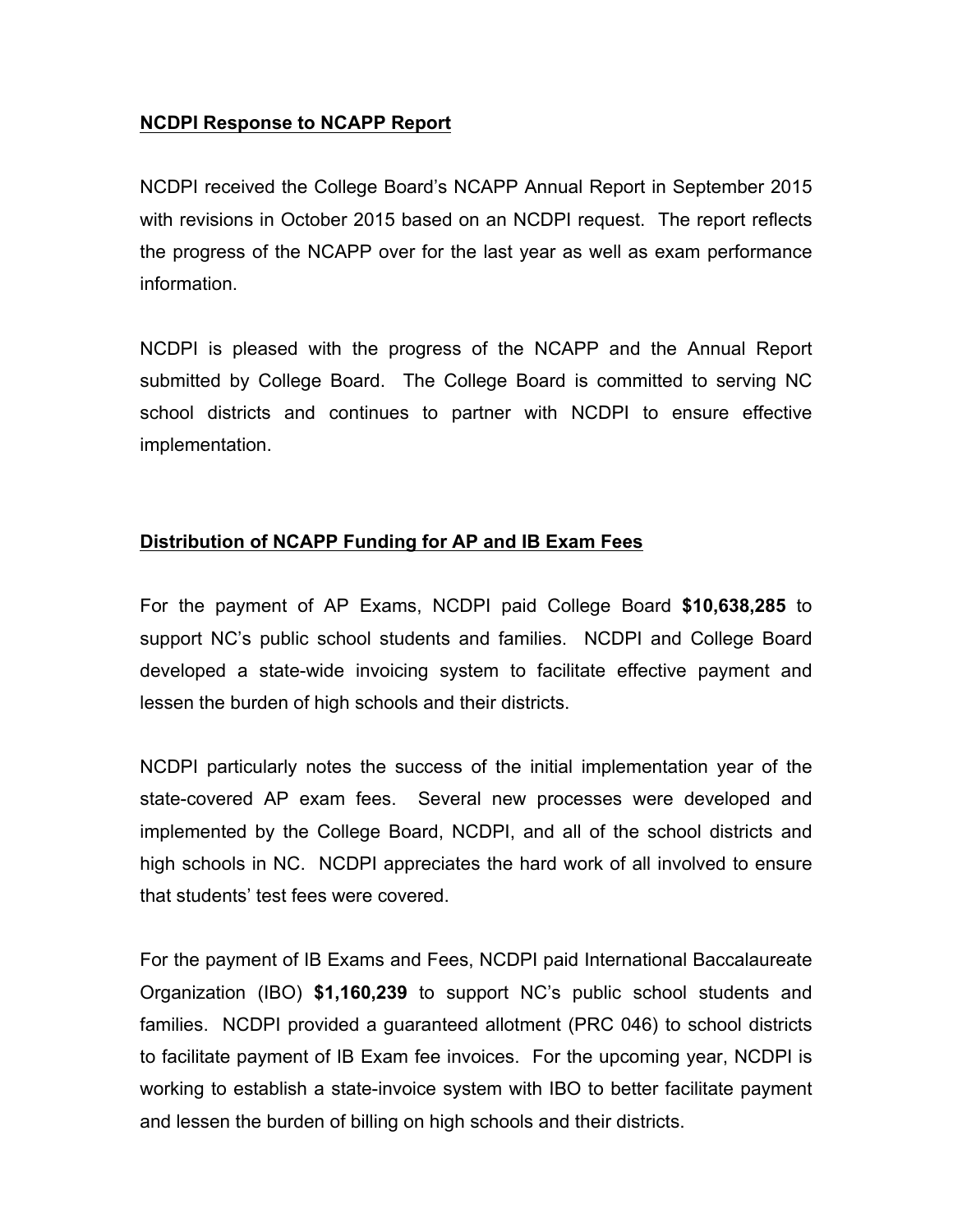### **AP and IB Current Course Enrollment Data**

Based on NCDPI data, the number of students who enrolled in at least one AP course continues to increase at steady rates. In 2015-16, 77, 392 students took at least one AP course. This was increase of 2,634 students which represents a 4% increase. These students represent 142,344 course enrollments. In 2014- 15, 74,758 students took at least one AP course. This was also an increase of 4% from 2013-14 with a total of 71,655 students.

For the current 2015-16 student enrollment data for AP and IB courses in NC's 115 traditional LEAs and Charter Schools, please see the following Table I and Table II. The student enrollment data is disaggregated by gender, race/ethnicity, and economically disadvantaged status. All student data is masked at the appropriate level.

### **Companion College Board NC AP Partnership Annual Report**

Please refer to the following report prepared by College Board and submitted to NCDPI for remaining report requirements.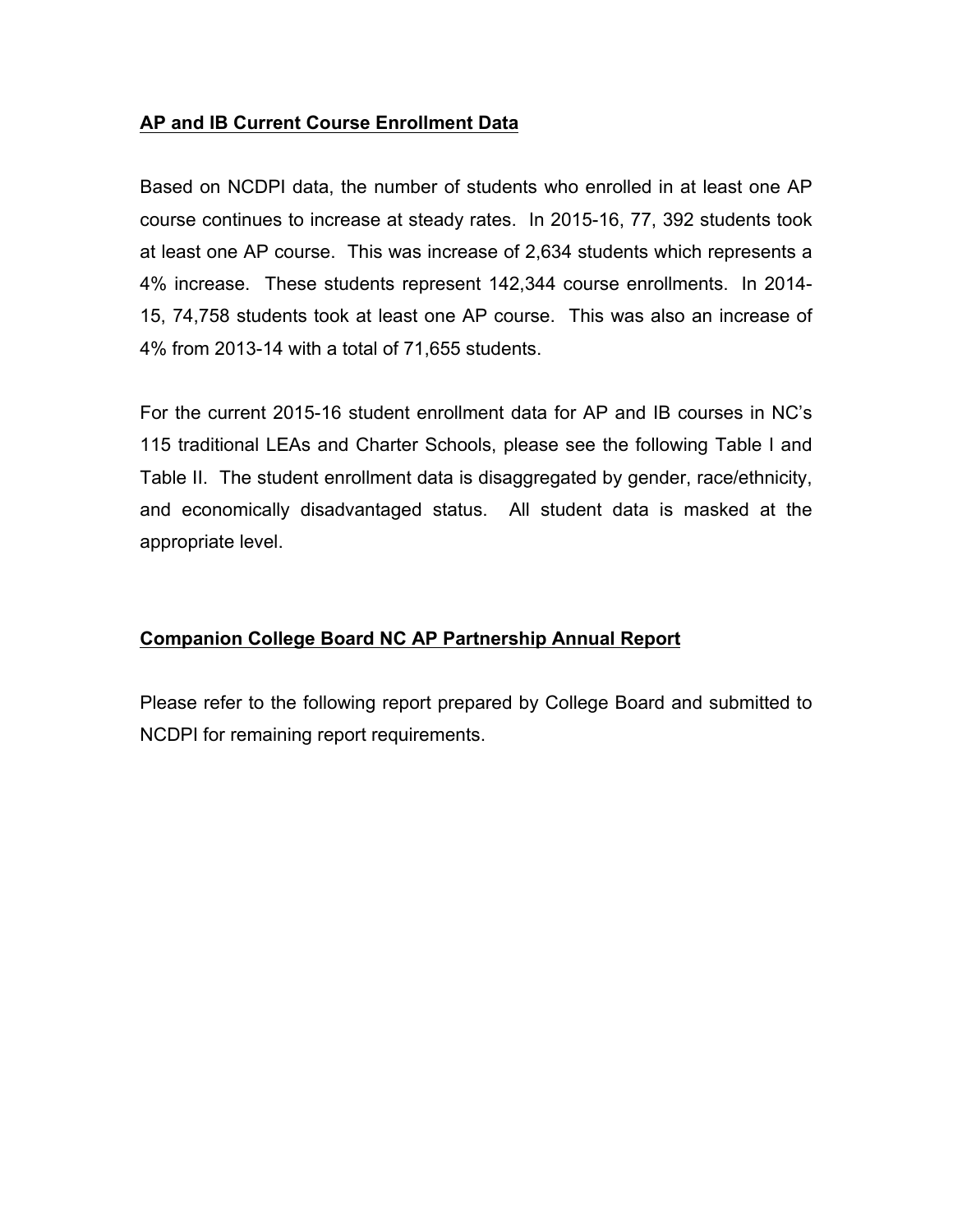### **Table 1: Current 2015-16 NC Student Enrollment in Advanced Placement (AP) Courses**

|                                                            | <b>TOTAL</b>                    | <b>GENDER</b> |             | <b>RACE and ETHNIC GROUPS</b> |                 |                 |                  |                                   |       | <b>ED Status</b>      |                          |                                                                |
|------------------------------------------------------------|---------------------------------|---------------|-------------|-------------------------------|-----------------|-----------------|------------------|-----------------------------------|-------|-----------------------|--------------------------|----------------------------------------------------------------|
| <b>AP Course Name</b>                                      | <b>Total</b><br><b>Students</b> | <b>Female</b> | <b>Male</b> | Asian                         | Amer.<br>Indian | <b>Black</b>    | <b>Hispanic</b>  | <b>Pacific</b><br><b>Islander</b> | White | Two or<br><b>More</b> | Un-<br>known             | <b>Economically</b><br><b>Disadvantaged</b><br><b>Students</b> |
| <b>AP Art History</b>                                      | 599                             | 435           | 164         | 47                            | $5$             | 66              | 42               | $\blacksquare$                    | 416   | $\overline{27}$       | $\sim$                   | 87                                                             |
| <b>AP Biology</b>                                          | 6112                            | 3790          | 2323        | 607                           | 62              | 579             | 434              | 9                                 | 4235  | 187                   | $\sim$                   | 979                                                            |
| <b>AP Calculus AB</b>                                      | 9992                            | 4820          | 5172        | 1053                          | 47              | 1002            | 738              | 13                                | 6806  | 333                   | $\overline{\phantom{a}}$ | 1517                                                           |
| AP Calculus BC                                             | 4275                            | 1931          | 2344        | 774                           | 10              | $\frac{1}{343}$ | 250              | 6                                 | 2749  | 143                   | $\overline{\phantom{a}}$ | 495                                                            |
| <b>AP Chemistry</b>                                        | 3380                            | 1705          | 1675        | 417                           | 14              | 255             | $\overline{218}$ | $5$                               | 2365  | 109                   | $\blacksquare$           | 488                                                            |
| <b>AP Chinese</b><br>Language and<br>Culture               | 103                             | 67            | 36          | $\overline{76}$               | $\blacksquare$  | < 5             | $\overline{a}$   | $\mathbf{r}$                      | 18    | 5                     | $\overline{\phantom{0}}$ | $\overline{12}$                                                |
| <b>AP Comparative</b><br>Government and<br><b>Politics</b> | 576                             | 297           | 279         | 79                            |                 | $\overline{24}$ | 29               |                                   | 421   | $\overline{23}$       |                          | $\overline{36}$                                                |
| <b>AP Computer</b><br>Science                              | 1277                            | 321           | 956         | 240                           | $\overline{5}$  | 90              | 82               |                                   | 815   | 46                    |                          | 162                                                            |
| <b>AP English</b><br>Language and<br>Composition           | 16157                           | 10463         | 5695        | 949                           | 124             | 2287            | 1272             | 20                                | 10948 | 558                   | $\overline{\phantom{0}}$ | 2896                                                           |
| <b>AP English</b><br>Literature and<br>Composition         | 13572                           | 8695          | 4877        | 837                           | 86              | 1987            | 1073             | 15                                | 9112  | 462                   | $\blacksquare$           | 2474                                                           |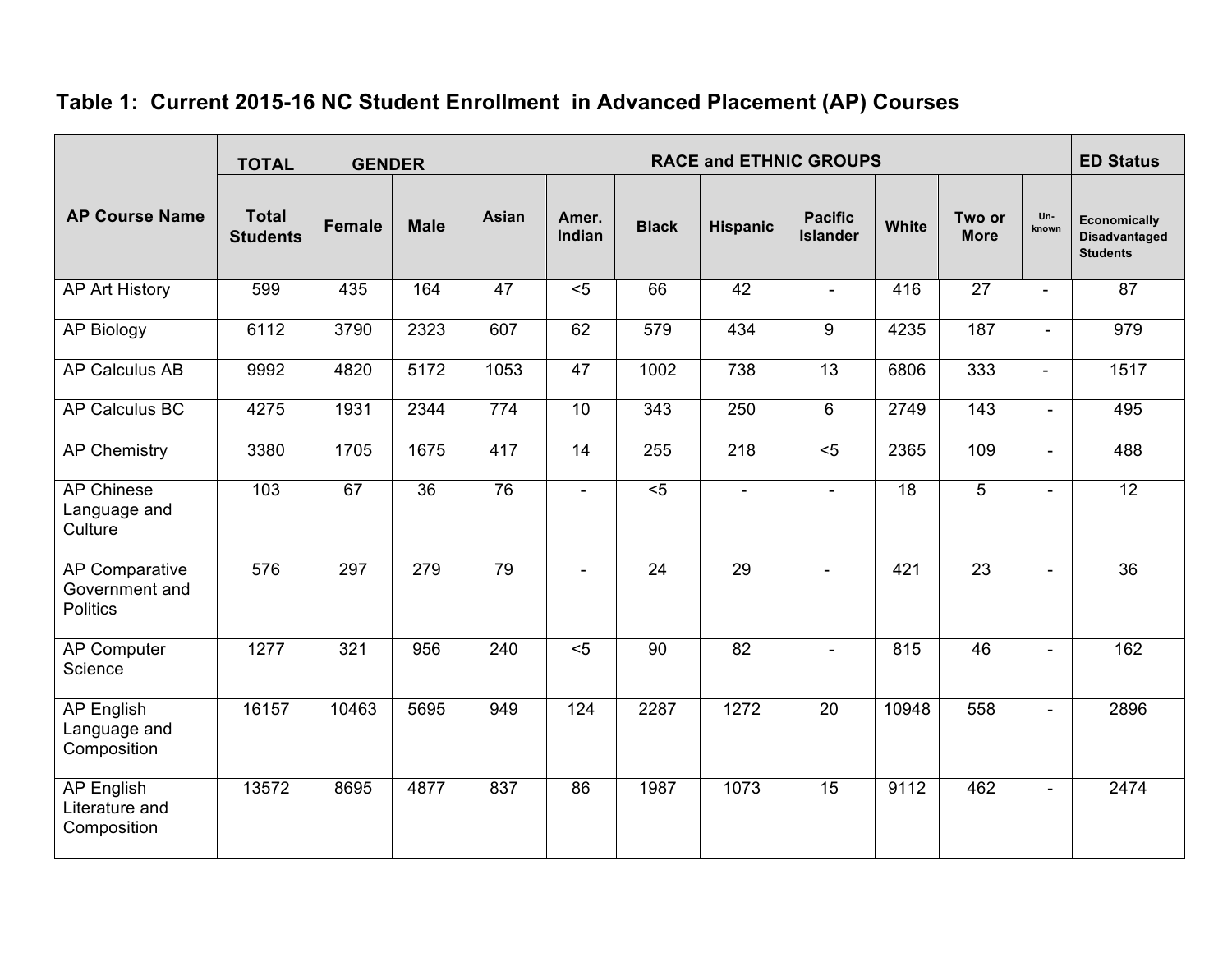| <b>AP Environmental</b><br>Science            | 12466             | 6832            | 5634            | 1034             | 62                       | 1423            | 864             | $\overline{16}$ | 8647           | 420             |                          | 1804            |
|-----------------------------------------------|-------------------|-----------------|-----------------|------------------|--------------------------|-----------------|-----------------|-----------------|----------------|-----------------|--------------------------|-----------------|
| AP European<br>History                        | 2334              | 1254            | 1080            | $\overline{123}$ | 14                       | 174             | 183             | $\overline{5}$  | 1773           | 65              | $\blacksquare$           | 349             |
| <b>AP French</b><br>Language and<br>Culture   | 296               | 210             | 86              | 43               | $\overline{\phantom{0}}$ | $\overline{25}$ | $\overline{31}$ |                 | 185            | 12              |                          | 40              |
| AP German<br>Language and<br>Culture          | $\frac{110}{110}$ | 46              | 64              | $\overline{7}$   | $\overline{a}$           | $\overline{5}$  | $\overline{5}$  | $\sim$          | 87             | 8               | $\sim$                   | $\overline{7}$  |
| <b>AP Human</b><br>Geography                  | 6967              | 3888            | 3079            | 634              | $\overline{28}$          | 793             | 483             | $\overline{5}$  | 4835           | 189             |                          | 993             |
| AP Japanese<br>Language and<br>Culture        | $\overline{24}$   | 15              | $\overline{9}$  | $6\phantom{1}$   | $5$                      | $\overline{5}$  | < 5             | $\blacksquare$  | $\overline{8}$ | $6\phantom{1}$  | $\sim$                   | $\overline{5}$  |
| <b>AP Latin</b>                               | 130               | $\overline{75}$ | 55              | $\overline{21}$  | $\sim$                   | $\overline{5}$  | $\overline{5}$  | $\overline{a}$  | 97             | $\overline{7}$  |                          | 8               |
| AP<br>Macroeconomics                          | 698               | 261             | 437             | 105              | $\overline{5}$           | 33              | $\overline{36}$ | $\overline{a}$  | 501            | $\overline{22}$ | $\sim$                   | 60              |
| AP<br>Microeconomics                          | 571               | 245             | 326             | 65               | $\blacksquare$           | $\overline{18}$ | $\overline{19}$ | $\blacksquare$  | 459            | $\overline{10}$ | $\blacksquare$           | 31              |
| AP Music Theory                               | 801               | 388             | 413             | 69               | $5$                      | 78              | 43              | $\overline{5}$  | 572            | $\overline{37}$ |                          | 119             |
| AP Physics 1:<br>Algebra-Based                | 2852              | 895             | 1957            | 432              | 6                        | 209             | 139             | $\overline{5}$  | 1938           | 126             | $\blacksquare$           | 318             |
| AP Physics 2:<br>Algebra-Based                | 548               | 149             | 399             | 119              | $\sim$                   | 28              | 21              | $\overline{5}$  | 348            | $\overline{31}$ | $\overline{\phantom{a}}$ | $\overline{26}$ |
| AP Physics C:<br>Electricity and<br>Magnetism | 169               | 45              | $\frac{124}{x}$ | 56               | $\overline{5}$           | $\overline{5}$  | $\overline{5}$  |                 | 98             | $\overline{6}$  |                          | $\overline{9}$  |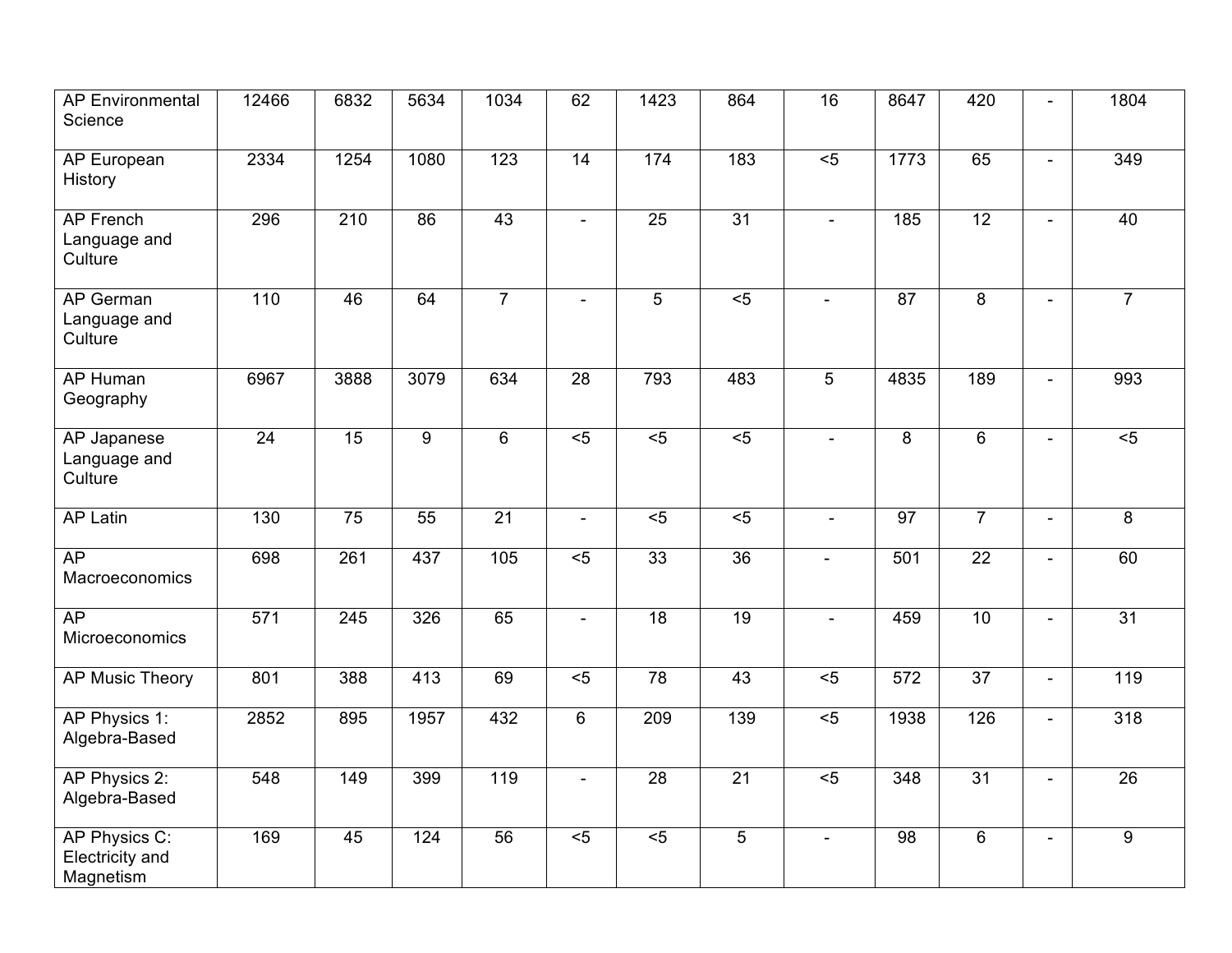| AP Physics C:<br>Mechanics                                   | 316    | 84   | 232             | 76               | $5$              | 14               | 12 <sup>°</sup> |                 | 201             | $\overline{11}$ |                          | 14               |
|--------------------------------------------------------------|--------|------|-----------------|------------------|------------------|------------------|-----------------|-----------------|-----------------|-----------------|--------------------------|------------------|
| <b>AP Psychology</b>                                         | 15450  | 9535 | 5915            | 1241             | 80               | 2138             | 1296            | $\overline{15}$ | 10172           | 508             | $\mathbf{u}$             | 2830             |
| <b>AP Research</b>                                           | 108    | 59   | 49              | $\overline{7}$   | $\overline{5}$   | 14               | $\overline{7}$  | $\blacksquare$  | $\overline{77}$ | $\overline{5}$  | $\blacksquare$           | $\overline{12}$  |
| <b>AP Seminar</b>                                            | 582    | 341  | 241             | $\overline{37}$  | $5\phantom{.0}$  | 126              | 66              | $\blacksquare$  | 326             | $\overline{22}$ | $\overline{\phantom{a}}$ | $\overline{114}$ |
| AP Spanish<br>Language and<br>Culture                        | 1344   | 840  | 504             | 104              | 5                | $\overline{143}$ | 468             |                 | 585             | 39              |                          | 384              |
| <b>AP Spanish</b><br>Literature and<br>Culture               | 137    | 94   | 43              | $\overline{19}$  | $\overline{5}$   | $\overline{5}$   | $\overline{55}$ |                 | 54              | $\overline{5}$  | $\overline{\phantom{a}}$ | $\overline{34}$  |
| <b>AP Statistics</b>                                         | 10383  | 5538 | 4845            | 899              | 43               | 1012             | 662             | 13              | 7413            | 341             |                          | 1466             |
| AP Studio Art: 2-D<br>Design                                 | 639    | 499  | $\frac{140}{ }$ | 40               | $\overline{5}$   | 75               | $\overline{57}$ | $\mathbf{r}$    | 443             | $\overline{21}$ | $\blacksquare$           | 116              |
| AP Studio Art: 3-D<br>Design                                 | 87     | 68   | $\overline{19}$ | $\overline{5}$   | $\overline{5}$   | 5                | 8               | $\blacksquare$  | 65              | 5               | $\overline{\phantom{a}}$ | 14               |
| AP Studio Art:<br>Drawing                                    | 384    | 304  | 80              | $\overline{27}$  | $\overline{5}$   | 44               | 33              |                 | 260             | 17              |                          | 99               |
| <b>AP United States</b><br>Government and<br><b>Politics</b> | 5508   | 2948 | 2560            | 393              | 92               | 634              | $\frac{1}{372}$ | 5               | 3858            | 154             | $\overline{a}$           | 936              |
| <b>AP United States</b><br>History                           | 17229  | 9826 | 7403            | $\frac{1112}{2}$ | $\overline{127}$ | 2258             | 1318            | $\overline{20}$ | 11782           | 612             | $\blacksquare$           | 3027             |
| AP World History                                             | 6168   | 3343 | 2825            | 525              | $\overline{35}$  | 677              | 398             | $5$             | 4337            | 193             | $\blacksquare$           | 910              |
| <b>TOTAL</b><br><b>AP COURSE</b><br><b>ENROLLMENTS</b>       | 142344 |      |                 |                  |                  |                  |                 |                 |                 |                 |                          |                  |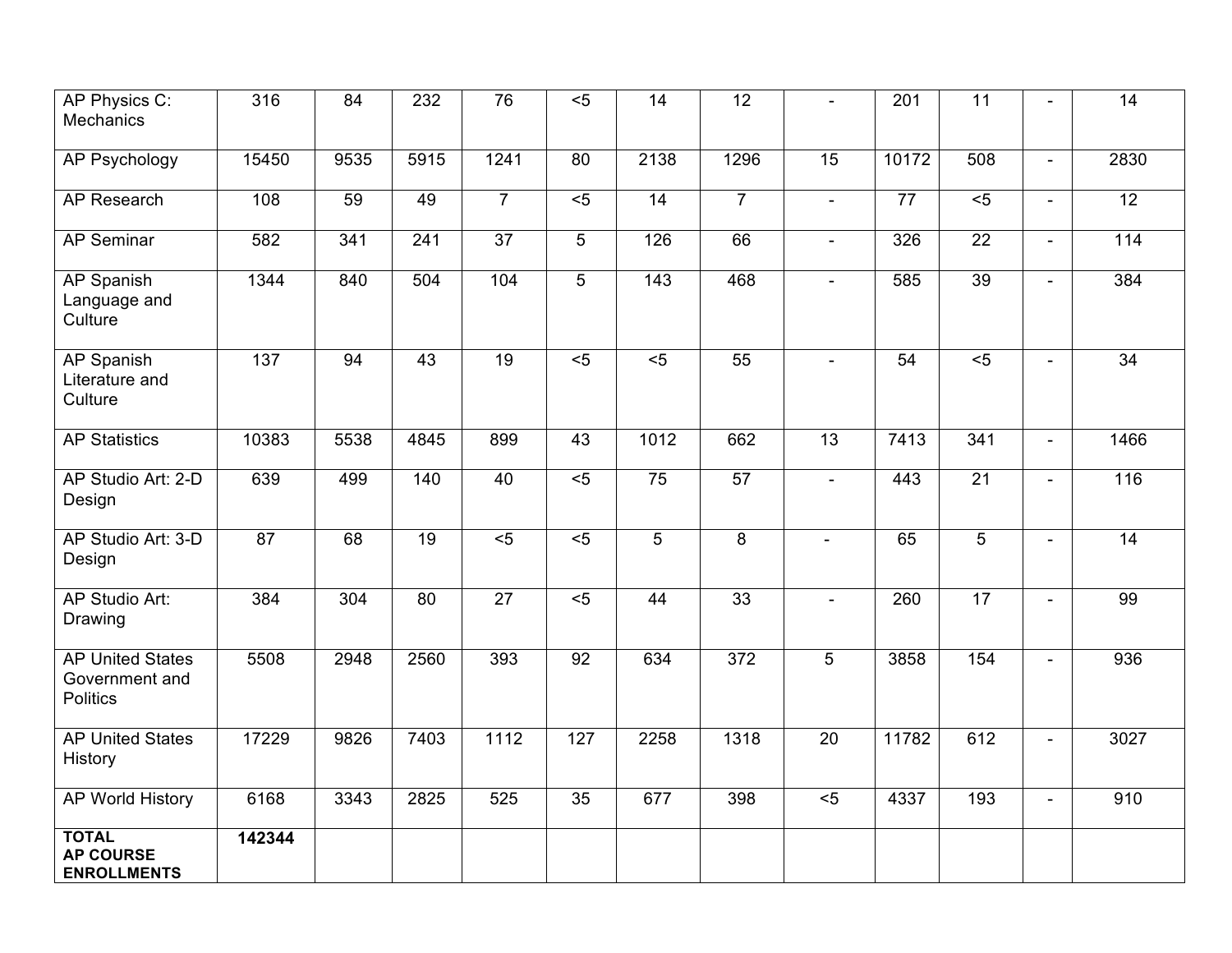### **Table 2: Current 2015-16 NC Student Enrollment in International Baccalaureate (IB) Courses**

|                                            | <b>TOTAL</b>                    | <b>GENDER</b>            |                          | <b>RACE and ETHNIC GROUPS</b> |                                    |                |                          |                                   |       | <b>ED Status</b>         |                                                      |                                                                |
|--------------------------------------------|---------------------------------|--------------------------|--------------------------|-------------------------------|------------------------------------|----------------|--------------------------|-----------------------------------|-------|--------------------------|------------------------------------------------------|----------------------------------------------------------------|
| <b>IB Course Name</b>                      | <b>Total</b><br><b>Students</b> | <b>Female</b>            | <b>Male</b>              | <b>Asian</b>                  | Amer.<br>Indian                    | <b>Black</b>   | <b>Hispanic</b>          | <b>Pacific</b><br><b>Islander</b> | White | Two or<br><b>More</b>    | Un-<br>known                                         | <b>Economically</b><br><b>Disadvantaged</b><br><b>Students</b> |
| IB Approaches to<br>Learning SL            | 56                              | 40                       | 16                       | $5$                           | $5$                                | $\overline{7}$ | 6                        | $\overline{\phantom{a}}$          | 38    | $5$                      | $\overline{\phantom{a}}$                             | 6                                                              |
| <b>IB Biology HL</b>                       | 1077                            | 669                      | 408                      | 73                            | 11                                 | 257            | 98                       | $5$                               | 603   | 33                       | $\overline{\phantom{a}}$                             | 230                                                            |
| <b>IB Biology SL</b>                       | 675                             | 473                      | 202                      | 38                            | $5$                                | 183            | 49                       | $\overline{\phantom{a}}$          | 388   | 14                       | $\overline{\phantom{a}}$                             | 126                                                            |
| <b>IB Business Mgmt</b>                    | 278                             | 125                      | 153                      | 19                            | $5$                                | 38             | 19                       | $\overline{\phantom{a}}$          | 196   | 5                        | $\overline{\phantom{a}}$                             | 49                                                             |
| IB Chemistry HL                            | 130                             | 62                       | 68                       | 23                            | $\sim$                             | 11             | $5$                      | $5$                               | 88    | $5$                      | $\overline{\phantom{a}}$                             | 12                                                             |
| <b>IB Chemistry SL</b>                     | 454                             | 263                      | 191                      | 44                            | $5$                                | 105            | 43                       | $\sim$                            | 248   | 12                       | $\overline{\phantom{a}}$                             | 102                                                            |
| <b>IB Computer</b><br>Science<br><b>HL</b> | 31                              | $5$                      | 28                       | 15                            | $\overline{\phantom{a}}$           | $\blacksquare$ | $5$                      | $\blacksquare$                    | 15    | $\overline{\phantom{a}}$ | $\overline{\phantom{a}}$                             | $\overline{\phantom{a}}$                                       |
| <b>IB Computer</b><br>Science<br><b>SL</b> | 20                              | $5$                      | 18                       | $5$                           |                                    | $5$            | $5$                      | $\blacksquare$                    | 14    |                          |                                                      | $5$                                                            |
| <b>IB Dance HL</b>                         | 13                              | 13                       | $\overline{\phantom{a}}$ | $\overline{\phantom{a}}$      | $\sim$<br>$\overline{\phantom{a}}$ | $\overline{7}$ | $5$                      | $\blacksquare$                    | $5$   | $\blacksquare$<br>$5$    | $\overline{\phantom{a}}$<br>$\overline{\phantom{m}}$ | $5$                                                            |
| <b>IB Dance SL</b>                         | 21                              | 21                       | $\overline{\phantom{a}}$ | $5$                           | $\blacksquare$                     | 6              | $5$                      | $\overline{\phantom{a}}$          | 12    | $\overline{\phantom{a}}$ | $\overline{\phantom{a}}$                             | $5$                                                            |
| <b>IB Dance SL</b>                         | $5$                             | $\overline{\phantom{a}}$ | $5$                      | $\overline{\phantom{a}}$      | $\blacksquare$                     | $5$            | $\overline{\phantom{a}}$ | $\overline{\phantom{a}}$          | $5$   | $\overline{\phantom{a}}$ | $\overline{\phantom{a}}$                             | $\overline{\phantom{a}}$                                       |
| <b>IB Economics HL</b>                     | 6                               | $5$                      | 5                        | $\blacksquare$                | $\overline{\phantom{a}}$           | $\blacksquare$ | $\blacksquare$           | $\blacksquare$                    | 6     | $\blacksquare$           | $\overline{\phantom{a}}$                             | $\overline{\phantom{0}}$                                       |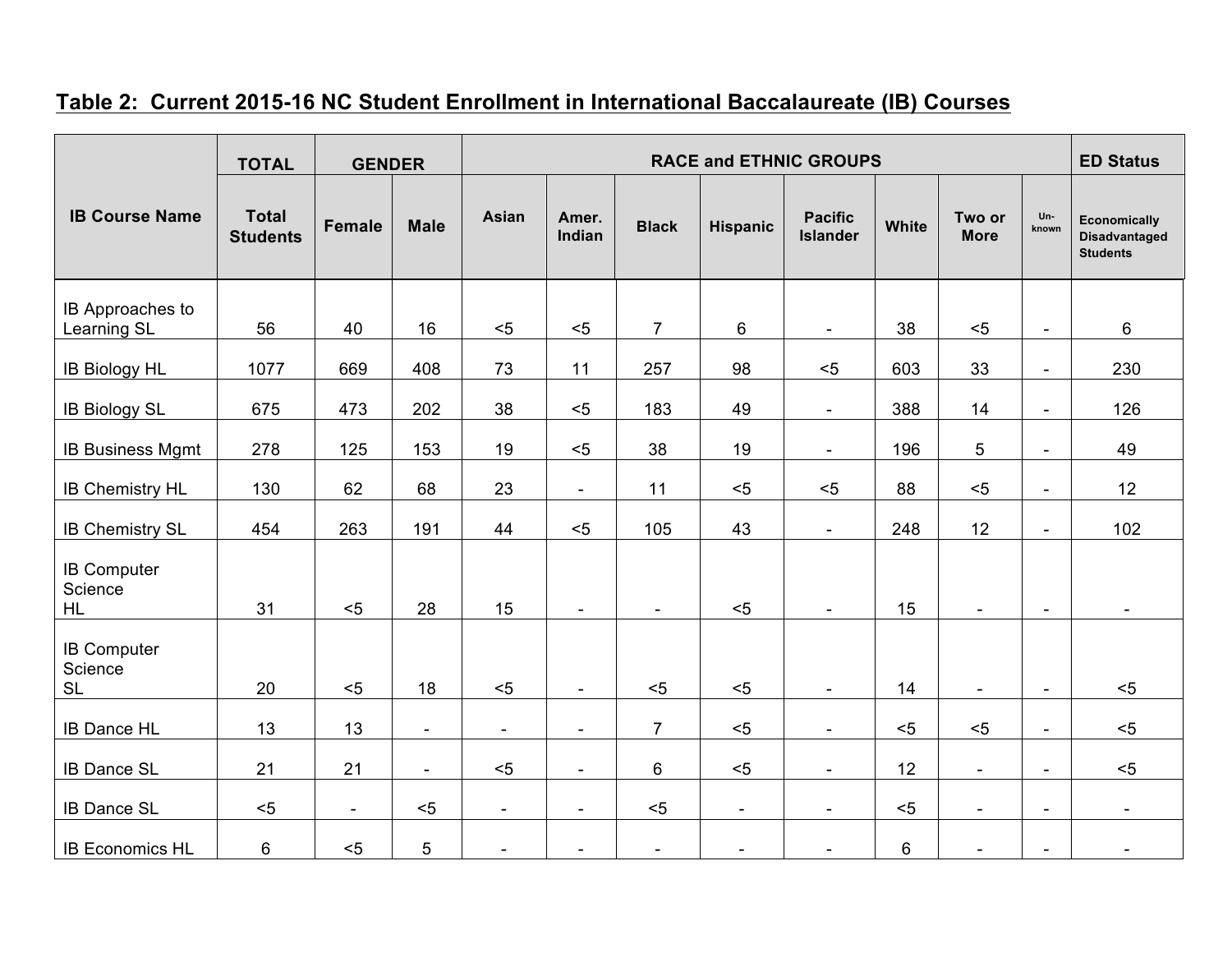| <b>IB Economics SL</b>                                            | 70   | 26     | 44  | 5              | $\blacksquare$           | $\sim$                   | $5$                      | $\overline{a}$           | 61      | $5$                      | $\blacksquare$           | $5$             |
|-------------------------------------------------------------------|------|--------|-----|----------------|--------------------------|--------------------------|--------------------------|--------------------------|---------|--------------------------|--------------------------|-----------------|
| <b>IB Environmental</b><br>Systems and<br>Societies SL            | 332  | 204    | 128 | 15             | $\overline{\phantom{a}}$ | 74                       | 33                       | $\overline{\phantom{a}}$ | 203     | $\overline{7}$           | $\overline{\phantom{a}}$ | 80              |
| <b>IB Film HL</b>                                                 | 147  | 76     | 71  | 17             | $5$                      | 11                       | $\overline{7}$           | $\overline{\phantom{a}}$ | 104     | $\overline{7}$           | $\overline{\phantom{a}}$ | 6               |
| <b>IB Film SL</b>                                                 | 49   | 27     | 22  | $5$            | $\overline{\phantom{a}}$ | $5$                      | $\overline{\phantom{a}}$ | $\overline{\phantom{a}}$ | 43      | $5$                      | $\overline{\phantom{a}}$ | $5$             |
| IB French ab initio                                               | 44   | 25     | 19  | $\overline{7}$ | $\overline{\phantom{a}}$ | 8                        | $5$                      | $\overline{\phantom{a}}$ | 27      | $\overline{\phantom{a}}$ | $\overline{\phantom{a}}$ | $5$             |
| <b>IB Further Math</b><br>HL                                      | 42   | 10     | 32  | 26             | $\blacksquare$           | $5$                      | $5$                      | $\overline{\phantom{a}}$ | 12      | $5$                      | $\blacksquare$           | $5$             |
| IB Geography HL                                                   | $5$  | $\sim$ | $5$ | $\blacksquare$ | $\sim$                   | $\overline{\phantom{a}}$ | $\blacksquare$           | $\overline{\phantom{a}}$ | $5$     | $\overline{\phantom{a}}$ | $\blacksquare$           | $\sim$          |
| IB Geography SL                                                   | 38   | 26     | 12  | $5$            | $\blacksquare$           | $\sim$                   | $5$                      | $\blacksquare$           | 33      | $\overline{\phantom{a}}$ | $\overline{\phantom{a}}$ | $5$             |
| <b>IB Global Politics</b><br><b>SL</b>                            | 33   | 22     | 11  | $5$            | $5$                      | 9                        | 5                        | $\blacksquare$           | 14      | $5$                      | $\blacksquare$           | 10 <sup>°</sup> |
| IB History of the<br>Americas HL                                  | 1970 | 1244   | 726 | 129            | 12                       | 525                      | 185                      | $\blacksquare$           | 1068    | 51                       | $\blacksquare$           | 432             |
| <b>IB</b> Information<br>Tech in a Global<br>Society              | 143  | 78     | 65  | 8              | $\blacksquare$           | 30                       | 13                       | $\blacksquare$           | 88      | $5$                      | $\overline{\phantom{a}}$ | 16              |
| IB Language B -<br><b>Hebrew SL</b>                               | 6    | $5$    | 5   | $\blacksquare$ | $\blacksquare$           | $\blacksquare$           | $\blacksquare$           | $\blacksquare$           | $\,6\,$ | $\blacksquare$           | $\blacksquare$           |                 |
| <b>IB Language A</b><br>(English)-<br>Language &<br>Literature HL | 598  | 383    | 215 | 31             | $5$                      | 189                      | 55                       |                          | 304     | 16                       | $\overline{\phantom{a}}$ | 143             |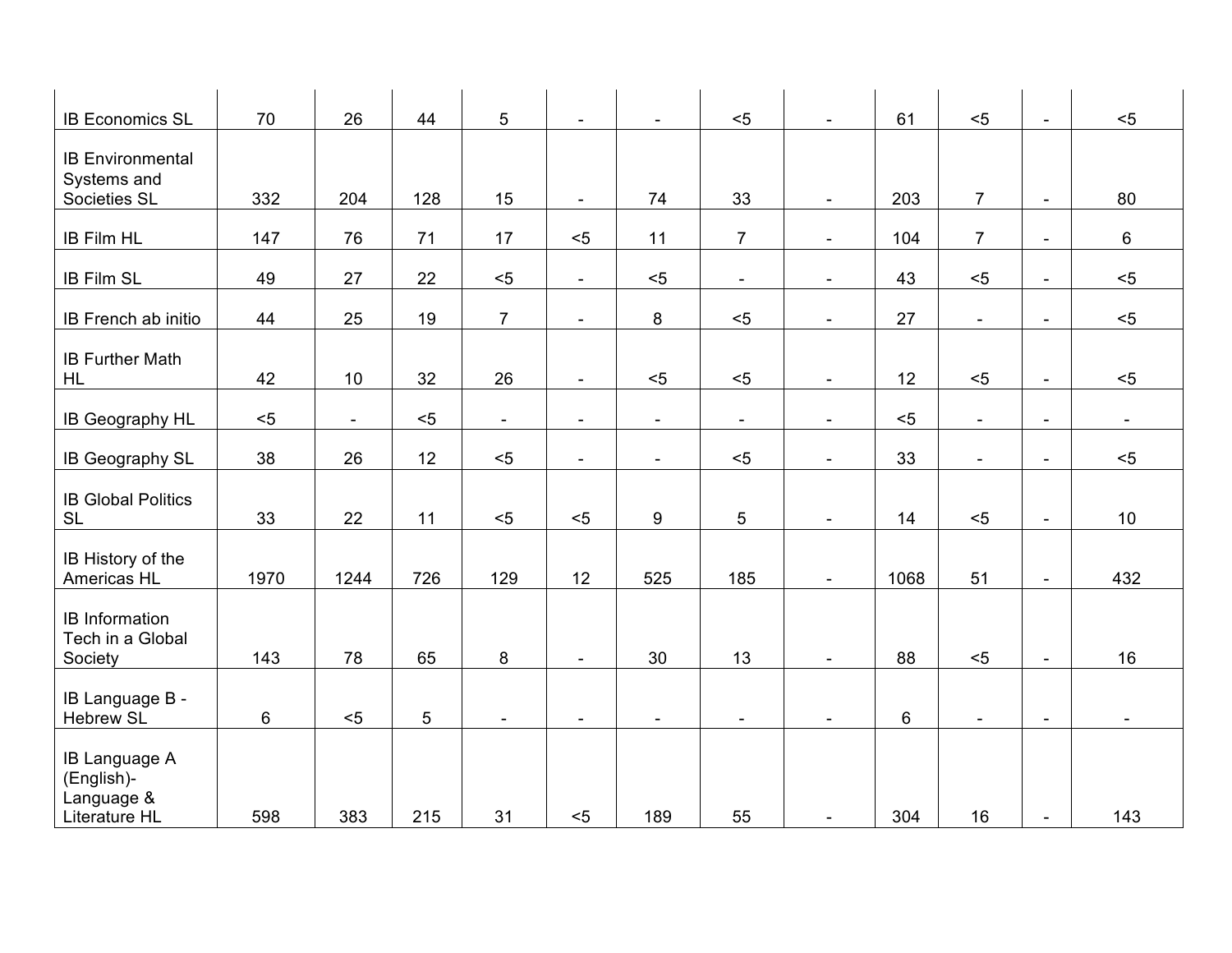| <b>IB Language A</b><br>(English)-<br>Language &<br>Literature SL | 38   | 27                       | 11    | $5$                      | $\sim$                   | 6                        | $5$                      | $\blacksquare$           | 24             | 5                        | $\blacksquare$           | $5$                      |
|-------------------------------------------------------------------|------|--------------------------|-------|--------------------------|--------------------------|--------------------------|--------------------------|--------------------------|----------------|--------------------------|--------------------------|--------------------------|
| <b>IB Language A</b><br>(English)-<br>Literature HL               | 1784 | 1097                     | 687   | 120                      | 12                       | 459                      | 149                      | $5$                      | 996            | 44                       | $\overline{a}$           | 382                      |
| IB Language A<br>(English)-<br>Literature SL                      | 390  | 260                      | 130   | 30                       | $< 5$                    | 73                       | 47                       | $\overline{\phantom{a}}$ | 231            | $\overline{7}$           | $\overline{\phantom{a}}$ | 77                       |
| IB Language A-<br>Self-Taught SL                                  | $5$  | $5$                      | $5$   | $\blacksquare$           | $5$                      | $\overline{\phantom{a}}$ | $\overline{\phantom{a}}$ | $\overline{\phantom{a}}$ | $5$            | $\blacksquare$           | $\overline{\phantom{a}}$ | $\overline{\phantom{a}}$ |
| IB Language B-<br>French HL                                       | 62   | 44                       | 18    | 5                        | $\blacksquare$           | 12                       | 18                       | $\blacksquare$           | 27             | $\overline{\phantom{a}}$ | $\overline{\phantom{a}}$ | 20                       |
| IB Language B-<br>French SL                                       | 425  | 294                      | 131   | 28                       | $5$                      | 113                      | 63                       | $\overline{a}$           | 203            | 14                       | $\blacksquare$           | 114                      |
| IB Language B-<br>German HL                                       | $5$  | $\overline{\phantom{a}}$ | $< 5$ | $\overline{\phantom{a}}$ | $\overline{\phantom{a}}$ | $\overline{\phantom{a}}$ | $\overline{\phantom{a}}$ | $\overline{\phantom{a}}$ | $5$            | $\overline{\phantom{a}}$ | $\overline{\phantom{a}}$ | $\overline{\phantom{a}}$ |
| IB Language B-<br>German SL                                       | 39   | 18                       | 21    | $< 5$                    | $\overline{\phantom{a}}$ | 9                        | $5$                      | $\overline{\phantom{a}}$ | 24             | $\overline{\phantom{a}}$ | $\overline{\phantom{a}}$ | 6                        |
| IB Language B-<br>Latin HL                                        | 11   | 6                        | 5     | $\blacksquare$           | $\sim$                   | $\overline{\phantom{a}}$ | $5$                      | $\blacksquare$           | 9              | $5$                      | $\mathbf{u}$             | $5$                      |
| IB Language B-<br>Latin SL                                        | 147  | 95                       | 52    | 11                       | $5$                      | 10                       | $5$                      | $\overline{\phantom{a}}$ | 117            | 5                        | $\overline{\phantom{a}}$ | 10                       |
| IB Language B-<br><b>Mandarin HL</b>                              | 24   | 11                       | 13    | 13                       | $\overline{\phantom{a}}$ | 5                        | < 5                      | $\blacksquare$           | $\overline{5}$ | $\overline{\phantom{a}}$ | $\overline{\phantom{a}}$ | $5$                      |
| IB Language B-<br><b>Mandarin SL</b>                              | 41   | 28                       | 13    | $\bf 8$                  | $\overline{\phantom{a}}$ | 8                        | $5$                      |                          | 22             |                          | $\blacksquare$           | 5                        |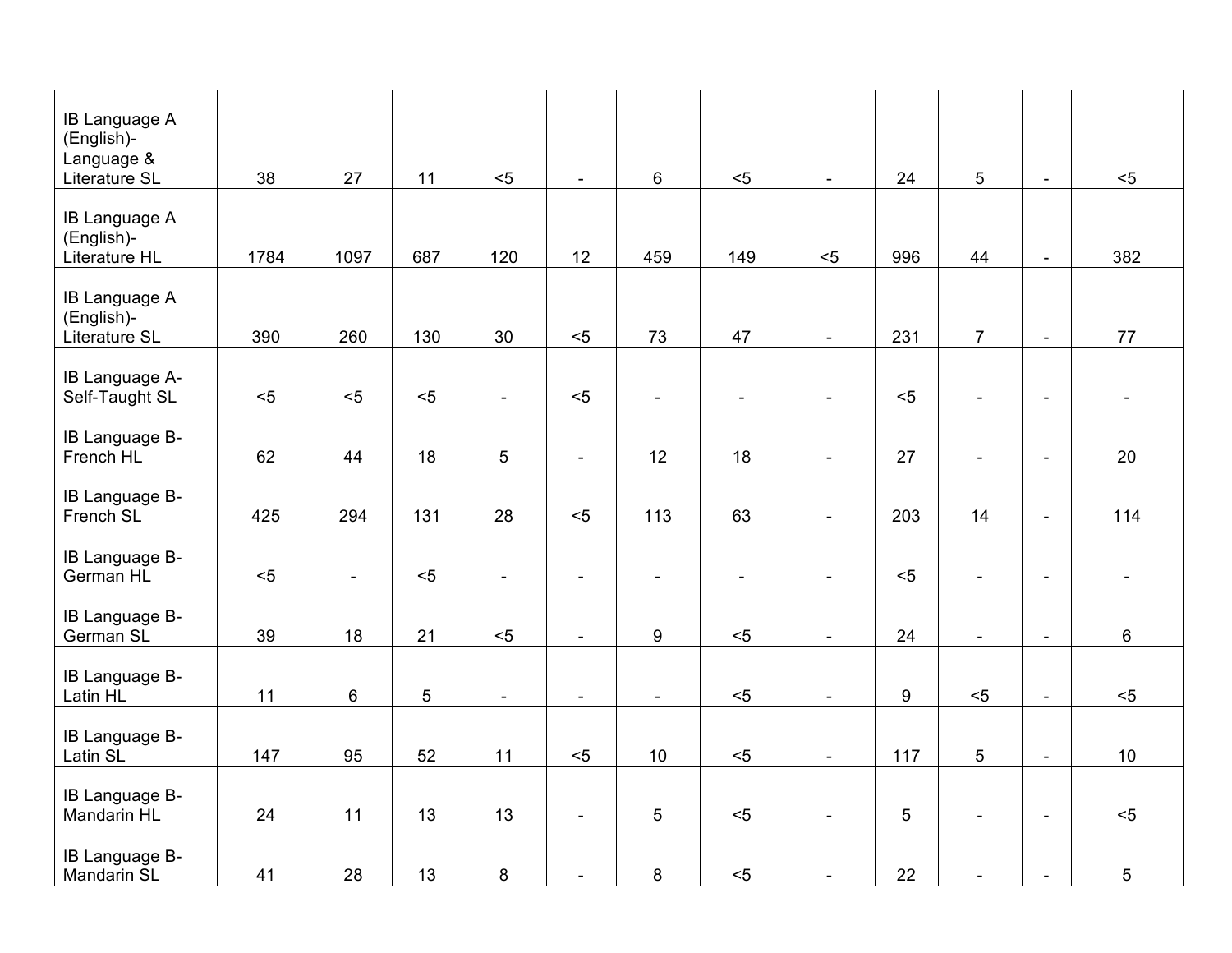| IB Language B-<br>Spanish HL                | 236            | 163            | 73                       | 15                       | < 5                      | 63                       | 39                       | $5$                      | 110 | 5                        | $\overline{\phantom{a}}$ | 74                       |
|---------------------------------------------|----------------|----------------|--------------------------|--------------------------|--------------------------|--------------------------|--------------------------|--------------------------|-----|--------------------------|--------------------------|--------------------------|
| IB Language B-<br>Spanish SL                | 1328           | 813            | 515                      | 78                       | 5                        | 359                      | 105                      | $5$                      | 749 | 30                       | $\blacksquare$           | 264                      |
| IB Language B:<br>Russian HL                | $< 5$          | $\blacksquare$ | $5$                      | $\sim$                   | $\blacksquare$           |                          |                          | $\overline{a}$           | $5$ |                          | $\overline{\phantom{a}}$ |                          |
| IB Language B:<br><b>Russian SL</b>         | 7 <sup>1</sup> | $5$            | $5$                      | $5$                      | $\sim$                   | $\overline{\phantom{a}}$ | $\blacksquare$           | $\blacksquare$           | 6   |                          | $\overline{\phantom{a}}$ |                          |
| IB Mandarin ab<br>initio                    | $< 5$          | $5$            | $\overline{\phantom{a}}$ | $\overline{\phantom{a}}$ | $\overline{\phantom{a}}$ | $\overline{\phantom{a}}$ | $\overline{\phantom{a}}$ | $\blacksquare$           | $5$ | $\overline{\phantom{a}}$ | $\overline{\phantom{a}}$ | $\overline{\phantom{a}}$ |
| <b>IB Mathematical</b><br><b>Studies SL</b> | 1127           | 730            | 397                      | 53                       | 8                        | 368                      | 130                      | $5$                      | 542 | 25                       | $\blacksquare$           | 311                      |
| <b>IB Mathematics HL</b>                    | 137            | 71             | 66                       | 19                       | $\blacksquare$           | 15                       | 8                        | $5$                      | 90  | $5$                      | $\blacksquare$           | 21                       |
| <b>IB Mathematics SL</b>                    | 1133           | 657            | 476                      | 87                       | $\overline{7}$           | 220                      | 74                       | $5$                      | 716 | 27                       | $\overline{\phantom{a}}$ | 170                      |
| <b>IB Music SL</b>                          | 51             | 27             | 24                       | $5$                      | $\overline{\phantom{a}}$ | $5\phantom{.0}$          | $5$                      | $\blacksquare$           | 40  | $5$                      | $\overline{\phantom{a}}$ | $5$                      |
| IB Philosophy HL                            | 47             | 26             | 21                       | $5$                      | $\overline{\phantom{a}}$ | 14                       | $5$                      | $\overline{\phantom{a}}$ | 29  | $5$                      | $\overline{\phantom{a}}$ | 11                       |
| <b>IB Philosophy SL</b>                     | 273            | 154            | 119                      | 25                       | $\blacksquare$           | 56                       | 17                       | $\sim$                   | 168 | $\overline{7}$           | $\blacksquare$           | 47                       |
| <b>IB Physics HL</b>                        | 64             | 16             | 48                       | 5                        | $5$                      | $5\phantom{.0}$          | 5                        | $\overline{\phantom{a}}$ | 45  | $5$                      | $\blacksquare$           | 5                        |
| <b>IB Physics SL</b>                        | 315            | 132            | 183                      | 26                       | $5$                      | 58                       | 23                       | $\overline{\phantom{a}}$ | 199 | $\overline{7}$           | $\blacksquare$           | 44                       |
| IB Psychology HL                            | 317            | 230            | 87                       | 10                       | $\sim$                   | 145                      | 20                       | < 5                      | 135 | $\overline{7}$           | $\blacksquare$           | 86                       |
| <b>IB Psychology SL</b>                     | 548            | 368            | 180                      | 34                       | 6                        | 140                      | 65                       | $5$                      | 292 | 10                       | $\overline{\phantom{a}}$ | 127                      |
| IB Spanish ab<br>initio                     | 32             | 14             | 18                       | $5$                      | $\blacksquare$           | $5$                      | $5$                      | $\overline{\phantom{a}}$ | 24  | $5$                      | $\overline{\phantom{a}}$ | $5$                      |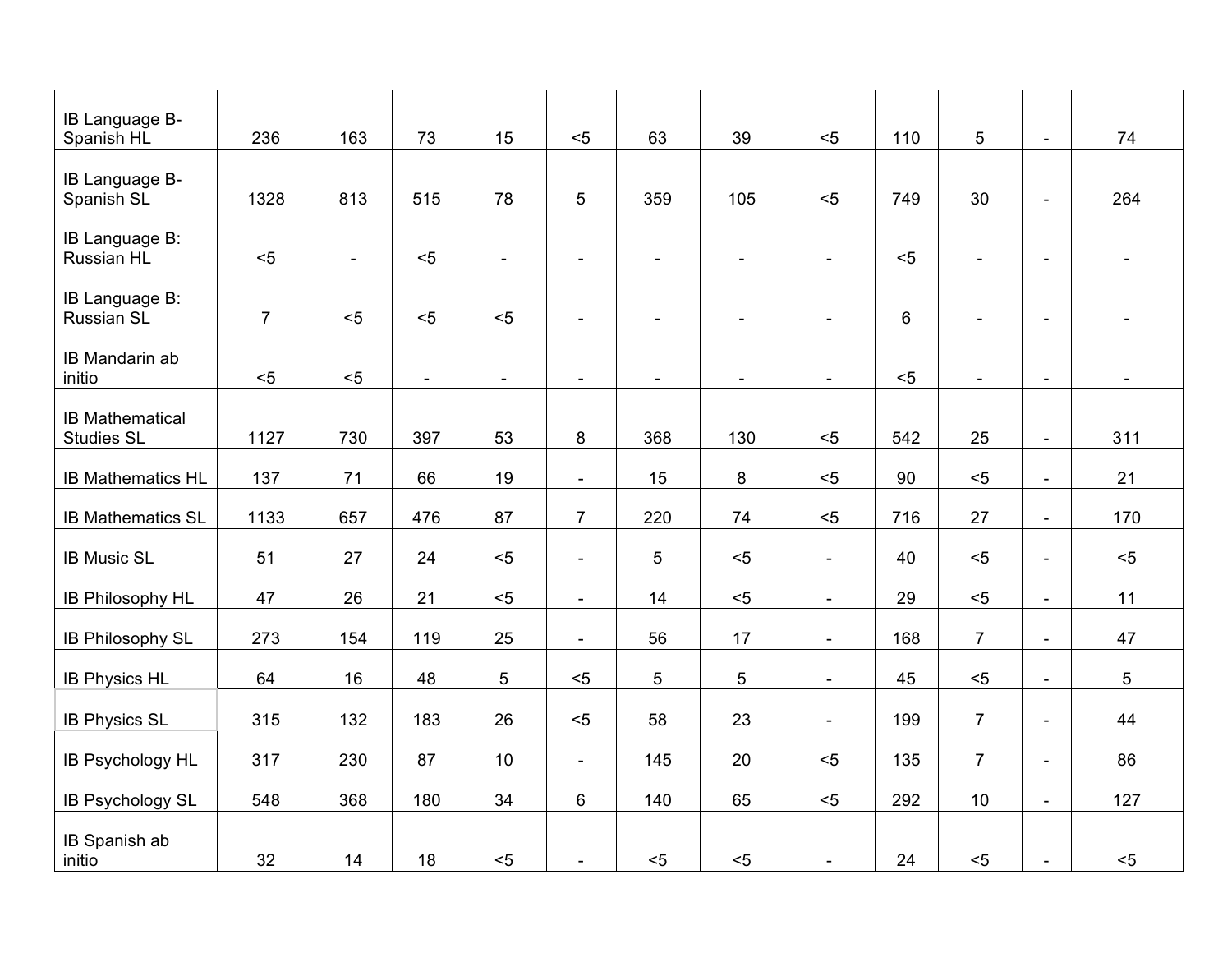| <b>IB Sports Exercise</b><br>and Health                         |       |      |                          |     |                          |                          |                          |                          |                |                          |                          |                 |
|-----------------------------------------------------------------|-------|------|--------------------------|-----|--------------------------|--------------------------|--------------------------|--------------------------|----------------|--------------------------|--------------------------|-----------------|
| Science SL                                                      | 89    | 49   | 40                       | $5$ | $5$                      | 12                       | 6                        | $\overline{\phantom{a}}$ | 66             | $5$                      | $\blacksquare$           | 11              |
| <b>IB Theatre HL</b>                                            | 34    | 26   | $\bf 8$                  | $5$ | $5$                      | $5\phantom{.0}$          | $\overline{\phantom{a}}$ | $5$                      | 23             | $\overline{\phantom{a}}$ | $\overline{\phantom{a}}$ | $5\phantom{.0}$ |
| <b>IB Theatre SL</b>                                            | 171   | 124  | 47                       | $5$ | $\overline{\phantom{a}}$ | 62                       | 23                       | $\blacksquare$           | 79             | $5$                      | $\blacksquare$           | 46              |
| IB Theory of<br>Knowledge                                       | 2153  | 1336 | 817                      | 151 | 12                       | 557                      | 194                      | < 5                      | 1180           | 55                       | $\blacksquare$           | 446             |
| <b>IB Twentieth Century</b><br>World Topics HL                  | 258   | 147  | 111                      | 10  | $5$                      | 75                       | 15                       | < 5                      | 145            | 9                        | $\blacksquare$           | 54              |
| <b>IB Twentieth</b><br><b>Century World</b><br><b>Topics SL</b> | 589   | 358  | 231                      | 51  | $5$                      | 116                      | 37                       | < 5                      | 367            | 12                       | $\blacksquare$           | 108             |
| <b>IB Visual Arts HL</b>                                        | 222   | 173  | 49                       | 14  | $5$                      | 74                       | 20                       | $\blacksquare$           | 110            | $5$                      | $\overline{\phantom{a}}$ | 59              |
| <b>IB Visual Arts SL</b>                                        | 191   | 141  | 50                       | 13  | $\overline{\phantom{a}}$ | 40                       | 20                       | $5$                      | 111            | $5\phantom{.0}$          | $\blacksquare$           | 49              |
| <b>IB World Religions</b><br><b>SL</b>                          | 8     | $5$  | $\overline{\phantom{a}}$ | $5$ | $\overline{\phantom{a}}$ | $\overline{\phantom{a}}$ | $\blacksquare$           | $\blacksquare$           | $\overline{7}$ | $\blacksquare$           | $\overline{\phantom{a}}$ | $5$             |
| <b>TOTAL</b><br><b>IB COURSE</b><br><b>ENROLLMENTS</b>          | 18524 |      |                          |     |                          |                          |                          |                          |                |                          |                          |                 |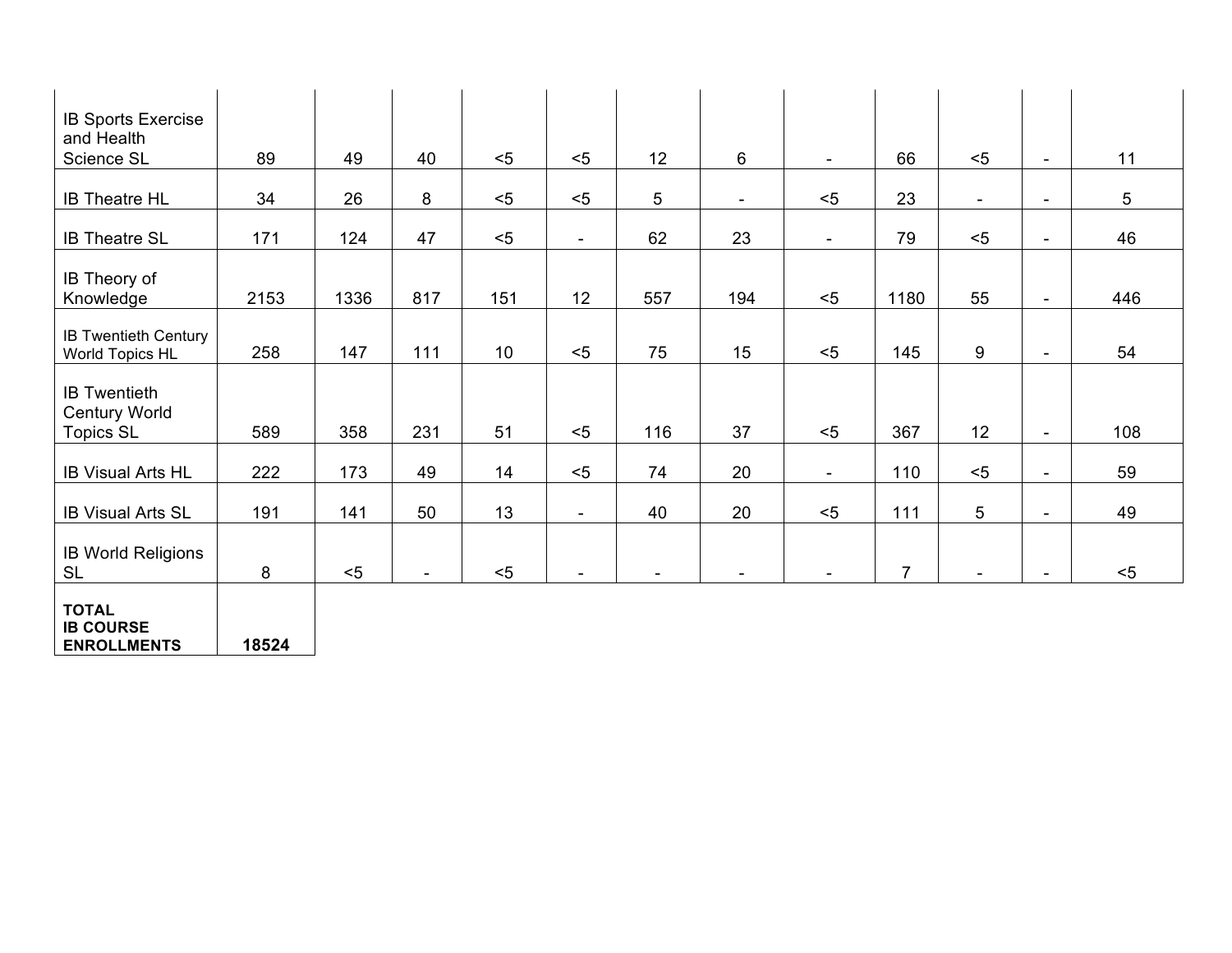

Sept. 1, 2015

#### **I. Mission and Purpose of the NC AP Partnership:**

The mission of the Partnership between The College Board and the state of North Carolina is to prepare, inspire, and connect students to postsecondary success and opportunity, with a particular focus on minority students and students who are underrepresented in postsecondary education. The purpose of the Partnership is therefore to assist in improving college readiness of secondary students and to assist secondary schools to ensure that students have access to high-quality, rigorous academics with a focus on access to Advanced Placement courses.

#### **II. Driving Governance:**

G.S. 115C-83.4A. Advanced Courses. According to statute, it is "the intent of the State of North Carolina to enhance accessibility and encourage students to enroll in and successfully complete more rigorous advanced courses to enable success in postsecondary education for all students."

#### **III. 2014-2015 Results:**

#### **Teacher Professional Development:**

- Number of teachers across the state attending 2015 AP Summer Institutes through NCAPP scholarships: 368 attendees
- Number of teachers across the state attending other professional development through NCAPP scholarships:
	- Fall Leadership Colloquium Sept. 29-30, 2014 44 attendees
	- AP Teacher Symposium Oct. 1-2, 2014 113 attendees
	- Fall AP One-Day Workshops Oct.- Nov. 2014 147 scholarships awarded
	- Pre-AP One-Day Workshops March, 2015 161 scholarships awarded
	- Middle Level Colloquium March 25-26, 2015 38 attendees

#### **AP Course Participation:**

 Enrollment in advanced courses, including demographic information by gender, race, and FRL status. *DPI to provide enrollment data*

#### **AP Exam Performance (see p. 4-16 for school level details):**

- The number of AP Exam-Takers in North Carolina's public schools increased 18.7% from 2014 to 2015, as compared to a 6% increase in AP Exam-Takers in public schools nationwide. In total 67,678 NC public school students took 125,547 AP exams, with 63,837 receiving a proficient score.
- AP participation and performance for Black students in North Carolina's public schools continues to outpace the participation and performance for Black students seen nationwide.The number of Black AP Exam-Takers in North Carolina's public schools increased 22.8% from 2014 to 2015, as compared to a 3.6% increase in Black AP Exam-Takers in public schools nationwide.
- AP participation and performance for Hispanic students in North Carolina's public schools continues to outpace the participation and performance for Hispanic students seen nationwide. The number of Hispanic AP Exam-Takers in North Carolina's public schools increased 21.3% from 2014 to 2015, as compared to an 8.2% increase in Hispanic AP Exam-Takers in public schools nationwide.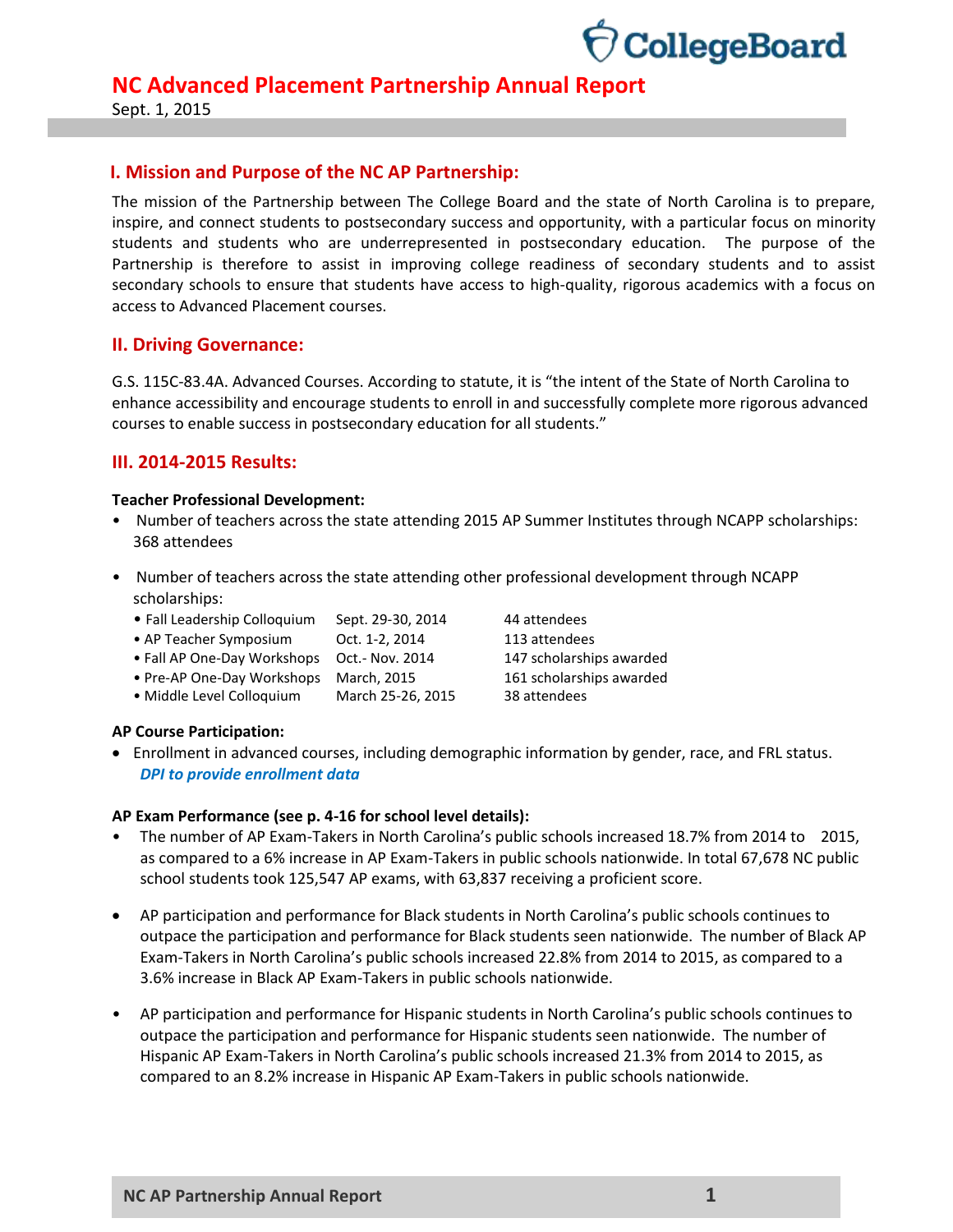

Sept. 1, 2015

- The number of students taking AP exams in the 23 targeted NCAPP districts increased 17% over last year, from 3,439 students in 2014 to 4,030 students in 2015.
- The number of AP exams taken by students in the 23 targeted NCAPP districts increased 20.7% over last year, from 5,409 exams in 2014 to 6,533 exams in 2015.
- The number of AP exams receiving a score of 3, 4, or 5 taken by students in the 23 targeted NCAPP districts increased 12.1% over last year, from 1,730 exams in 2014 to 1,939 exams in 2015.

#### **PSAT Participation:**

• Number of students participating in 10<sup>th</sup> grade PSAT/NMSQT testing: October 2014: 38,095 Tests; 2015 **orders as of Sept. 1, 2015: 46,064 tests.** Students taking the SAT with the PSAT/NMSQT as a Junior and Sophomore or younger continue to score higher than the national average (SAT Critical Reading 540 – 48 points higher than the national average; SAT Mathematics 551 – 50 points higher than the national average; SAT Writing 520 – 42 points higher than the national average) while students taking the SAT without the PSAT/NMSQT continue to score lower than the national average (SAT Critical Reading 453 – 39 points below the national average; SAT Mathematics  $461 - 40$  points below the national average; SAT Writing 427 – 51 points below the national average).

#### **Funding Distribution:**

 Distribution of funding appropriated for advanced course testing fees and professional development by local school administrative unit and school. *DPI to provide funding distribution*

### **IV. Current status and upcoming events for the NC AP Partnership – 2015 - 2016:**

#### **District Support - Ongoing:**

**•** College Board staff provide extensive and on-going professional development and data analysis sessions to administrators, counselors, and teachers in districts as needs arise.

#### **Fall Leadership Colloquium Oct. 6-7 th, 2015**:

• 46 administrators from the 23 NCAPP target districts are invited to attend this two day professional development on increasing rigor and growing AP programs

#### **AP Teacher Symposium Oct. 8-9 th, 2015:**

**•** 125 AP teachers from low AP performing districts are invited to attend this two day professional development on best practices in teaching AP courses. This audience includes AP teachers from the 23 NCAPP target districts as well as other lower AP performing districts to expand impact across the state.

#### **Fall AP One-Day Workshops Oct.-Nov. 2015:**

**•** 250 Scholarships will be made available to AP teachers from low AP performing districts for these coursespecific AP One-Day Workshops. This audience includes AP teachers from the 23 NCAPP target districts as well as other lower AP performing districts to expand impact across the state.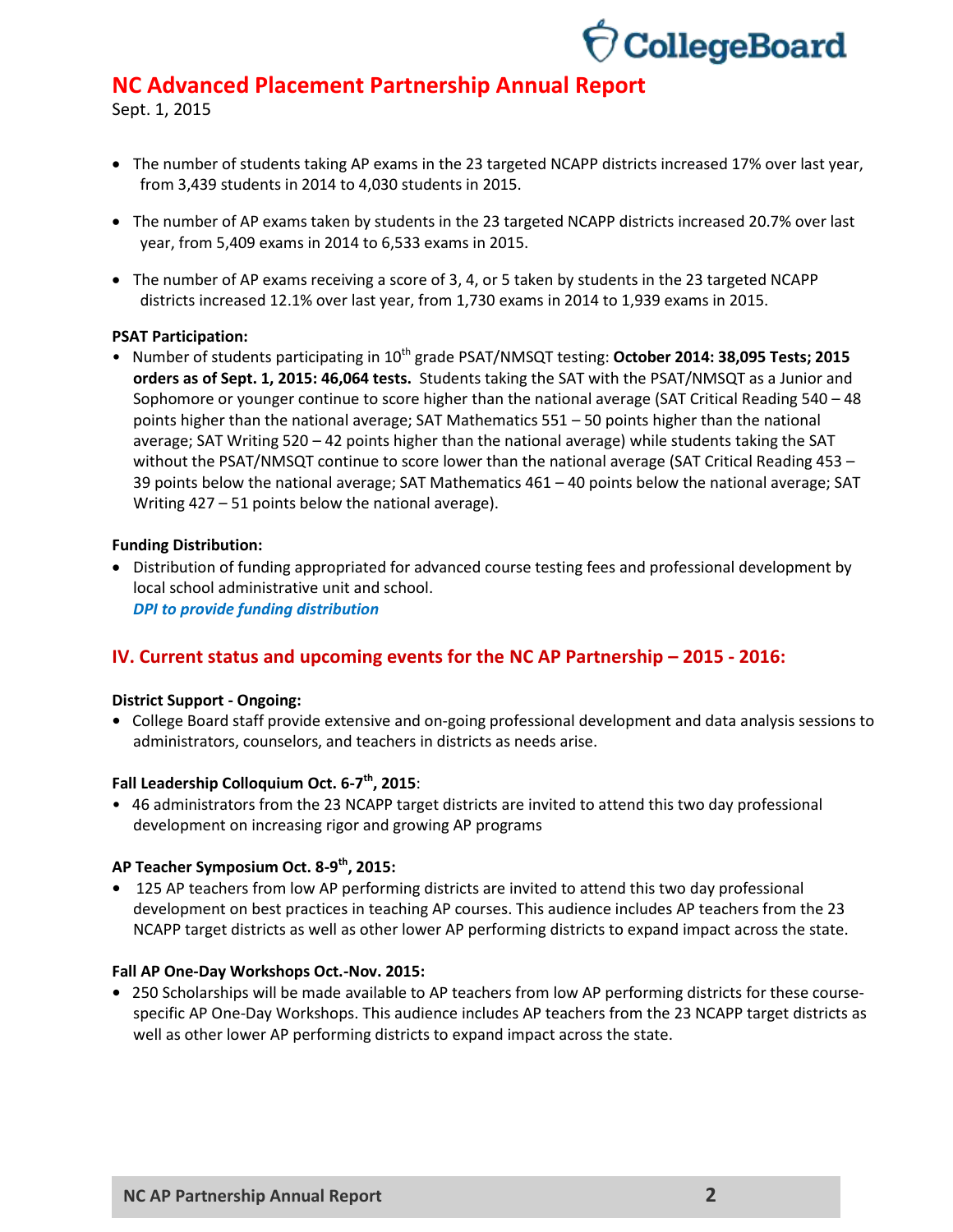

Sept. 1, 2015

#### **Fall and Spring Pre-AP One-Day Workshops Oct. 2015, March 2016:**

**•** 400 scholarships will be made available to middle and high school teachers from each LEA to attend Pre-AP One-Day Workshops, which provide research-based strategies to help students activate their background knowledge, deepen comprehension, and develop academic vocabulary.

#### **Middle Level Colloquium March, 2016:**

**•** 46 middle school administrators from the 23 NCAPP target districts are invited to attend this two day professional development designed to build the pipeline of prepared students and trained teachers in pre-AP teaching strategies.

#### **AP Summer Institutes Summer, 2016:**

**•** 400 scholarships for 2016 AP Summer Institutes will be made available for AP teachers in each LEA this spring.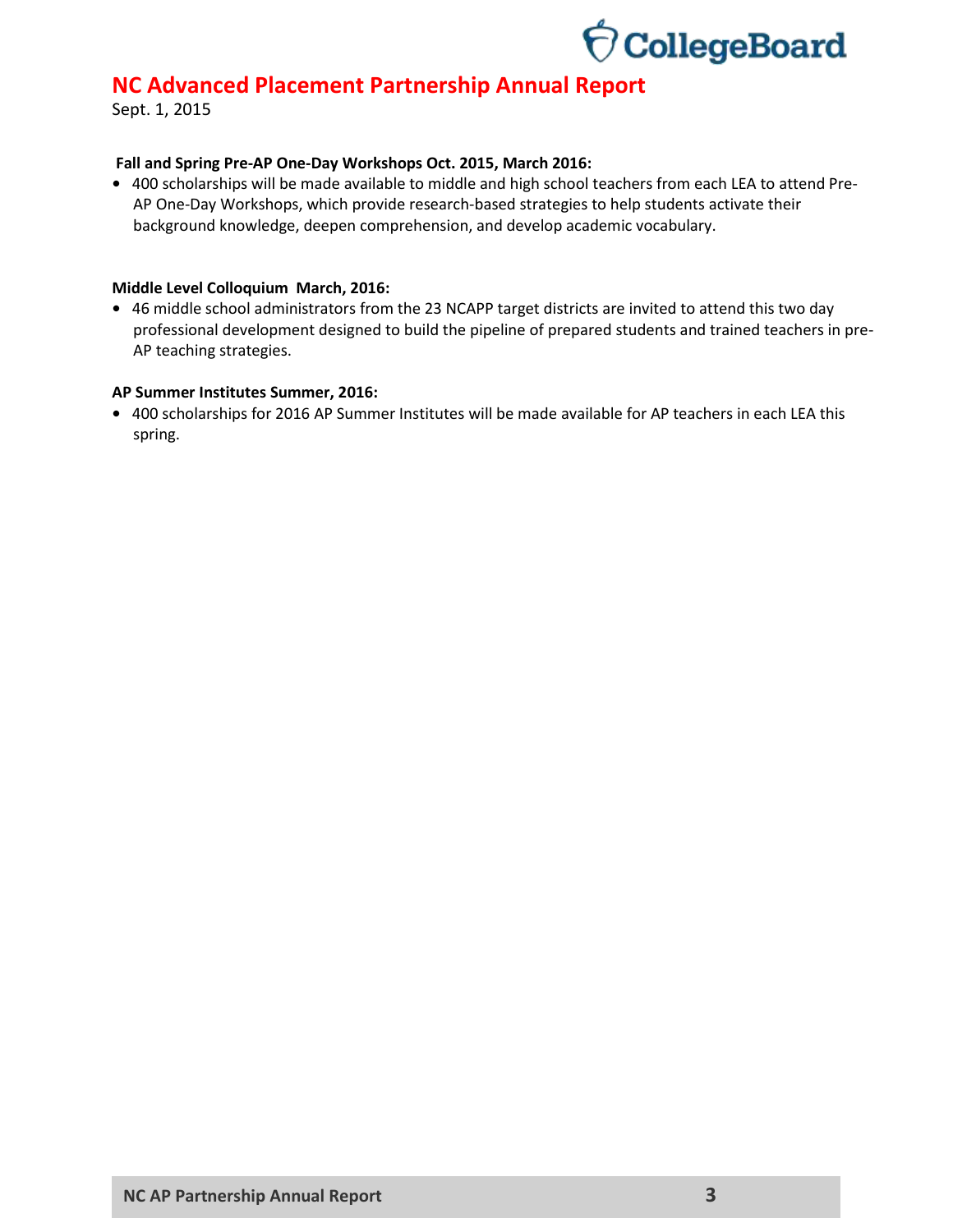

|  |  | AP Performance: number students testing, number exams, and number passing exams by public school: |  |
|--|--|---------------------------------------------------------------------------------------------------|--|
|  |  |                                                                                                   |  |

| <b>District</b>         | <b>High School Name</b>                       | <b>Number of</b><br><b>Students</b> | <b>Number of AP</b><br>Exams | <b>Number of AP</b><br>Exams 3+ |
|-------------------------|-----------------------------------------------|-------------------------------------|------------------------------|---------------------------------|
| Alamance-Burlington     | Alamance-Burlington Middle College            | 0                                   | 0                            |                                 |
| Alamance-Burlington     | Walter M Williams High School                 | 170                                 | 334                          | 140                             |
| Alamance-Burlington     | Western Alamance High School                  | 186                                 | 384                          | 225                             |
| Alamance-Burlington     | East Wilkes High School                       | 43                                  | 59                           | 19                              |
| Alamance-Burlington     | Graham High School                            | 120                                 | 217                          | 13                              |
| Alamance-Burlington     | Hugh M Cummings High School                   | 79                                  | 138                          | 26                              |
| Alamance-Burlington     | Southern Alamance High School                 | 152                                 | 271                          | 103                             |
| Alexander County        | Alexander Central High School                 | 128                                 | 233                          | 135                             |
| <b>Alleghany County</b> | Alleghany High School                         | 31                                  | 44                           | 17                              |
| <b>Anson County</b>     | Anson Challenge Academy                       | $<$ 5                               | $<$ 5                        |                                 |
| <b>Anson County</b>     | Anson County Early College                    | $<$ 5                               | 5                            |                                 |
| Anson County            | Anson High School                             | 50                                  | 74                           | 6                               |
| <b>Anson County</b>     | Anson New Technology High School              | 0                                   | 0                            |                                 |
| Ashe County             | Ashe County High School                       | 101                                 | 152                          | 88                              |
| Asheboro City           | Asheboro High School                          | 199                                 | 315                          | 148                             |
| <b>Asheville City</b>   | Asheville High School                         | 279                                 | 656                          | 416                             |
| Asheville City Schools  | School of Inquiry and Life Sciences           | 94                                  | 202                          | 129                             |
| Asheville School        | Asheville School                              | 131                                 | 358                          | 240                             |
| <b>Avery County</b>     | Avery County High School                      | 0                                   | 0                            |                                 |
| <b>Avery County</b>     | Avery High STEM Academy                       | 23                                  | 28                           | 17                              |
| Bear Grass Charter      | Bear Grass Charter School                     | $<$ 5                               | $<$ 5                        |                                 |
| <b>Beaufort County</b>  | Beaufort County Early College High School     | 0                                   | 0                            |                                 |
| <b>Beaufort County</b>  | Beaufort County Educational Technology Cnt    | 0                                   | 0                            |                                 |
| <b>Beaufort County</b>  | Washington Senior High School                 | 127                                 | 181                          | 70                              |
| <b>Beaufort County</b>  | Northside High School                         | 33                                  | 41                           | 7                               |
| <b>Beaufort County</b>  | Southside High School                         | 15                                  | 20                           | 6                               |
| <b>Bertie County</b>    | Bertie High School                            | 10                                  | 10                           | 0                               |
| <b>Bertie County</b>    | The Bertie School of Sci, Tech, Eng, and Math | 30                                  | 32                           | <5                              |
| <b>Bertie County</b>    | Bertie Early College High School              | 0                                   | 0                            |                                 |
| <b>Bladen County</b>    | West Bladen High School                       | 43                                  | 52                           | 9                               |
| <b>Bladen County</b>    | East Bladen High School                       | 0                                   | 0                            |                                 |
| <b>Brunswick County</b> | Brunswick County Early College High School    | $<$ 5                               | $<$ 5                        |                                 |
| <b>Brunswick County</b> | West Brunswick High School                    | 149                                 | 308                          | 111                             |
| <b>Brunswick County</b> | North Brunswick High School                   | 54                                  | 73                           | 32                              |
| <b>Brunswick County</b> | South Brunswick High School                   | 131                                 | 331                          | 140                             |
| <b>Buncombe County</b>  | <b>Buncombe County Middle College</b>         | 0                                   | 0                            |                                 |
| <b>Buncombe County</b>  | Charles D. Owen High School                   | 140                                 | 255                          | 170                             |
| <b>Buncombe County</b>  | T C Roberson High School                      | 362                                 | 705                          | 409                             |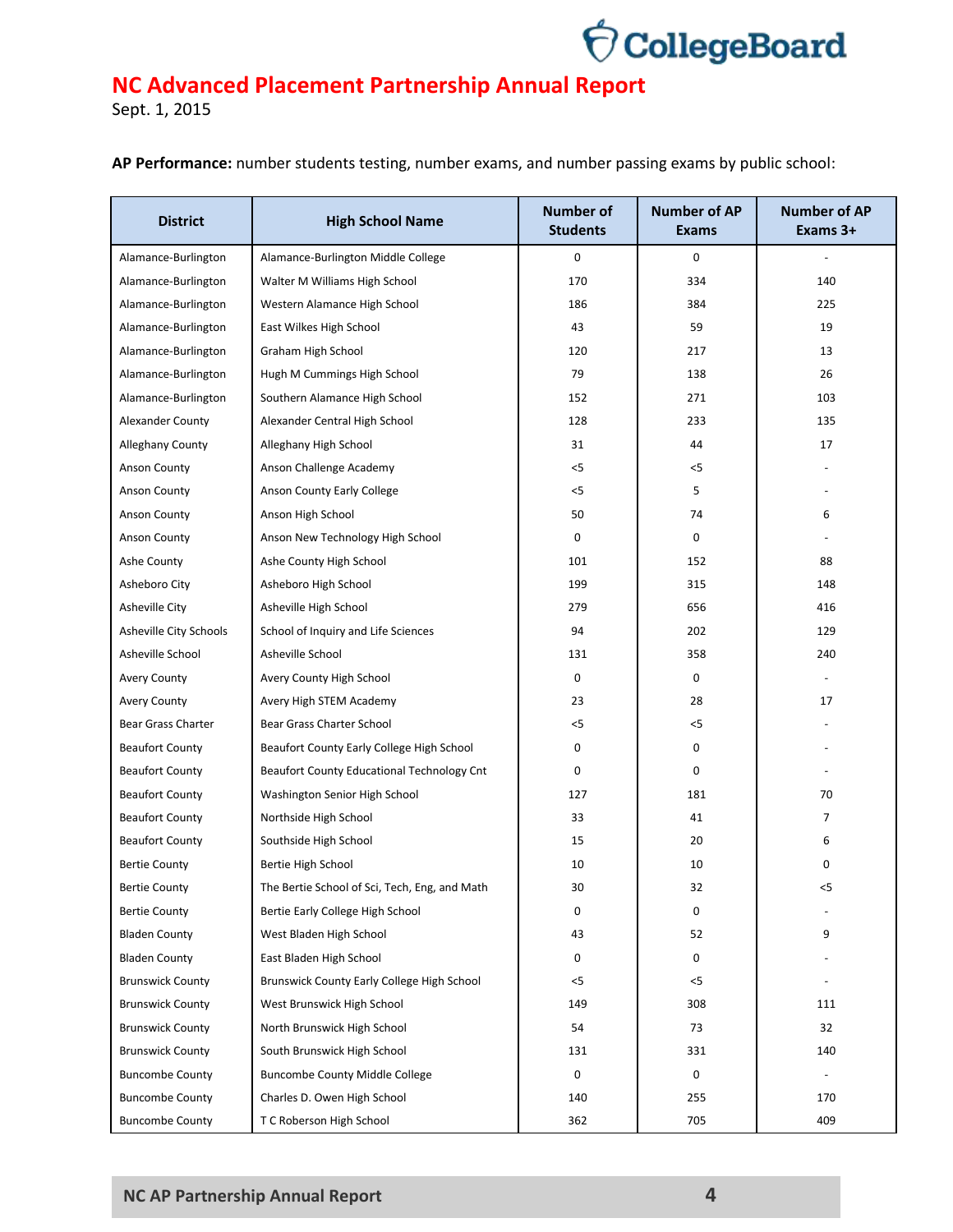

| <b>District</b>        | <b>High School Name</b>                       | <b>Number of</b><br><b>Students</b> | <b>Number of AP</b><br><b>Exams</b> | <b>Number of AP</b><br>Exams 3+ |
|------------------------|-----------------------------------------------|-------------------------------------|-------------------------------------|---------------------------------|
| <b>Buncombe County</b> | A C Reynolds High School                      | 260                                 | 403                                 | 290                             |
| <b>Buncombe County</b> | <b>Buncombe Community School</b>              | $<$ 5                               | $<$ 5                               |                                 |
| <b>Buncombe County</b> | <b>Buncombe County Early College</b>          | 0                                   | 0                                   |                                 |
| <b>Buncombe County</b> | Clyde A Erwin High School                     | 110                                 | 154                                 | 53                              |
| <b>Buncombe County</b> | Elkin High School                             | 70                                  | 120                                 | 61                              |
| <b>Buncombe County</b> | North Buncombe High School                    | 231                                 | 411                                 | 254                             |
| <b>Burke County</b>    | Freedom High School                           | 107                                 | 177                                 | 91                              |
| <b>Burke County</b>    | Robert Logan Patton High School               | 244                                 | 480                                 | 166                             |
| <b>Burke County</b>    | <b>Burke Middle College</b>                   | 0                                   | 0                                   |                                 |
| <b>Burke County</b>    | East Burke High School                        | 142                                 | 227                                 | 77                              |
| <b>Burke County</b>    | Hallyburton Academy                           | $<$ 5                               | $<$ 5                               |                                 |
| <b>Burke County</b>    | Jimmy C Draughn High School                   | 100                                 | 168                                 | 26                              |
| Cabarrus County        | Cabarrus County Schools Performance Learning  | $<$ 5                               | 5                                   |                                 |
| Cabarrus County        | Cabarrus-Kannapolis Early College High School | $<$ 5                               | $<$ 5                               |                                 |
| Cabarrus County        | Central Cabarrus High School                  | 208                                 | 332                                 | 162                             |
| Cabarrus County        | Concord High School                           | 123                                 | 205                                 | 107                             |
| Cabarrus County        | Cox Mill High School                          | 342                                 | 667                                 | 261                             |
| Cabarrus County        | Hickory Ridge High School                     | 385                                 | 795                                 | 441                             |
| Cabarrus County        | Northwest Cabarrus High School                | 195                                 | 383                                 | 176                             |
| Cabarrus County        | Jay M Robinson High School                    | 250                                 | 520                                 | 333                             |
| Cabarrus County        | Mount Pleasant High School                    | 98                                  | 157                                 | 71                              |
| Caldwell County        | Caldwell Early College High School            | 0                                   | $\mathbf 0$                         |                                 |
| Caldwell County        | West Caldwell High School                     | 76                                  | 101                                 | 19                              |
| Caldwell County        | Caldwell Career Center Middle College         | 0                                   | $\mathbf 0$                         |                                 |
| Caldwell County        | Hibriten High School                          | 150                                 | 254                                 | 75                              |
| Caldwell County        | South Caldwell High School                    | 227                                 | 367                                 | 128                             |
| Camden County          | Camden County High School                     | 25                                  | 34                                  | 19                              |
| Camden County          | CamTech High School                           | 10                                  | 14                                  | 9                               |
| Carolina International | Carolina International School                 | <5                                  | $<$ 5                               |                                 |
| Carter G Woodson       | Carter G Woodson School of Challenge          | 6                                   | 6                                   | $\mathbf 0$                     |
| <b>Carteret County</b> | West Carteret High School                     | 149                                 | 226                                 | 142                             |
| Carteret County        | Croatan High School                           | 132                                 | 214                                 | 121                             |
| Carteret County        | East Carteret High School                     | 36                                  | 47                                  | 34                              |
| Caswell County         | Bartlett Yancey High School                   | 84                                  | 139                                 | 31                              |
| Catawba County         | <b>Bandys High School</b>                     | 127                                 | 173                                 | 70                              |
| Catawba County         | Bunker Hill High School                       | 92                                  | 144                                 | 63                              |
| Catawba County         | Challenger Early College High School          | 0                                   | 0                                   |                                 |
| Catawba County         | Fred T Foard High School                      | 182                                 | 310                                 | 147                             |
| Catawba County         | Maiden High School                            | 106                                 | 149                                 | 23                              |
| Catawba County         | Saint Stephen's High School                   | 192                                 | 378                                 | 144                             |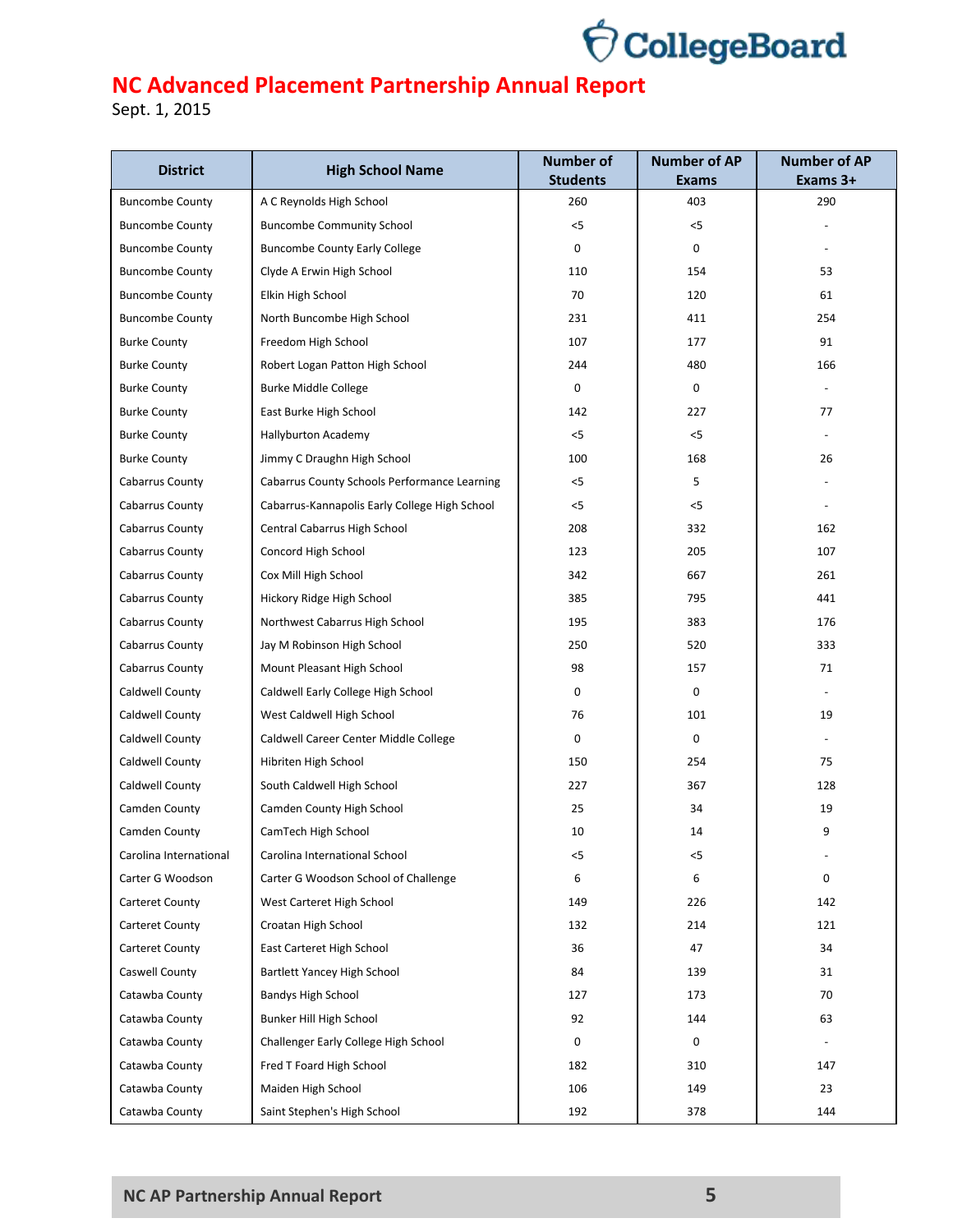

| <b>District</b>       | <b>High School Name</b>                        | <b>Number of</b><br><b>Students</b> | <b>Number of AP</b><br><b>Exams</b> | <b>Number of AP</b><br>Exams 3+ |
|-----------------------|------------------------------------------------|-------------------------------------|-------------------------------------|---------------------------------|
| Chapel Hill-Carrboro  | Chapel Hill High School                        | 616                                 | 1,254                               | 952                             |
| Chapel Hill-Carrboro  | East Chapel Hill High School                   | 657                                 | 1,548                               | 1,123                           |
| Chapel Hill-Carrboro  | Phoenix Academy High School                    | $<$ 5                               | < 5                                 |                                 |
| Charlotte-Mecklenburg | Ardrey Kell High School                        | 1,141                               | 2,044                               | 1,650                           |
| Charlotte-Mecklenburg | David W Butler High School                     | 466                                 | 916                                 | 617                             |
| Charlotte-Mecklenburg | East Mecklenburg High School                   | 188                                 | 406                                 | 159                             |
| Charlotte-Mecklenburg | Garinger High School                           | 85                                  | 123                                 | 13                              |
| Charlotte-Mecklenburg | Harding University High School                 | 67                                  | 103                                 | $\overline{7}$                  |
| Charlotte-Mecklenburg | Hawthorne High School                          | 0                                   | 0                                   |                                 |
| Charlotte-Mecklenburg | Hopewell High School                           | 375                                 | 707                                 | 184                             |
| Charlotte-Mecklenburg | Hopewell High School                           | 375                                 | 707                                 | 184                             |
| Charlotte-Mecklenburg | Independence High School                       | 298                                 | 500                                 | 271                             |
| Charlotte-Mecklenburg | International Business and Communication Stud  | 91                                  | 197                                 | 25                              |
| Charlotte-Mecklenburg |                                                |                                     |                                     |                                 |
|                       | Levine Middle College High School              | 58                                  | 96                                  | 59                              |
| Charlotte-Mecklenburg | Mallard Creek High School                      | 492                                 | 919                                 | 398                             |
| Charlotte-Mecklenburg | Math, Engineering, Technology, and Science Oly | 127                                 | 276                                 | 61                              |
| Charlotte-Mecklenburg | Military and Global Leadership Academy MGD     | 80                                  | 114                                 | 8                               |
| Charlotte-Mecklenburg | Myers Park High School                         | 815                                 | 1,654                               | 808                             |
| Charlotte-Mecklenburg | North Mecklenburg Senior High School           | 263                                 | 396                                 | 93                              |
| Charlotte-Mecklenburg | Northwest School of the Arts                   | 167                                 | 269                                 | 115                             |
| Charlotte-Mecklenburg | Olympic High School Biotech/Health/Public Adm  | 92                                  | 189                                 | 40                              |
| Charlotte-Mecklenburg | Performance Learning Center                    | 30                                  | 42                                  | 10                              |
| Charlotte-Mecklenburg | Phillip O Berry Academy of Technology          | 550                                 | 1,004                               | 145                             |
| Charlotte-Mecklenburg | Providence High School                         | 616                                 | 1,133                               | 948                             |
| Charlotte-Mecklenburg | Renaissance School at Olympic                  | 87                                  | 214                                 | 65                              |
| Charlotte-Mecklenburg | Rocky River High School                        | 154                                 | 298                                 | 121                             |
| Charlotte-Mecklenburg | South Mecklenburg High School                  | 859                                 | 1,771                               | 1,065                           |
| Charlotte-Mecklenburg | The School of International Studies and Global | 11                                  | 11                                  | $<$ 5                           |
| Charlotte-Mecklenburg | <b>Turning Point Academy</b>                   | 0                                   | 0                                   |                                 |
| Charlotte-Mecklenburg | West Charlotte High School                     | 60                                  | 109                                 | $\mathbf 0$                     |
| Charlotte-Mecklenburg | West Mecklenburg High School                   | 229                                 | 478                                 | 21                              |
| Charlotte-Mecklenburg | William Amos Hough High School                 | 808                                 | 1,553                               | 970                             |
| Charlotte-Mecklenburg | Zebulon B Vance High School                    | 179                                 | 326                                 | 20                              |
| Charlotte-Mecklenburg | Cato Middle College High School                | 83                                  | 114                                 | 59                              |
| Charlotte-Mecklenburg | Cochrane Collegiate Academy                    | 23                                  | 35                                  | $<$ 5                           |
| Chatham Charter       | Chatham Charter School                         | 0                                   | 0                                   |                                 |
| Chatham County        | Chatham Central High School                    | 44                                  | 64                                  | 16                              |
| Chatham County        | Jordan Matthews High School                    | 123                                 | 233                                 | 107                             |
| Chatham County        | Northwood High School                          | 246                                 | 479                                 | 221                             |
| Cherokee County       | Mountain Youth School                          | 0                                   | 0                                   |                                 |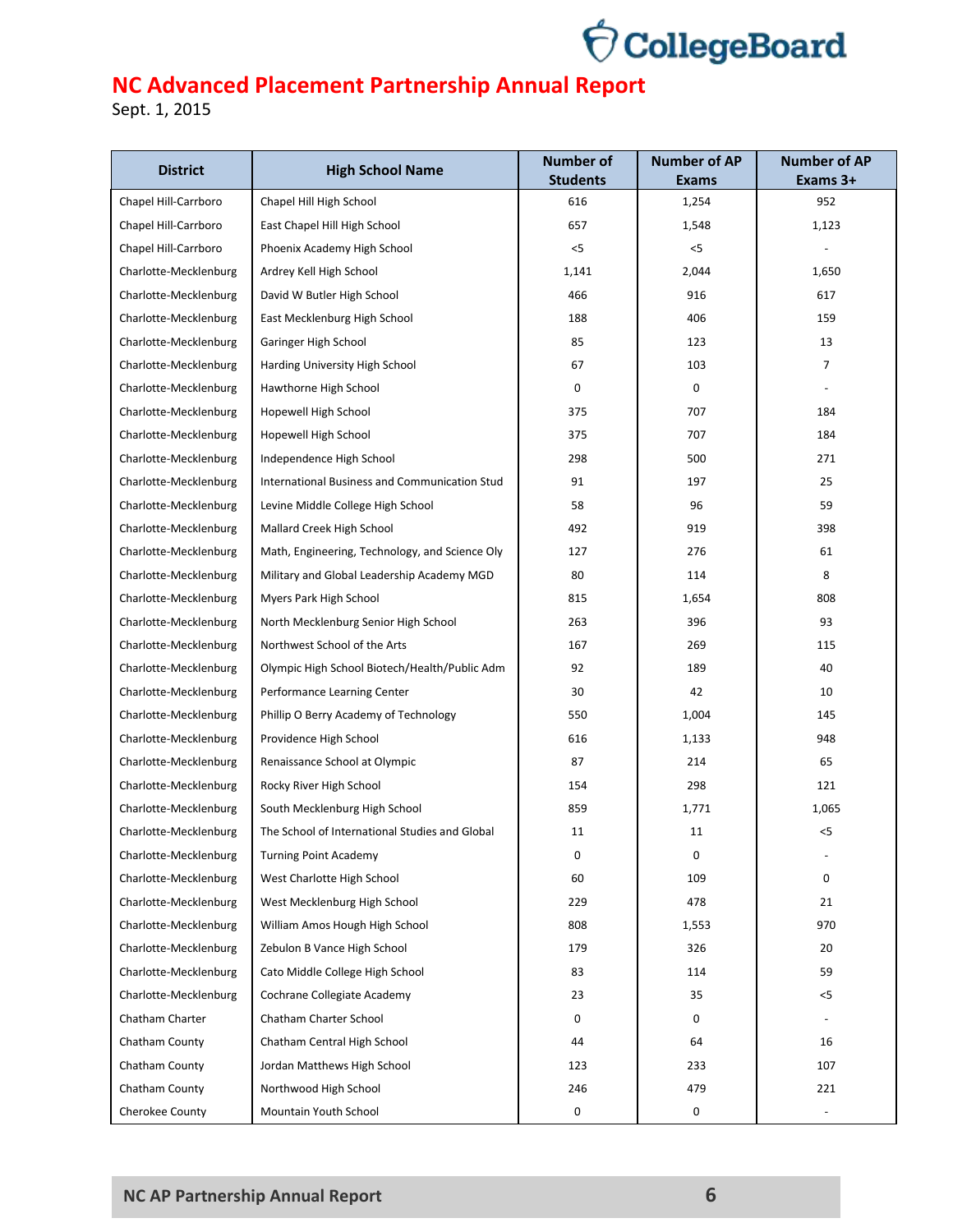

| <b>District</b>                | <b>High School Name</b>                     | <b>Number of</b><br><b>Students</b> | <b>Number of AP</b><br><b>Exams</b> | <b>Number of AP</b><br>Exams 3+ |
|--------------------------------|---------------------------------------------|-------------------------------------|-------------------------------------|---------------------------------|
| Clay County                    | Hayesville High School                      | 30                                  | 36                                  | 15                              |
| Cleveland County               | <b>Burns High School</b>                    | 118                                 | 236                                 | 118                             |
| Cleveland County               | Cleveland Early College High School         | 6                                   | 6                                   | $<$ 5                           |
| Cleveland County               | Crest High School                           | 285                                 | 394                                 | 169                             |
| Cleveland County               | Kings Mountain High School                  | 258                                 | 411                                 | 174                             |
| Cleveland County               | Shelby High School                          | 203                                 | 382                                 | 171                             |
| Clinton City                   | Clinton High School                         | 94                                  | 185                                 | 40                              |
| Clover Garden School           | Clover Garden School                        | 19                                  | 22                                  | 11                              |
| <b>Columbus County</b>         | Columbus Career And College Academy         | 0                                   | 0                                   |                                 |
| <b>Columbus County</b>         | South Columbus High School                  | 40                                  | 73                                  | 9                               |
| <b>Columbus County</b>         | West Columbus High School                   | 39                                  | 51                                  | $<$ 5                           |
| <b>Columbus County</b>         | East Columbus High School                   | 16                                  | 16                                  | $<$ 5                           |
| Com School Davidson            | Community School of Davidson                | 206                                 | 346                                 | 186                             |
| Commonwealth High              | Commonwealth High School                    | 0                                   | 0                                   |                                 |
|                                |                                             | 47                                  | 63                                  | 9                               |
| Craven County<br>Craven County | West Craven High School                     |                                     |                                     |                                 |
|                                | Craven Early College High School            | 0                                   | 0                                   |                                 |
| Craven County                  | Early College EAST High School              | $<$ 5                               | $<$ 5                               |                                 |
| Craven County                  | Havelock High School                        | 173                                 | 324                                 | 61                              |
| Craven County                  | New Bern High School                        | 230                                 | 340                                 | 99                              |
| Crossnore Academy              | Crossnore Academy                           | $<$ 5                               | $<$ 5                               |                                 |
| Crossroads Charter             | Cross Roads Charter High School             | 0                                   | 0                                   |                                 |
| <b>Cumberland County</b>       | Alger B Wilkins High School                 | $<$ 5                               | $<$ 5                               |                                 |
| <b>Cumberland County</b>       | Pine Forest High School                     | 223                                 | 417                                 | 97                              |
| <b>Cumberland County</b>       | Terry Sanford Senior High School            | 352                                 | 748                                 | 241                             |
| <b>Cumberland County</b>       | Westover High School                        | 54                                  | 69                                  | $<$ 5                           |
| <b>Cumberland County</b>       | Cape Fear High School                       | 191                                 | 332                                 | 130                             |
| <b>Cumberland County</b>       | Cross Creek Early College High School       | 0                                   | 0                                   |                                 |
| <b>Cumberland County</b>       | Cumberland International Early College High | 0                                   | 0                                   |                                 |
| <b>Cumberland County</b>       | Douglas Byrd High School                    | 93                                  | 130                                 | 13                              |
| <b>Cumberland County</b>       | E E Smith High School                       | 90                                  | 161                                 | 21                              |
| <b>Cumberland County</b>       | Grays Creek High School                     | 132                                 | 278                                 | 49                              |
| <b>Cumberland County</b>       | Howard Health and Life Sciences High School | 0                                   | 0                                   | $\overline{\phantom{a}}$        |
| <b>Cumberland County</b>       | Jack Britt High School                      | 457                                 | 1,052                               | 441                             |
| <b>Cumberland County</b>       | Massey Hill Classical High School           | 65                                  | 134                                 | 57                              |
| <b>Cumberland County</b>       | Reid Ross Classical School                  | 59                                  | 105                                 | 5                               |
| <b>Cumberland County</b>       | Seventy First High School                   | 89                                  | 116                                 | 12                              |
| <b>Cumberland County</b>       | South View High School                      | 75                                  | 120                                 | 31                              |
| <b>Currituck County</b>        | <b>Currituck County High School</b>         | 96                                  | 180                                 | 71                              |
| <b>Currituck County</b>        | JP Knapp Early College High School          | $<$ 5                               | 8                                   |                                 |
| Dare County                    | Cape Hatteras Secondary School              | 24                                  | 41                                  | 9                               |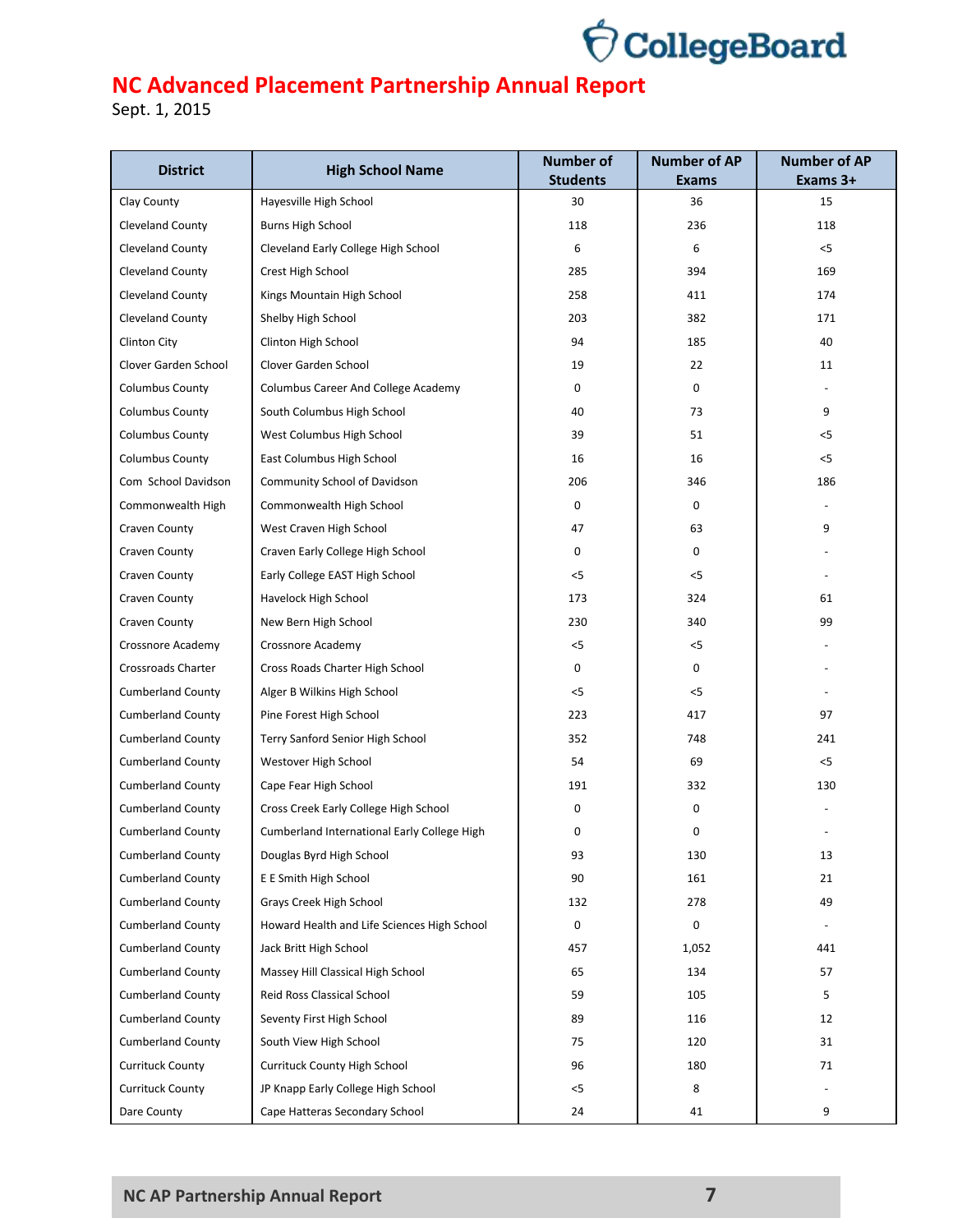

| <b>District</b>         | <b>High School Name</b>                        | <b>Number of</b>       | <b>Number of AP</b> | <b>Number of AP</b> |
|-------------------------|------------------------------------------------|------------------------|---------------------|---------------------|
| Dare County             | Manteo High School                             | <b>Students</b><br>166 | <b>Exams</b><br>263 | Exams 3+<br>103     |
|                         |                                                | 159                    |                     | 129                 |
| Davidson County         | Central Davidson Senior High School            |                        | 356                 |                     |
| Davidson County         | North Davidson High School                     | 280                    | 609                 | 290                 |
| Davidson County         | West Davidson High School                      | 142                    | 313                 | 84                  |
| Davidson County         | Yadkin Valley Regional Career Academy          | 0                      | 0                   |                     |
| Davidson County         | Davidson Early College High School             | 0                      | 0                   |                     |
| Davidson County         | East Davidson High School                      | 90                     | 168                 | 76                  |
| Davidson County         | Ledford High School                            | 175                    | 294                 | 110                 |
| Davidson County         | South Davidson High School                     | 60                     | 167                 | 21                  |
| Davie County            | Davie County Early College High School         | 0                      | 0                   |                     |
| Davie County            | Davie High School                              | 285                    | 460                 | 259                 |
| Duplin County           | North Duplin Junior-Senior High School         | 18                     | 21                  | $\overline{7}$      |
| Duplin County           | Wallace Rose Hill High School                  | 58                     | 92                  | 12                  |
| Duplin County           | Duplin Early College High School               | 0                      | 0                   |                     |
| Duplin County           | East Duplin High School                        | 55                     | 67                  | 31                  |
| Duplin County           | James Kenan High School                        | 44                     | 58                  | $\overline{7}$      |
| Durham Public           | Southern High School                           | 99                     | 134                 | 14                  |
| Durham Public           | Charles E. Jordan Senior High School           | 567                    | 1,069               | 670                 |
| Durham Public           | City of Medicine Academy                       | 88                     | 136                 | 76                  |
| Durham Public           | Durham Performance Learning Center             | $<$ 5                  | $<$ 5               |                     |
| Durham Public           | Durham School of the Arts                      | 311                    | 656                 | 534                 |
| Durham Public           | Hillside New Tech High School                  | 74                     | 91                  | 11                  |
| Durham Public           | Lakeview School                                | 0                      | 0                   |                     |
| Durham Public           | Middle College High School at Durham Technical | 0                      | 0                   |                     |
| Durham Public           | Hillside High School                           | 120                    | 139                 | 11                  |
| Durham Public           | Josephine Dobbs Clement Early College High     | 0                      | 0                   |                     |
| Durham Public           | Northern High School                           | 294                    | 560                 | 157                 |
| Durham Public           | Riverside High School                          | 327                    | 538                 | 250                 |
| Durham Public           | Southern School of Engineering                 | 0                      | 0                   |                     |
| East Wake Academy       | East Wake Academy                              | 46                     | 69                  | 40                  |
| Edenton-Chowan          | John A Holmes High School                      | 49                     | 83                  | 30                  |
| <b>Edgecombe County</b> | Eastern Wayne High School                      | 94                     | 149                 | 45                  |
| <b>Edgecombe County</b> | Southwest Edgecombe High School                | 56                     | 81                  | 9                   |
| <b>Edgecombe County</b> | Tarboro High School                            | 19                     | 22                  | 10                  |
| <b>Edgecombe County</b> | North Edgecombe High School                    | 5                      | 5                   | 0                   |
| Elizab City-Pasquotank  | Northeastern High School                       | 65                     | 96                  | 30                  |
| Elizab City-Pasquotank  | Pasquotank County High School                  | 33                     | 37                  | 24                  |
| Elkin City Schools      | Edgecombe Early College High School            | 0                      | 0                   |                     |
| Franklin Academy        | Franklin Academy High School                   | 111                    | 212                 | 155                 |
| Franklin County         | Bunn High School                               | 123                    | 153                 | 67                  |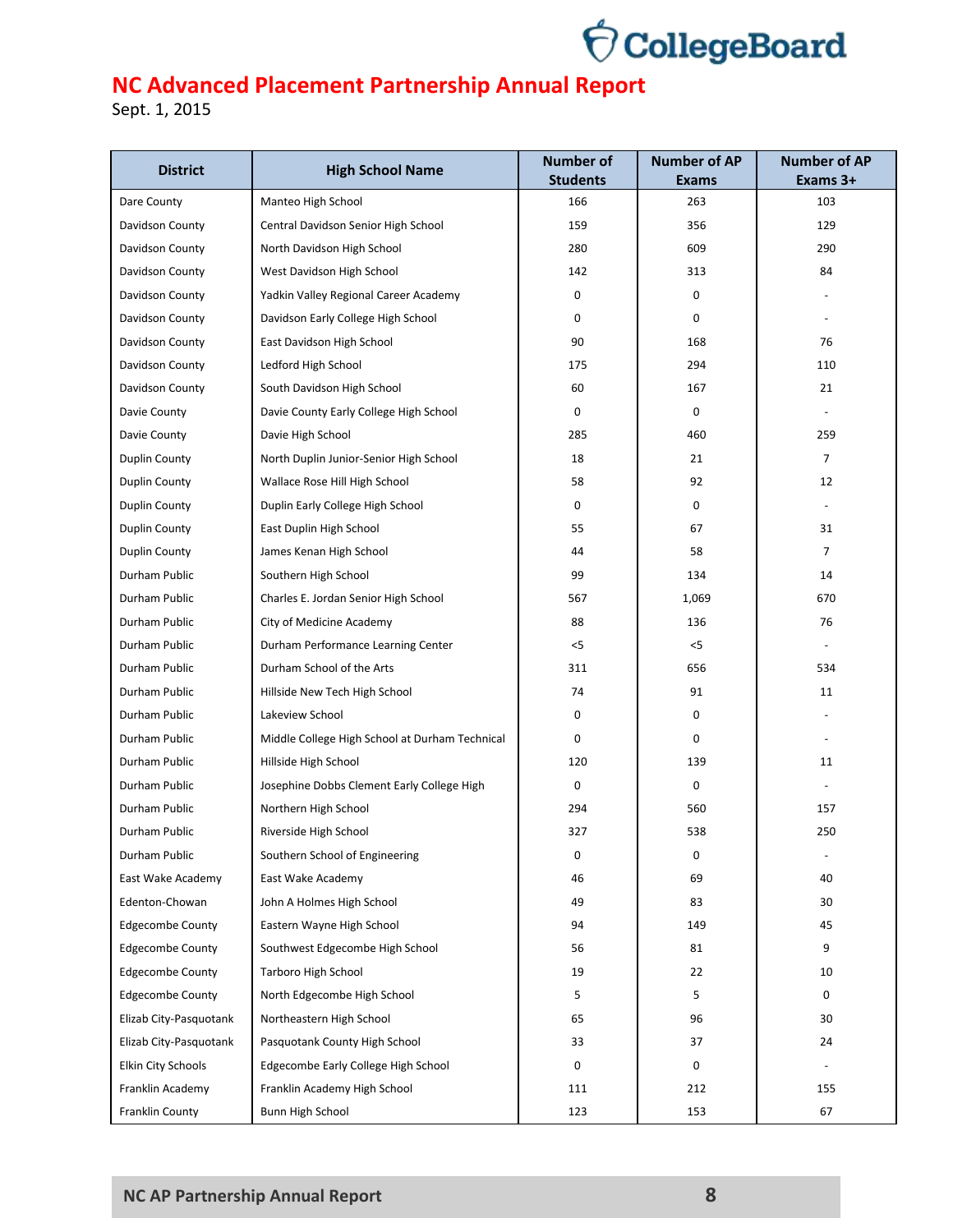

| <b>District</b>         | <b>High School Name</b>                        | <b>Number of</b><br><b>Students</b> | <b>Number of AP</b><br><b>Exams</b> | <b>Number of AP</b><br>Exams 3+ |
|-------------------------|------------------------------------------------|-------------------------------------|-------------------------------------|---------------------------------|
| Franklin County         | Franklin County Early College High School      | 0                                   | 0                                   |                                 |
| Franklin County         | Franklinton High School                        | 93                                  | 148                                 | 59                              |
| Gaston College Prep     | KIPP Pride High School                         | 149                                 | 274                                 | 38                              |
| <b>Gaston County</b>    | Ashbrook Senior High School                    | 102                                 | 243                                 | 52                              |
| <b>Gaston County</b>    | Bessemer City High School                      | 26                                  | 45                                  | $<$ 5                           |
| <b>Gaston County</b>    | Cherryville High School                        | 96                                  | 136                                 | 39                              |
| <b>Gaston County</b>    | Gaston Early College High School               | 0                                   | 0                                   |                                 |
| <b>Gaston County</b>    | North Gaston Senior High School                | 71                                  | 121                                 | 52                              |
| <b>Gaston County</b>    | Stuart W Cramer High School                    | 52                                  | 109                                 | 28                              |
| <b>Gaston County</b>    | Warlick Academy                                | 0                                   | 0                                   |                                 |
| <b>Gaston County</b>    | East Gaston High School                        | 116                                 | 221                                 | 71                              |
| <b>Gaston County</b>    | Forestview High School                         | 94                                  | 174                                 | 80                              |
| <b>Gaston County</b>    | Highland School of Technology                  | 86                                  | 163                                 | 80                              |
| <b>Gaston County</b>    | Hunter Huss High School                        | 27                                  | 27                                  | $<$ 5                           |
| <b>Gaston County</b>    | South Point High School                        | 182                                 | 392                                 | 163                             |
| <b>Gates County</b>     | <b>Gates County High School</b>                | 27                                  | 30                                  | 10                              |
| <b>Graham County</b>    | Robbinsville High School                       | 22                                  | 28                                  | 15                              |
| <b>Granville County</b> | Granville Central High School                  | 19                                  | 22                                  | 7                               |
| <b>Granville County</b> | Granville Early College High School            | 0                                   | 0                                   |                                 |
| <b>Granville County</b> | Granville Magnet School                        | 0                                   | 0                                   |                                 |
| <b>Granville County</b> | J F Webb School of Health Sciences             | 91                                  | 144                                 | 66                              |
| <b>Granville County</b> | J F Webb High School                           | 7                                   | 8                                   | 0                               |
| <b>Granville County</b> | South Granville High School of Integrated Tech | 39                                  | 59                                  | 14                              |
| <b>Granville County</b> | South Granville School of Health and Life Sci  | 40                                  | 56                                  | 17                              |
| Gray Stone Day          | Gray Stone Day School                          | 136                                 | 237                                 | 166                             |
| <b>Greene County</b>    | Greene County Early College High School        | 0                                   | 0                                   |                                 |
| <b>Greene County</b>    | Greene Central High School                     | 40                                  | 56                                  | 30                              |
| <b>Guilford County</b>  | Ben L Smith High School                        | 202                                 | 375                                 | 18                              |
| <b>Guilford County</b>  | <b>GTCC Early-Middle College</b>               | 0                                   | 0                                   |                                 |
| <b>Guilford County</b>  | Middle College at A and T State University     | 0                                   | 0                                   |                                 |
| <b>Guilford County</b>  | Middle College at Bennett                      | 0                                   | 0                                   |                                 |
| <b>Guilford County</b>  | Middle College at GTCC Greensboro              | 0                                   | 0                                   |                                 |
| <b>Guilford County</b>  | Middle College at UNCG                         | 34                                  | 73                                  | 26                              |
| <b>Guilford County</b>  | Northeast Guilford High School                 | 116                                 | 174                                 | 55                              |
| <b>Guilford County</b>  | Northern Guilford High School                  | 492                                 | 1,049                               | 708                             |
| <b>Guilford County</b>  | Northwest Guilford High School                 | 704                                 | 1,491                               | 975                             |
| <b>Guilford County</b>  | Ragsdale High School                           | 378                                 | 743                                 | 265                             |
| <b>Guilford County</b>  | School Community Alternative Learning Environ  | 0                                   | 0                                   |                                 |
| <b>Guilford County</b>  | Southeast Guilford High School                 | 232                                 | 372                                 | 227                             |
| <b>Guilford County</b>  | Southern Guilford High School                  | 222                                 | 397                                 | 154                             |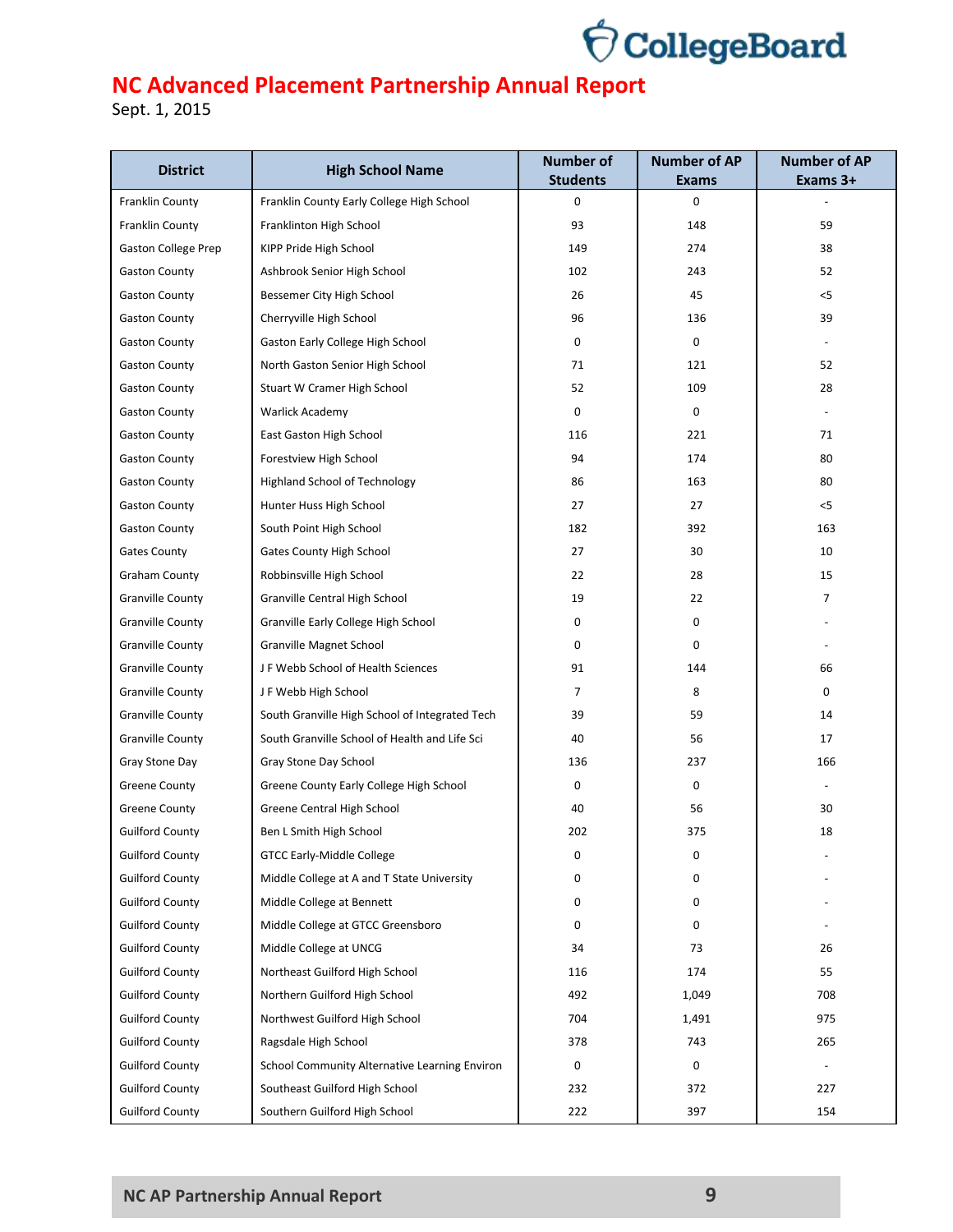

| <b>District</b>         | <b>High School Name</b>                    | <b>Number of</b><br><b>Students</b> | <b>Number of AP</b> | <b>Number of AP</b><br>Exams 3+ |
|-------------------------|--------------------------------------------|-------------------------------------|---------------------|---------------------------------|
| <b>Guilford County</b>  | STEM Early College at North Carolina A&T   | 101                                 | <b>Exams</b><br>240 | 72                              |
| <b>Guilford County</b>  | T Wingate Andrews High School              | 79                                  | 124                 | 14                              |
| <b>Guilford County</b>  | The Academy at High Point Central          | 15                                  | 30                  | 6                               |
| <b>Guilford County</b>  | The Academy at Smith                       | 53                                  | 82                  | 16                              |
| <b>Guilford County</b>  | The Early College at Guilford              | 109                                 | 310                 | 300                             |
| <b>Guilford County</b>  | The Middle College at GTCC High Point      | 0                                   | 0                   |                                 |
| <b>Guilford County</b>  | Twilight High School                       | 0                                   | 0                   |                                 |
| <b>Guilford County</b>  | Walter Hines Page High School              | 666                                 | 1,269               | 716                             |
| <b>Guilford County</b>  | Weaver Academy                             | 135                                 | 256                 | 198                             |
| <b>Guilford County</b>  | Western Guilford High School               | 378                                 | 761                 | 330                             |
| <b>Guilford County</b>  | William Penn-Griffin School for the Arts   | 85                                  | 194                 | 72                              |
| <b>Guilford County</b>  | Eastern Alamance High School               | 149                                 | 268                 | 139                             |
| <b>Guilford County</b>  | Greensboro College Middle College          | 57                                  | 87                  | 23                              |
|                         | Grimsley High School                       | 640                                 |                     | 729                             |
| <b>Guilford County</b>  |                                            |                                     | 1,142               |                                 |
| <b>Guilford County</b>  | High Point Central High School             | 336                                 | 618                 | 249                             |
| <b>Guilford County</b>  | James B Dudley Senior High School          | 152                                 | 247                 | 16                              |
| <b>Halifax County</b>   | Northwest Halifax High School              | 0                                   | 0                   |                                 |
| <b>Halifax County</b>   | Southeast Halifax High School              | 0                                   | 0                   |                                 |
| Haliwa-Saponi Tribal    | Haliwa Saponi Tribal School                | 0                                   | $\mathbf 0$         |                                 |
| <b>Harnett County</b>   | Triton High School                         | 116                                 | 183                 | 41                              |
| <b>Harnett County</b>   | Western Harnett High School                | 77                                  | 127                 | 33                              |
| <b>Harnett County</b>   | Harnett Central High School                | 107                                 | 168                 | 82                              |
| <b>Harnett County</b>   | Overhills High School                      | 147                                 | 194                 | 47                              |
| Hawbridge School        | Hawbridge School                           | 29                                  | 55                  | 44                              |
| Haywood County          | Tuscola High School                        | 106                                 | 199                 | 105                             |
| Haywood County          | Haywood Early College High School          | 0                                   | $\mathbf 0$         |                                 |
| Haywood County          | Pisgah High School                         | 74                                  | 101                 | 34                              |
| <b>Henderson County</b> | Hendersonville High School                 | 175                                 | 307                 | 184                             |
| <b>Henderson County</b> | West Henderson High School                 | 171                                 | 308                 | 107                             |
| <b>Henderson County</b> | East Henderson High School                 | 89                                  | 129                 | 62                              |
| <b>Henderson County</b> | Henderson County Early College High School | 0                                   | 0                   |                                 |
| <b>Henderson County</b> | North Henderson High School                | 111                                 | 188                 | 108                             |
| <b>Hertford County</b>  | C S Brown High School                      | 0                                   | 0                   |                                 |
| <b>Hertford County</b>  | Hertford County High School                | 0                                   | $\mathbf 0$         |                                 |
| <b>Hertford County</b>  | Hertford County Early College High School  | <5                                  | $<$ 5               |                                 |
| <b>Hickory City</b>     | Hickory Career and Arts Magnet High School | 8                                   | 8                   | <5                              |
| <b>Hickory City</b>     | Hickory High School                        | 101                                 | 133                 | 61                              |
| <b>Hoke County</b>      | Hoke County High School                    | 276                                 | 404                 | 47                              |
| <b>Hoke County</b>      | SandHoke Early College School              | 0                                   | 0                   |                                 |
| <b>Hoke County</b>      | <b>Turlington School</b>                   | $<$ 5                               | $<$ 5               |                                 |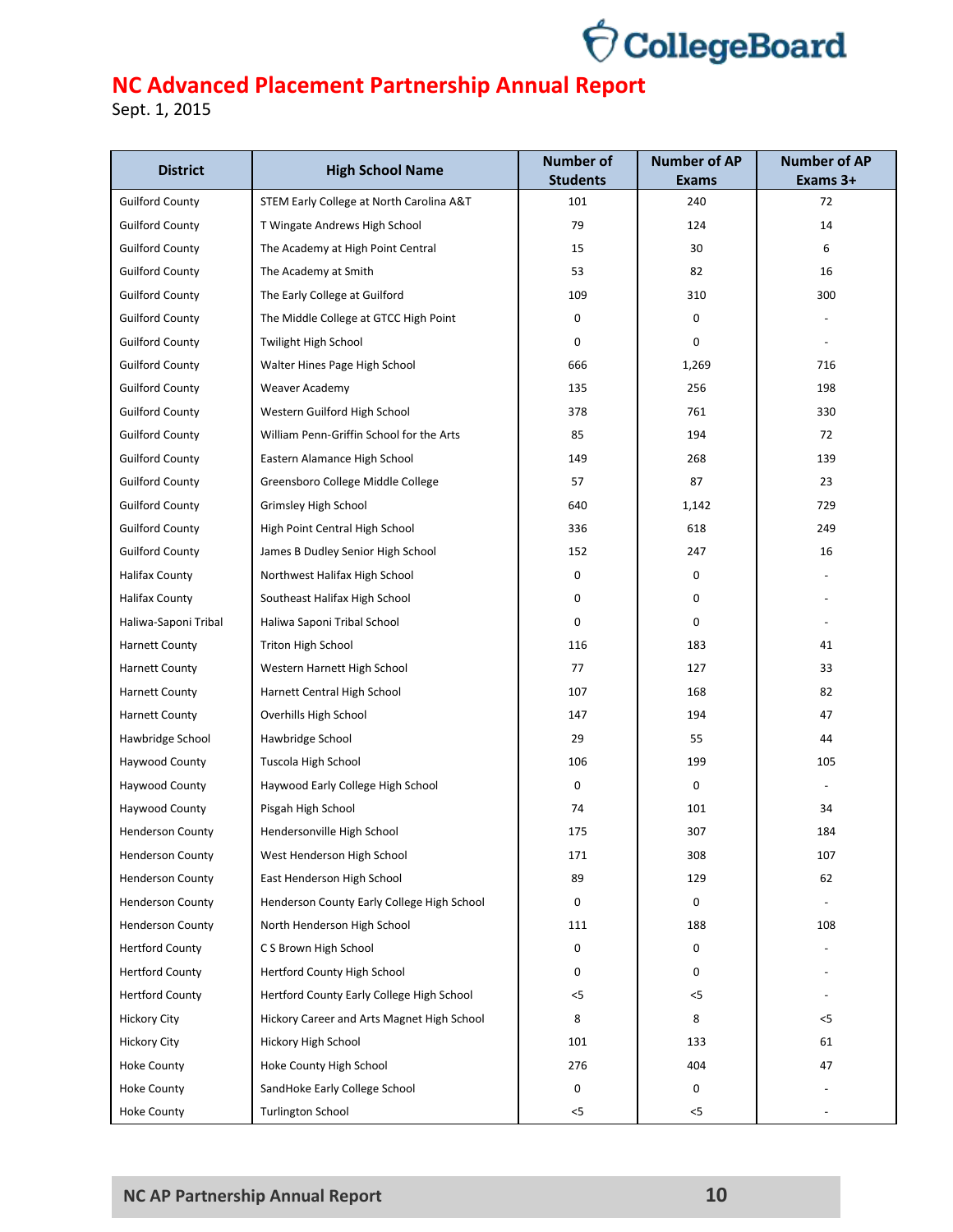

| <b>District</b>         | <b>High School Name</b>                     | <b>Number of</b><br><b>Students</b> | <b>Number of AP</b><br><b>Exams</b> | <b>Number of AP</b><br>Exams 3+ |
|-------------------------|---------------------------------------------|-------------------------------------|-------------------------------------|---------------------------------|
| <b>Hyde County</b>      | Ocracoke High School                        | $<$ 5                               | $<$ 5                               |                                 |
| Invest Collegiate Imagi | Invest Collegiate Imagine                   | $<$ 5                               | $<$ 5                               |                                 |
| Iredell-Statesville     | Career Academy and Technical School         | $<$ 5                               | $<$ 5                               |                                 |
| Iredell-Statesville     | South Iredell High School                   | 276                                 | 347                                 | 118                             |
| Iredell-Statesville     | Statesville High School                     | 191                                 | 311                                 | 64                              |
| Iredell-Statesville     | West Iredell High School                    | 89                                  | 133                                 | 40                              |
| Iredell-Statesville     | Collaborative College for Technology & Lead | 0                                   | 0                                   |                                 |
| Iredell-Statesville     | Lake Norman High School                     | 648                                 | 1,057                               | 675                             |
| Iredell-Statesville     | North Iredell High School                   | 120                                 | 148                                 | 80                              |
| Jackson County          | <b>Blue Ridge Early College</b>             | 0                                   | 0                                   |                                 |
| Jackson County          | Jackson County Early College High School    | 0                                   | $\mathbf 0$                         |                                 |
| Jackson County          | Smoky Mountain High School                  | 43                                  | 57                                  | 32                              |
| Johnston County         | Clayton High School                         | 165                                 | 229                                 | 129                             |
| Johnston County         | Cleveland High School                       | 132                                 | 188                                 | 119                             |
| Johnston County         | Johnston County Early College Academy       | 0                                   | 0                                   |                                 |
| Johnston County         | Johnston County Middle College High School  | 0                                   | $\mathbf 0$                         |                                 |
| Johnston County         | North Johnston High School                  | 23                                  | 32                                  | 23                              |
| Johnston County         | West Johnston High School                   | 126                                 | 179                                 | 126                             |
| Johnston County         | Corinth Holders High School                 | 133                                 | 195                                 | 130                             |
| Johnston County         | Princeton High School                       | 16                                  | 17                                  | 10                              |
| Johnston County         | Smithfield-Selma High School                | 82                                  | 93                                  | 24                              |
| Johnston County         | South Campus Community School               | 0                                   | $\mathbf 0$                         |                                 |
| Johnston County         | South Johnston High School                  | 53                                  | 80                                  | 34                              |
| Jones County            | Jones Senior High School                    | 11                                  | 11                                  | 5                               |
| Kannapolis City         | A L Brown Senior High School                | 147                                 | 216                                 | 111                             |
| Kennedy Charter Public  | Kennedy Charter Public School               | 17                                  | 19                                  | $<$ 5                           |
| Kestrel Heights School  | Kestrel Heights School                      | 26                                  | 34                                  | 9                               |
| Lake Lure Classical Acd | Lake Lure Classical Academy                 | $\overline{7}$                      | 7                                   | 5                               |
| Lake Norman Charter     | Lake Norman Charter School                  | 272                                 | 426                                 | 349                             |
| Lee County              | Lee County Senior High School               | 175                                 | 301                                 | 115                             |
| Lee County              | Lee Early College High School               | $<$ 5                               | $< 5$                               |                                 |
| Lee County              | Southern Lee High School                    | 116                                 | 180                                 | 60                              |
| Lenoir County           | Lenoir County Early College High School     | 0                                   | 0                                   |                                 |
| Lenoir County           | Kinston High School                         | 14                                  | 24                                  | 11                              |
| Lenoir County           | North Lenoir High School                    | 70                                  | 114                                 | 48                              |
| Lenoir County           | South Lenoir High School                    | 36                                  | 73                                  | 40                              |
| Lexington City          | Lexington Senior High School                | 91                                  | 162                                 | 61                              |
| Lincoln Charter School  | Lincoln Charter School                      | 76                                  | 144                                 | 83                              |
| <b>Lincoln County</b>   | North Lincoln High School                   | 236                                 | 441                                 | 287                             |
| <b>Lincoln County</b>   | West Lincoln High School                    | 148                                 | 283                                 | 98                              |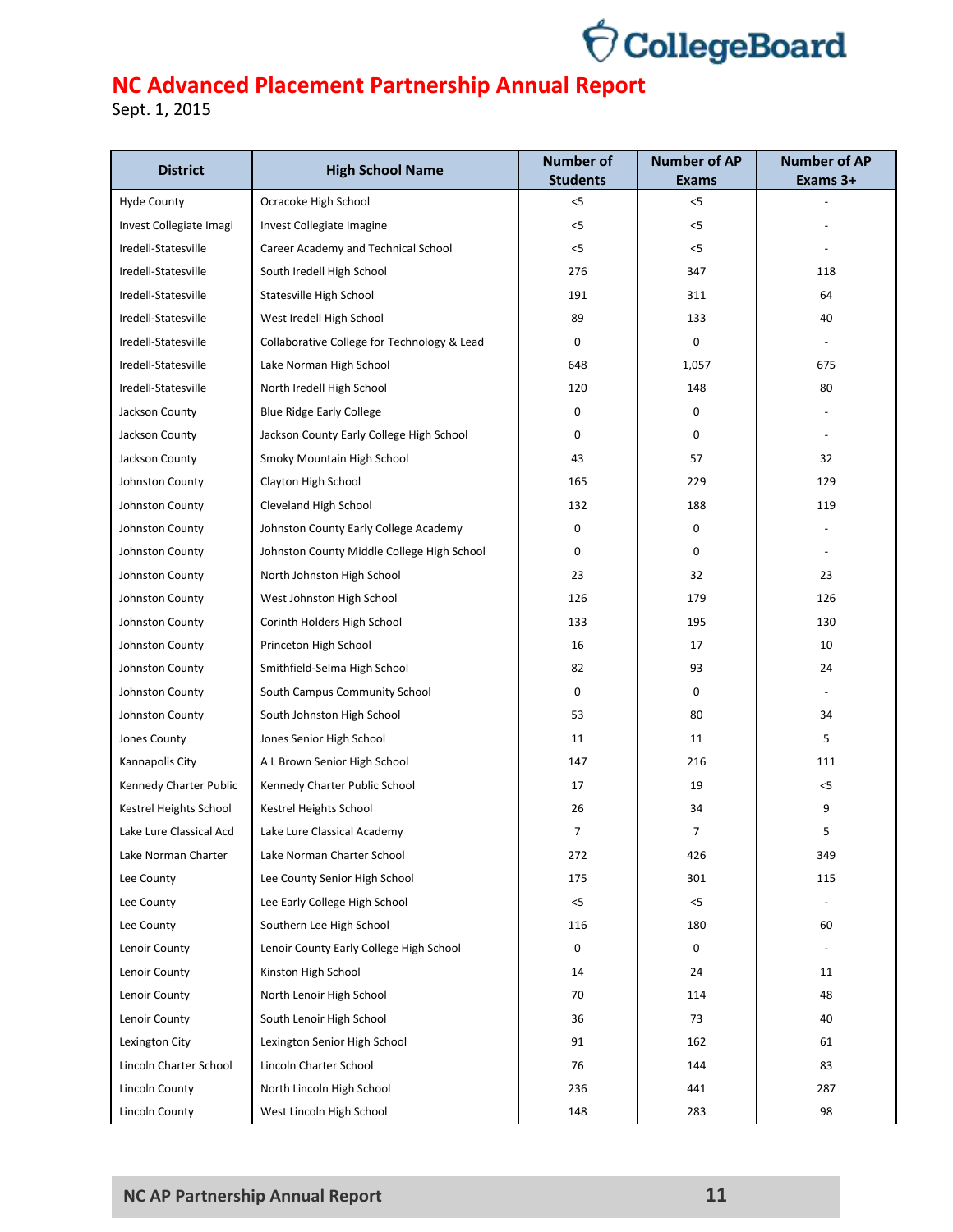

| <b>District</b>         | <b>High School Name</b>                         | <b>Number of</b><br><b>Students</b> | <b>Number of AP</b><br><b>Exams</b> | <b>Number of AP</b><br>Exams 3+ |
|-------------------------|-------------------------------------------------|-------------------------------------|-------------------------------------|---------------------------------|
| <b>Lincoln County</b>   | Lincolnton High School                          | 165                                 | 291                                 | 96                              |
| Longleaf School of Arts | Longleaf School of the Arts                     | 41                                  | 70                                  | 54                              |
| <b>Macon County</b>     | Franklin High School                            | 46                                  | 57                                  | 26                              |
| <b>Macon County</b>     | Highlands High School                           | 24                                  | 40                                  | 28                              |
| <b>Macon County</b>     | Macon Early College High School                 | 0                                   | 0                                   |                                 |
| <b>Macon County</b>     | Nantahala School                                | 0                                   | 0                                   |                                 |
| <b>Madison County</b>   | Madison Early College High School               | 0                                   | 0                                   |                                 |
| <b>Madison County</b>   | Madison High School                             | 53                                  | 73                                  | 38                              |
| <b>Martin County</b>    | Riverside High School                           | $<$ 5                               | $<$ 5                               |                                 |
| <b>Martin County</b>    | South Creek High School                         | 18                                  | 18                                  | <5                              |
| <b>McDowell County</b>  | McDowell Early College High School              | 0                                   | 0                                   |                                 |
| <b>McDowell County</b>  | McDowell High School                            | 107                                 | 161                                 | 67                              |
| Mills Park Middle       | Mills Park Middle School                        | $<$ 5                               | $<$ 5                               |                                 |
| <b>Mitchell County</b>  | Mayland Early College High School               | 0                                   | $\mathbf 0$                         |                                 |
| <b>Mitchell County</b>  | Mitchell High School                            | 38                                  | 81                                  | 44                              |
| Montgomery County       | West Montgomery High School                     | 28                                  | 37                                  | 12                              |
| Montgomery County       | East Montgomery High School                     | 14                                  | 14                                  | 6                               |
| Montgomery County       | Montgomery Learning Academy                     | 0                                   | $\mathbf 0$                         |                                 |
| Moore County            | Union Pines High School                         | 294                                 | 540                                 | 203                             |
| Moore County            | North Moore High School                         | 109                                 | 160                                 | 28                              |
| Moore County            | Pinecrest High School                           | 608                                 | 1,346                               | 672                             |
| Moore County Schools    | Pinckney Academy                                | 5                                   | 11                                  | 10                              |
| Mooresville Graded      | Mooresville Senior High School                  | 356                                 | 509                                 | 319                             |
| Mount Airy City         | Mount Airy High School                          | 79                                  | 113                                 | 67                              |
| Mountain Isl Charter    | Mountain Island Charter School                  | 31                                  | 46                                  | 32                              |
| Nash-Rocky Mount        | Nash Rocky Mount Early College High School      | 0                                   | $\mathbf 0$                         |                                 |
| Nash-Rocky Mount        | Nash Central High School                        | 75                                  | 104                                 | 22                              |
| Nash-Rocky Mount        | Northern Nash High School                       | 72                                  | 106                                 | 42                              |
| Nash-Rocky Mount        | Rocky Mount High School                         | 56                                  | 75                                  | 8                               |
| Nash-Rocky Mount        | Southern Nash High School                       | 31                                  | 36                                  | 16                              |
| North Carolina SA       | University of North Carolina School of the Arts | 129                                 | 237                                 | 206                             |
| North Carolina SSM      | North Carolina School of Science and Math       | 411                                 | 824                                 | 738                             |
| Neuse Charter School    | Neuse Charter School                            | 23                                  | 34                                  | 15                              |
| New Hanover County      | E A Laney High School                           | 246                                 | 475                                 | 251                             |
| New Hanover County      | John T Hoggard High School                      | 365                                 | 704                                 | 447                             |
| New Hanover County      | Wilmington Early College High School            | 0                                   | 0                                   |                                 |
| New Hanover County      | Eugene Ashley High School                       | 300                                 | 487                                 | 237                             |
| New Hanover County      | Isaac Bear Early College High School            | 0                                   | $\mathbf 0$                         |                                 |
| New Hanover County      | Lakeside School                                 | $<$ 5                               | $<$ 5                               |                                 |
| New Hanover County      | Mary S Mosley Performance Learning Center       | 0                                   | 0                                   |                                 |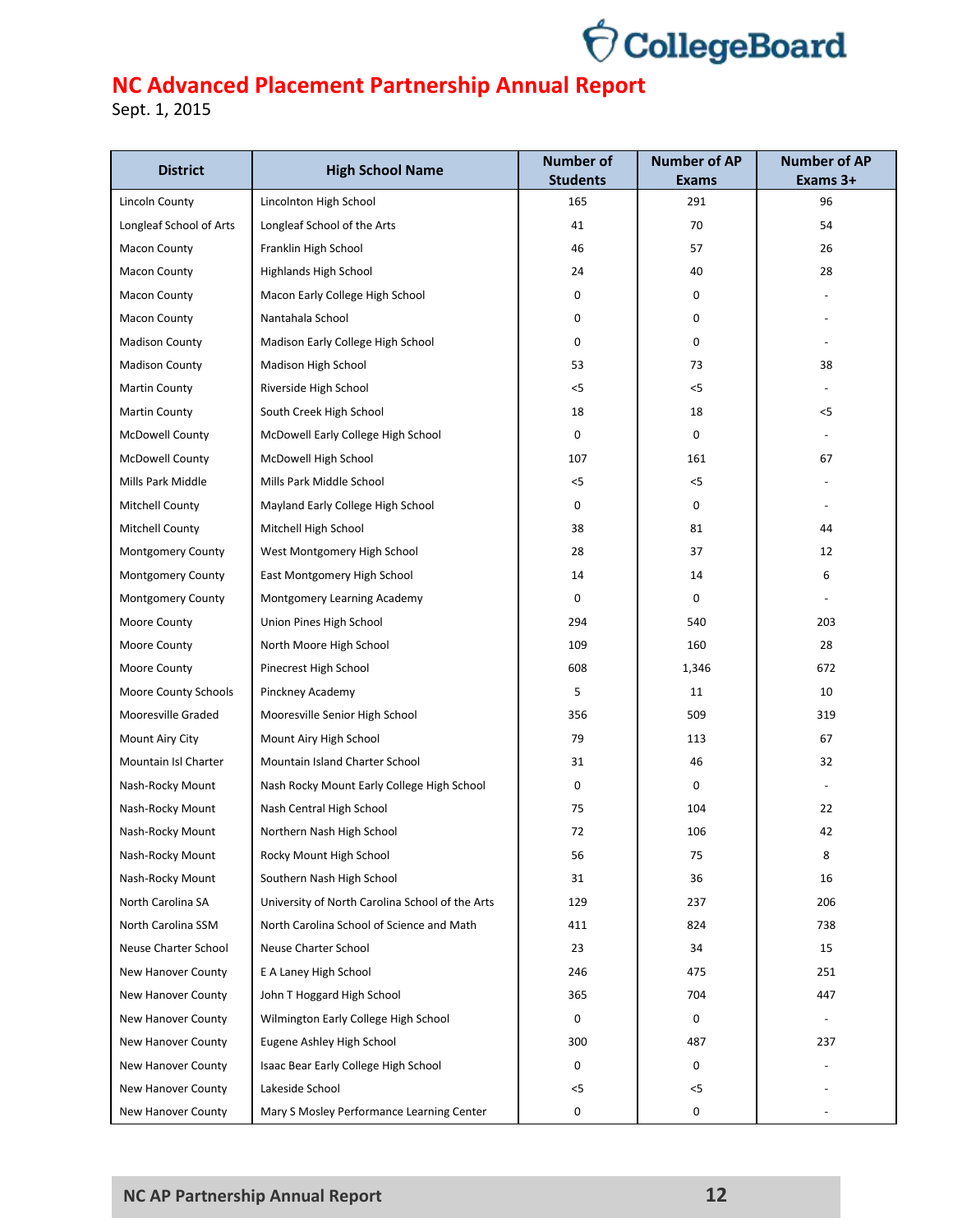

| <b>District</b>                          | <b>High School Name</b>                                | <b>Number of</b><br><b>Students</b> | <b>Number of AP</b><br><b>Exams</b> | <b>Number of AP</b><br>Exams 3+ |
|------------------------------------------|--------------------------------------------------------|-------------------------------------|-------------------------------------|---------------------------------|
| Newton Conover City                      | Discovery High School At Newton-Conover                | 51                                  | 65                                  | 26                              |
| Newton Conover City                      | Newton Conover High School                             | 91                                  | 150                                 | 84                              |
| Northampton County                       | Northampton County High School                         | 14                                  | 20                                  | 6                               |
| <b>Onslow County</b>                     | Southwest High School                                  | 76                                  | 155                                 | 25                              |
| <b>Onslow County</b>                     | Swansboro High School                                  | 105                                 | 181                                 | 44                              |
| <b>Onslow County</b>                     | White Oak High School                                  | 141                                 | 249                                 | 94                              |
| <b>Onslow County</b>                     | Dixon High School                                      | 69                                  | 132                                 | 24                              |
| <b>Onslow County</b>                     | Jacksonville High School                               | 36                                  | 39                                  | 10                              |
| <b>Onslow County</b>                     | Northside High School                                  | 198                                 | 243                                 | 32                              |
| <b>Onslow County</b>                     | Richlands High School                                  | 71                                  | 125                                 | 39                              |
| Orange County                            | Cedar Ridge High School                                | 199                                 | 374                                 | 242                             |
| Orange County                            | Orange High School                                     | 186                                 | 383                                 | 191                             |
| <b>Oxford Preparatory</b>                | Oxford Preparatory High School                         | 50                                  | 51                                  | 8                               |
| PACE Academy                             | PACE Academy                                           | 6                                   | 14                                  | $\overline{7}$                  |
| Paisley Magnet School                    | Paisley Magnet School                                  | 23                                  | 23                                  | 12                              |
| Pamlico County                           | Pamlico County High School                             | 71                                  | 87                                  | 26                              |
| Pender County                            | Pender Early College High School                       | $<$ 5                               | 5                                   |                                 |
| Pender County                            | Pender High School                                     | 84                                  | 124                                 | 17                              |
| Pender County                            | <b>Topsail High School</b>                             | 244                                 | 386                                 | 232                             |
| Pender County                            | Heide Trask High School                                | 58                                  | 92                                  | 29                              |
| <b>Perquimans County</b>                 | Perquimans County High School                          | 23                                  | 30                                  | 16                              |
| Person County                            | Person High School                                     | 128                                 | 224                                 | 81                              |
| Piedmont Com Charter                     | Piedmont Community Charter - Secondary                 | 30                                  | 44                                  | 13                              |
| Pine Lake Preparatory                    | Pine Lake Preparatory                                  | 100                                 | 228                                 | 130                             |
|                                          | Ayden-Grifton High School                              | 73                                  | 115                                 | 23                              |
| <b>Pitt County</b>                       | D H Conley High School                                 | 296                                 | 584                                 | 199                             |
| <b>Pitt County</b><br><b>Pitt County</b> |                                                        | 84                                  | 162                                 | 37                              |
|                                          | North Pitt High School                                 |                                     |                                     |                                 |
| <b>Pitt County</b>                       | Farmville Central High School                          | 91                                  | 154                                 | 27                              |
| <b>Pitt County</b>                       | Junius H Rose High School                              | 275                                 | 610<br>340                          | 378<br>161                      |
| <b>Pitt County</b>                       | South Central High School<br>Polk County Early College | 167                                 |                                     |                                 |
| Polk County                              |                                                        | 0                                   | 0                                   |                                 |
| Polk County                              | Polk County High School                                | 68                                  | 97                                  | 69                              |
| <b>Quality Education Acad</b>            | <b>Quality Education Academy</b>                       | 0                                   | 0                                   |                                 |
| Queens Grant Comm                        | Queens Grant High School                               | 52                                  | 82                                  | 41                              |
| Raleigh Charter HS                       | Raleigh Charter High School                            | 327                                 | 790                                 | 731                             |
| Randolph County                          | Randolph Early College High School                     | 0                                   | 0                                   |                                 |
| Randolph County                          | <b>Trinity High School</b>                             | 93                                  | 154                                 | 81                              |
| Randolph County                          | Wheatmore High School                                  | 77                                  | 125                                 | 53                              |
| Randolph County                          | Eastern Guilford High School                           | 144                                 | 223                                 | 74                              |
| Randolph County                          | Providence Grove High School                           | 101                                 | 181                                 | 90                              |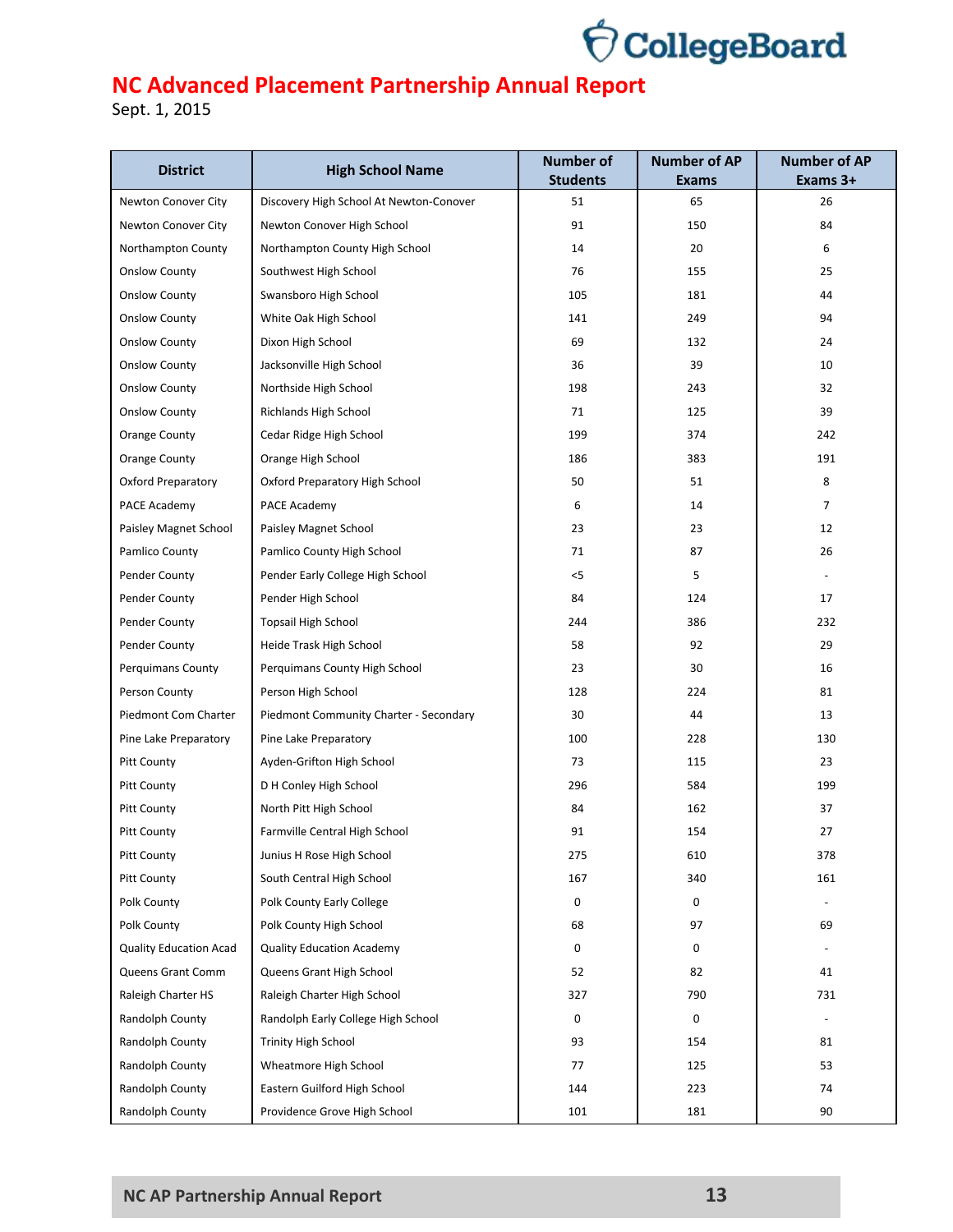

| <b>District</b>                | <b>High School Name</b>                     | <b>Number of</b><br><b>Students</b> | <b>Number of AP</b><br><b>Exams</b> | <b>Number of AP</b><br>Exams 3+ |
|--------------------------------|---------------------------------------------|-------------------------------------|-------------------------------------|---------------------------------|
| Randolph County                | Southwestern Randolph High School           | 101                                 | 202                                 | 51                              |
| Research Triangle High         | Research Triangle High School               | 111                                 | 173                                 | 119                             |
| <b>Richmond County</b>         | Richmond Early College High School          | $<$ 5                               | $<$ 5                               |                                 |
| <b>Richmond County</b>         | Richmond Senior High School                 | 177                                 | 316                                 | 72                              |
| River Mill Academy             | River Mill Academy                          | 40                                  | 65                                  | 12                              |
| Roanoke Rapids City            | Roanoke Rapids High School                  | 102                                 | 186                                 | 53                              |
| Robeson County                 | Fairmont High School                        | 66                                  | 77                                  | 9                               |
| Robeson County                 | Lumberton High School                       | 304                                 | 437                                 | 60                              |
| Robeson County                 | Purnell Swett High School                   | 174                                 | 224                                 | 15                              |
| Robeson County                 | Red Springs High School                     | 26                                  | 32                                  | $<$ 5                           |
| Robeson County                 | Robeson County Early College High School    | 0                                   | 0                                   |                                 |
| Robeson County                 | Saint Paul's High School                    | 37                                  | 55                                  | 5                               |
|                                | South Robeson High School                   | 31                                  | 43                                  | 5                               |
| Robeson County                 | Dalton L McMichael High School              | 70                                  | 106                                 | 22                              |
| Rockingham County              |                                             |                                     |                                     |                                 |
| Rockingham County              | John Motley Morehead High School            | 74                                  | 102                                 | 16                              |
| Rockingham County              | Reidsville High School                      | 13                                  | 13                                  | $<$ 5                           |
| Rockingham County              | Rockingham County High School               | 71                                  | 105                                 | 75                              |
| Rockingham County              | Rockingham Early College High School        | 0                                   | $\mathbf 0$                         |                                 |
| Rockingham County              | Second Chance Opportunity & Resource Educat | $<$ 5                               | $<$ 5                               |                                 |
| Rocky Mount Prep               | Rocky Mount Preparatory School              | 10                                  | 12                                  | $<$ 5                           |
| Rowan County                   | North Rowan High School                     | 104                                 | 167                                 | 11                              |
| Rowan-Salisbury                | Jesse C Carson High School                  | 152                                 | 251                                 | 68                              |
| Rowan-Salisbury                | Rowan County Early College                  | 0                                   | $\mathbf 0$                         |                                 |
| Rowan-Salisbury                | West Rowan High School                      | 129                                 | 189                                 | 56                              |
| Rowan-Salisbury                | East Rowan High School                      | 132                                 | 230                                 | 63                              |
| Rowan-Salisbury                | Salisbury High School                       | 158                                 | 336                                 | 139                             |
| Rowan-Salisbury                | South Rowan High School                     | 103                                 | 174                                 | 33                              |
| Roxboro Community              | Roxboro Community School                    | 104                                 | 163                                 | 56                              |
| <b>Rutherford County</b>       | Chase High School                           | 105                                 | 173                                 | 63                              |
| <b>Rutherford County</b>       | East Rutherford High School                 | 44                                  | 72                                  | 16                              |
| <b>Rutherford County</b>       | Rutherford Early College High School        | 0                                   | 0                                   |                                 |
| <b>Rutherford County</b>       | Rutherfordton-Spindale Central High School  | 98                                  | 172                                 | 64                              |
| <b>Sampson County</b>          | Hobbton High School                         | 43                                  | 66                                  | 11                              |
| Sampson County                 | Union High School                           | 16                                  | 19                                  | 6                               |
| Sampson County                 | Lakewood High School                        | 36                                  | 43                                  | 16                              |
| Sampson County                 | Midway High School                          | 62                                  | 93                                  | 58                              |
| Sampson County                 | Sampson Early College High School           | 0                                   | 0                                   |                                 |
| <b>School For Creative Stu</b> | <b>School For Creative Studies</b>          | 29                                  | 29                                  | 8                               |
| <b>Scotland County</b>         | Scotland Early College High School          | 0                                   | 0                                   |                                 |
| <b>Scotland County</b>         | Scotland High School                        | 142                                 | 231                                 | 40                              |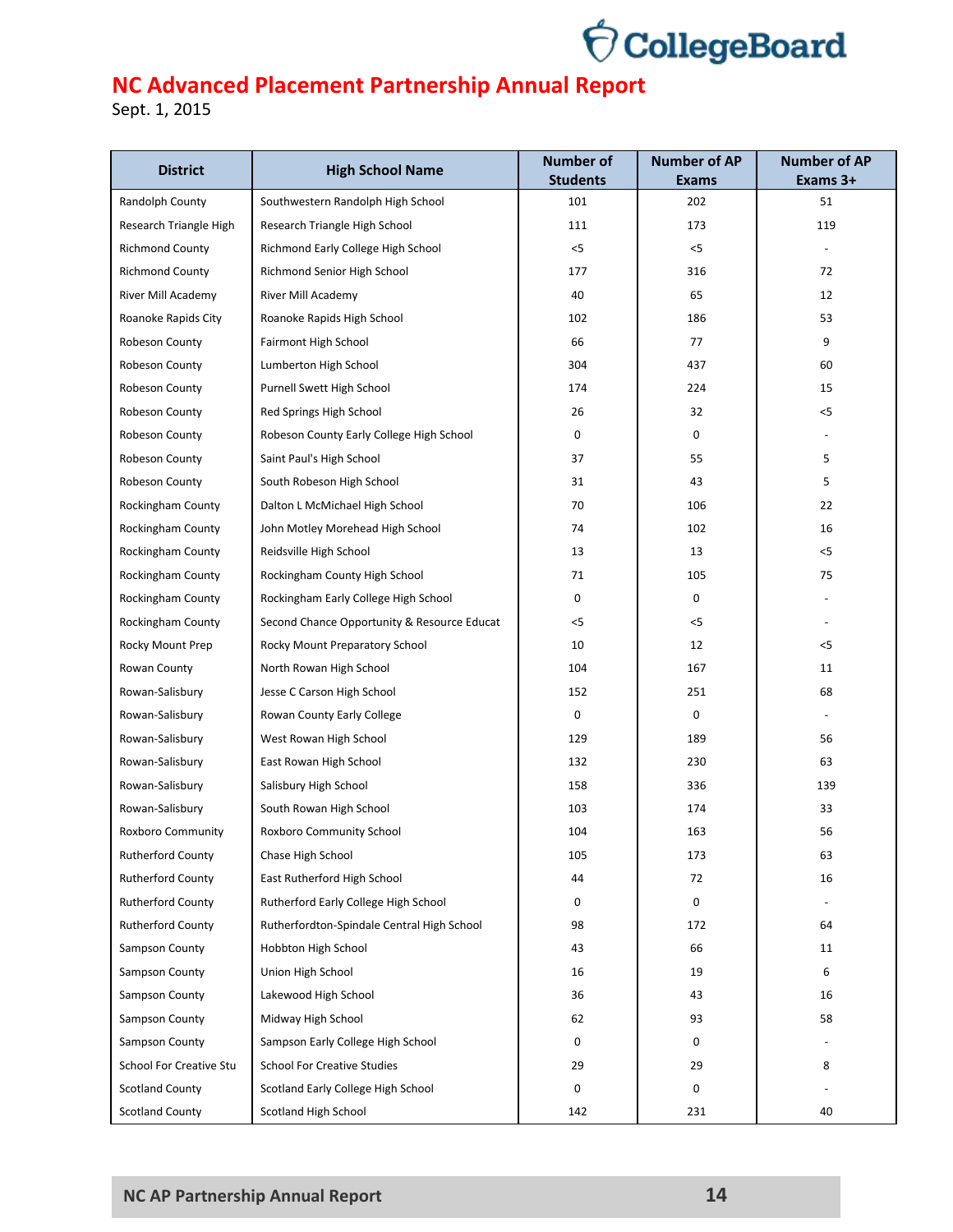

| <b>District</b>              | <b>High School Name</b>                                 | <b>Number of</b>      | <b>Number of AP</b> | <b>Number of AP</b>      |
|------------------------------|---------------------------------------------------------|-----------------------|---------------------|--------------------------|
| <b>Stanley County</b>        | West Stanly High School                                 | <b>Students</b><br>59 | <b>Exams</b><br>81  | Exams 3+<br>35           |
| <b>Stanly County</b>         | North Stanly High School                                | 37                    | 55                  | 13                       |
| <b>Stanly County</b>         | Albemarle High School                                   | 21                    | 31                  | 7                        |
| <b>Stanly County</b>         | South Stanly High School                                | 46                    | 61                  | 25                       |
| <b>Stanly County Schools</b> | Stanly Early College High School                        | 0                     | 0                   |                          |
| <b>Stokes County</b>         | North Stokes High School                                | 38                    | 54                  | 12                       |
| <b>Stokes County</b>         | Stokes Early College High School                        | 0                     | 0                   |                          |
| <b>Stokes County</b>         | West Stokes High School                                 | 93                    | 167                 | 57                       |
| <b>Stokes County</b>         | South Stokes High School                                | 59                    | 127                 | 53                       |
| <b>Surry County</b>          | North Surry High School                                 | 80                    | 131                 | 20                       |
| <b>Surry County</b>          | Surry Central High School                               | 79                    | 163                 | 82                       |
| <b>Surry County</b>          | Surry Early College High School of Design               | $<$ 5                 | $<$ 5               |                          |
| <b>Surry County</b>          | East Surry High School                                  | 73                    | 125                 | 89                       |
| Swain County                 | Swain County High School                                | 42                    | 74                  | 36                       |
| Thomas Jefferson             | Thomas Jefferson Classical Academy                      | 164                   | 346                 | 223                      |
|                              |                                                         |                       |                     |                          |
| Thomasville City             | Thomasville Senior High School<br>Davidson River School | 53                    | 78                  | 13                       |
| Transylvania County          |                                                         | $<$ 5                 | $<$ 5               |                          |
| <b>Transylvania County</b>   | Rosman High School                                      | 48                    | 80                  | 27                       |
| Transylvania County          | Brevard Senior High School                              | 80                    | 111                 | 68                       |
| Triad Math & Sci Acad        | Triad Math And Science Academy                          | 13                    | 22                  | $<$ 5                    |
| <b>Tyrrell County</b>        | Columbia High School                                    | 6                     | 6                   | $<$ 5                    |
| Union Acad Charter           | Union Academy                                           | 125                   | 241                 | 109                      |
| <b>Union County</b>          | Central Academy of Technology and Arts                  | 185                   | 282                 | 173                      |
| <b>Union County</b>          | Forest Hills High School                                | 83                    | 130                 | 55                       |
| <b>Union County</b>          | Marvin Ridge High School                                | 545                   | 1,069               | 824                      |
| <b>Union County</b>          | Sun Valley High School                                  | 141                   | 236                 | 155                      |
| <b>Union County</b>          | Union County Career Center                              | $<$ 5                 | 5                   |                          |
| <b>Union County</b>          | <b>Union County Early College</b>                       | 0                     | 0                   |                          |
| <b>Union County</b>          | Weddington High School                                  | 468                   | 855                 | 575                      |
| <b>Union County</b>          | Cuthbertson High School                                 | 452                   | 758                 | 555                      |
| <b>Union County</b>          | Monroe High School                                      | 73                    | 110                 | 29                       |
| <b>Union County</b>          | Parkwood High School                                    | 118                   | 193                 | 109                      |
| Union County                 | Piedmont High School                                    | 151                   | 241                 | 188                      |
| <b>Union County</b>          | Porter Ridge High School                                | 236                   | 392                 | 156                      |
| Uwharrie Charter             | Uwharrie Charter Academy                                | 27                    | 52                  | 7                        |
| Vance County                 | Vance County Early College High School                  | 0                     | 0                   | $\overline{\phantom{a}}$ |
| Vance County                 | Northern Vance Senior High School                       | 140                   | 285                 | 39                       |
| Vance County                 | Southern Vance High School                              | 86                    | 135                 | 23                       |
| Voyager Academy              | Voyager Academy                                         | 134                   | 254                 | 101                      |
| <b>Wake County</b>           | Athens Drive Senior High School                         | 422                   | 903                 | 660                      |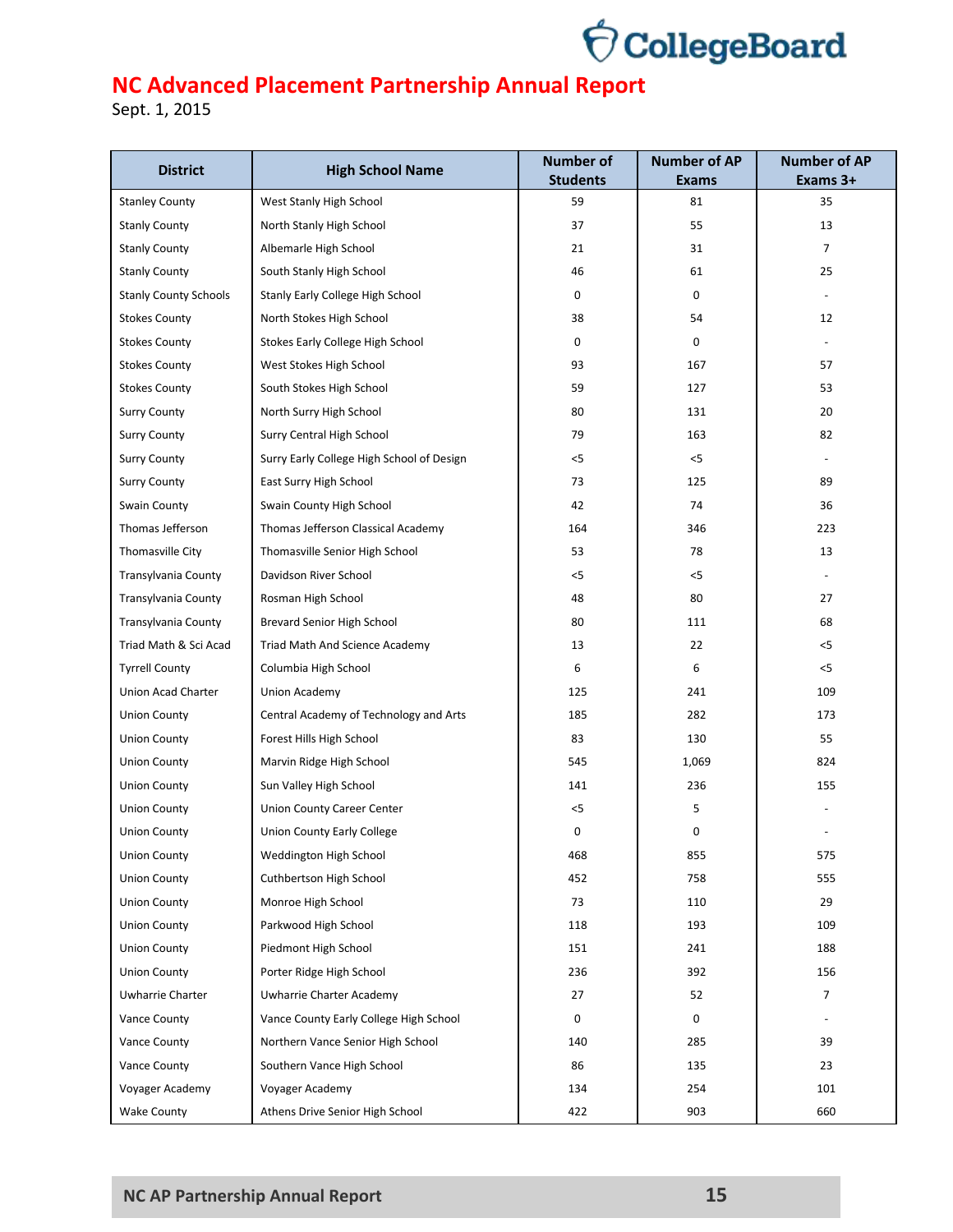

| <b>District</b>          | <b>High School Name</b>                        | <b>Number of</b><br><b>Students</b> | <b>Number of AP</b><br><b>Exams</b> | <b>Number of AP</b><br>Exams 3+ |
|--------------------------|------------------------------------------------|-------------------------------------|-------------------------------------|---------------------------------|
| <b>Wake County</b>       | Garner Magnet High School                      | 339                                 | 681                                 | 150                             |
| <b>Wake County</b>       | Millbrook High School                          | 653                                 | 1,289                               | 692                             |
| <b>Wake County</b>       | Needham B Broughton High School                | 430                                 | 787                                 | 450                             |
| <b>Wake County</b>       | Panther Creek High School                      | 910                                 | 1,848                               | 1,385                           |
| <b>Wake County</b>       | Vernon Malone College & Career Academy         | 0                                   | 0                                   |                                 |
| <b>Wake County</b>       | Visual and Performing Arts Center              | 0                                   | 0                                   |                                 |
| <b>Wake County</b>       | Wake Early College of Health and Sciences      | 0                                   | 0                                   |                                 |
| <b>Wake County</b>       | Wake Forest High School                        | 332                                 | 760                                 | 354                             |
| <b>Wake County</b>       | Wake NC State University STEM Early College HS | 55                                  | 55                                  | 20                              |
| <b>Wake County</b>       | Wake Young Mens Leadership Academy             | $<$ 5                               | $<$ 5                               |                                 |
| <b>Wake County</b>       | Wake Young Womens Leadership Academy           | 0                                   | 0                                   |                                 |
| <b>Wake County</b>       | Wakefield High School                          | 473                                 | 834                                 | 486                             |
|                          |                                                | 742                                 |                                     | 947                             |
| <b>Wake County</b>       | Apex High School<br>Cary High School           | 428                                 | 1,315<br>911                        | 623                             |
| <b>Wake County</b>       | East Wake School of Arts, Education and Global |                                     |                                     |                                 |
| <b>Wake County</b>       |                                                | 46                                  | 96                                  | 26                              |
| <b>Wake County</b>       | East Wake School of Engineering Systems        | 37                                  | 78                                  | 29                              |
| <b>Wake County</b>       | East Wake School of Health Science             | 96                                  | 201                                 | 40                              |
| <b>Wake County</b>       | Enka High School                               | 193                                 | 309                                 | 128                             |
| <b>Wake County</b>       | Fuquay-Varina Senior High School               | 323                                 | 582                                 | 370                             |
| <b>Wake County</b>       | Green Hope High School                         | 896                                 | 1,978                               | 1,526                           |
| <b>Wake County</b>       | Heritage High School                           | 409                                 | 818                                 | 446                             |
| <b>Wake County</b>       | Holly Springs High School                      | 565                                 | 1,018                               | 596                             |
| <b>Wake County</b>       | Knightdale High School                         | 194                                 | 453                                 | 102                             |
| <b>Wake County</b>       | Leesville Road High School                     | 409                                 | 799                                 | 554                             |
| <b>Wake County</b>       | Middle Creek High School                       | 481                                 | 1,120                               | 775                             |
| <b>Wake County</b>       | Phillips High School                           | 0                                   | $\mathbf 0$                         |                                 |
| <b>Wake County</b>       | Rolesville High School                         | 111                                 | 153                                 | 37                              |
| <b>Wake County</b>       | Sanderson High School                          | 217                                 | 423                                 | 282                             |
| <b>Wake County</b>       | Southeast Raleigh High School                  | 136                                 | 257                                 | 83                              |
| <b>Warren County</b>     | Warren County High School                      | 17                                  | 17                                  | $<$ 5                           |
| <b>Warren County</b>     | Warren Early College High School               | 0                                   | 0                                   |                                 |
| <b>Warren County</b>     | Warren New Tech High School                    | $<$ 5                               | $<$ 5                               |                                 |
| <b>Washington County</b> | Creswell High School                           | $<$ 5                               | 6                                   |                                 |
| <b>Washington County</b> | Plymouth High School                           | $<$ 5                               | $<$ 5                               |                                 |
| Watauga County           | Watauga High School                            | 235                                 | 505                                 | 337                             |
| <b>Wayne County</b>      | Rosewood High School                           | 53                                  | 66                                  | 9                               |
| <b>Wayne County</b>      | Wayne Early-Middle College High School         | $<$ 5                               | $<$ 5                               |                                 |
| Wayne County             | Wayne School of Engineering                    | $<$ 5                               | $<$ 5                               |                                 |
| Wayne County             | Wayne Technical Academy                        | $<$ 5                               | $<$ 5                               |                                 |
| Wayne County             | Charles B. Aycock High School                  | 83                                  | 136                                 | 69                              |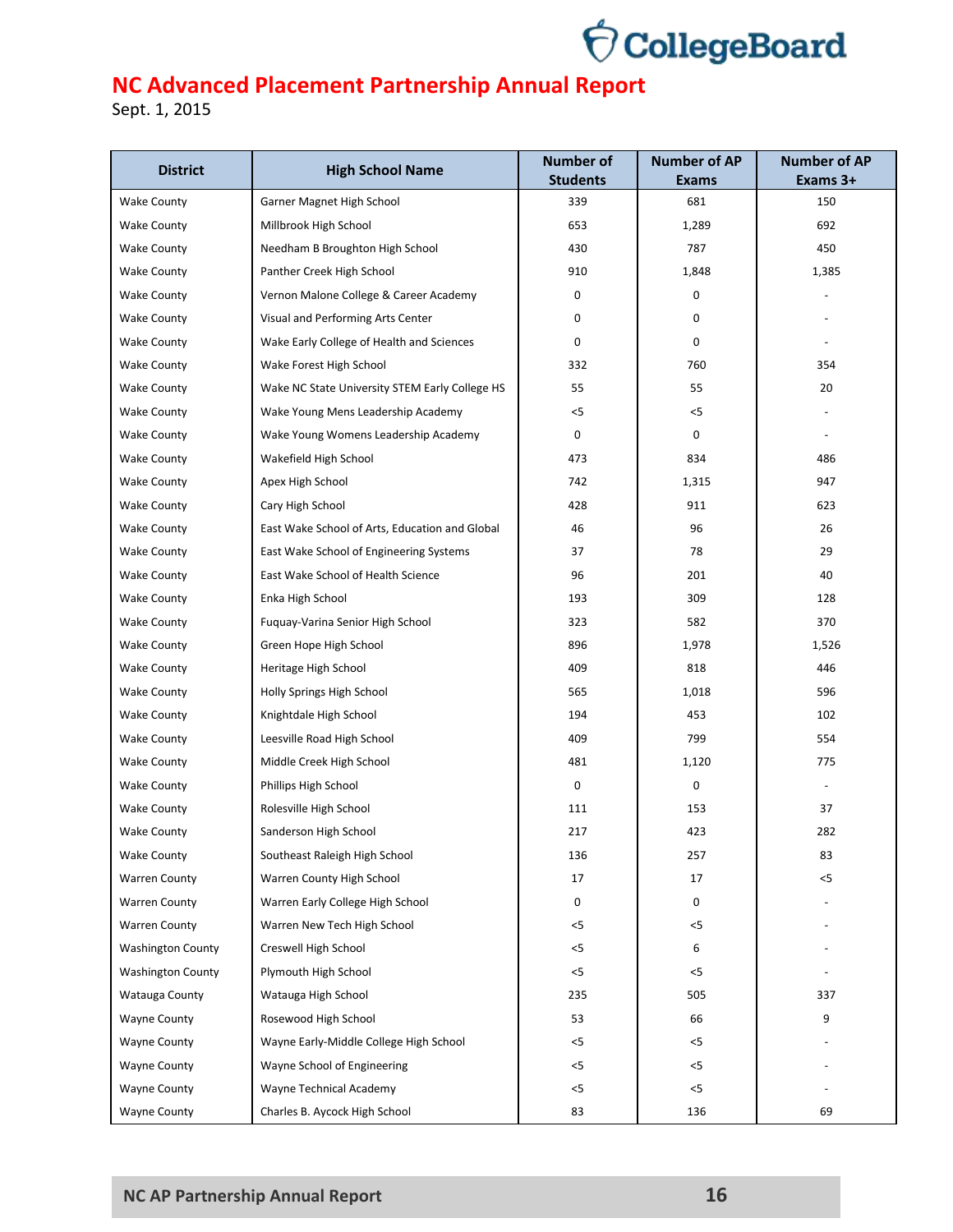

| <b>District</b>       | <b>High School Name</b>                     | <b>Number of</b><br><b>Students</b> | <b>Number of AP</b><br><b>Exams</b> | <b>Number of AP</b><br>Exams 3+ |  |
|-----------------------|---------------------------------------------|-------------------------------------|-------------------------------------|---------------------------------|--|
| <b>Wayne County</b>   | Goldsboro High School                       | 25                                  | 27                                  | $<$ 5                           |  |
| <b>Wayne County</b>   | Southern Wayne High School                  | 43                                  | 55                                  | 9                               |  |
| Wayne County          | Spring Creek High School                    | 32                                  | 43                                  | 19                              |  |
| <b>Weldon City</b>    | Roanoke Valley Early College High School    | 0                                   | $\mathbf 0$                         |                                 |  |
| Weldon City           | Weldon STEM High School                     | $<$ 5                               | $<$ 5                               |                                 |  |
| Whiteville City       | Whiteville High School                      | 46                                  | 109                                 | 38                              |  |
| <b>Wilkes County</b>  | North Wilkes High School                    | 35                                  | 48                                  | 15                              |  |
| <b>Wilkes County</b>  | West Wilkes High School                     | 40                                  | 44                                  | 23                              |  |
| <b>Wilkes County</b>  | Wilkes Central High School                  | 66                                  | 97                                  | 46                              |  |
| <b>Wilkes County</b>  | Wilkes Early College High School            | 0                                   | 0                                   |                                 |  |
| <b>Wilkes County</b>  | East Wake School of Integrated Technology   | 50                                  | 116                                 | 42                              |  |
| <b>Wilson County</b>  | Wilson Early College Academy                | 0                                   | $\mathbf 0$                         |                                 |  |
| <b>Wilson County</b>  | Beddingfield High School                    | 32                                  | 39                                  | 5                               |  |
| <b>Wilson County</b>  | Fike High School                            | 138                                 | 248                                 | 64                              |  |
| <b>Wilson County</b>  | Hunt High School                            | 139                                 | 197                                 | 62                              |  |
| Winston Salem-Forsyth | Atkins Academic/Technology High School      | 136                                 | 309                                 | 223                             |  |
| Winston Salem-Forsyth | Forsyth Middle College                      | 0                                   | 0                                   |                                 |  |
| Winston Salem-Forsyth | John F Kennedy High School                  | 10                                  | 12                                  | $\overline{7}$                  |  |
| Winston Salem-Forsyth | Mount Tabor High School                     | 446                                 | 1,153                               | 661                             |  |
| Winston Salem-Forsyth | Ronald Wilson Reagan High School            | 573                                 | 1,318                               | 829                             |  |
| Winston Salem-Forsyth | Walkertown High School                      | 47                                  | 86                                  | 32                              |  |
| Winston Salem-Forsyth | West Forsyth High School                    | 613                                 | 1,453                               | 916                             |  |
| Winston Salem-Forsyth | Winston-Salem County Schools: Career Center | 6                                   | 11                                  | 5                               |  |
| Winston Salem-Forsyth | Winston-Salem Preparatory Academy           | 34                                  | 55                                  | $<$ 5                           |  |
| Winston Salem-Forsyth | Carver High School                          | 12                                  | 25                                  | 11                              |  |
| Winston Salem-Forsyth | Early College of Forsyth                    | 0                                   | $\mathbf 0$                         |                                 |  |
| Winston Salem-Forsyth | East Forsyth High School                    | 379                                 | 679                                 | 361                             |  |
| Winston Salem-Forsyth | North Forsyth High School                   | 91                                  | 149                                 | 49                              |  |
| Winston Salem-Forsyth | Parkland High School                        | 5                                   | 6                                   | $<$ 5                           |  |
| Winston Salem-Forsyth | R J Reynolds High School                    | 468                                 | 1,196                               | 730                             |  |
| Winston Salem-Forsyth | Robert B Glenn High School                  | 183                                 | 314                                 | 129                             |  |
| Woods Charter         | Woods Charter School                        | 91                                  | 203                                 | 132                             |  |
| <b>Yadkin County</b>  | <b>Starmount High School</b>                | 19                                  | 22                                  | $<$ 5                           |  |
| <b>Yadkin County</b>  | Yadkin Early College High School            | 0                                   | $\mathbf 0$                         |                                 |  |
| <b>Yadkin County</b>  | Forbush High School                         | 80                                  | 101                                 | 54                              |  |
| <b>Yancey County</b>  | Mountain Heritage High School               | 33                                  | 60                                  | 48                              |  |
| <b>Total</b>          | 67,678                                      | 125,547                             | 63,837                              | <b>Total</b>                    |  |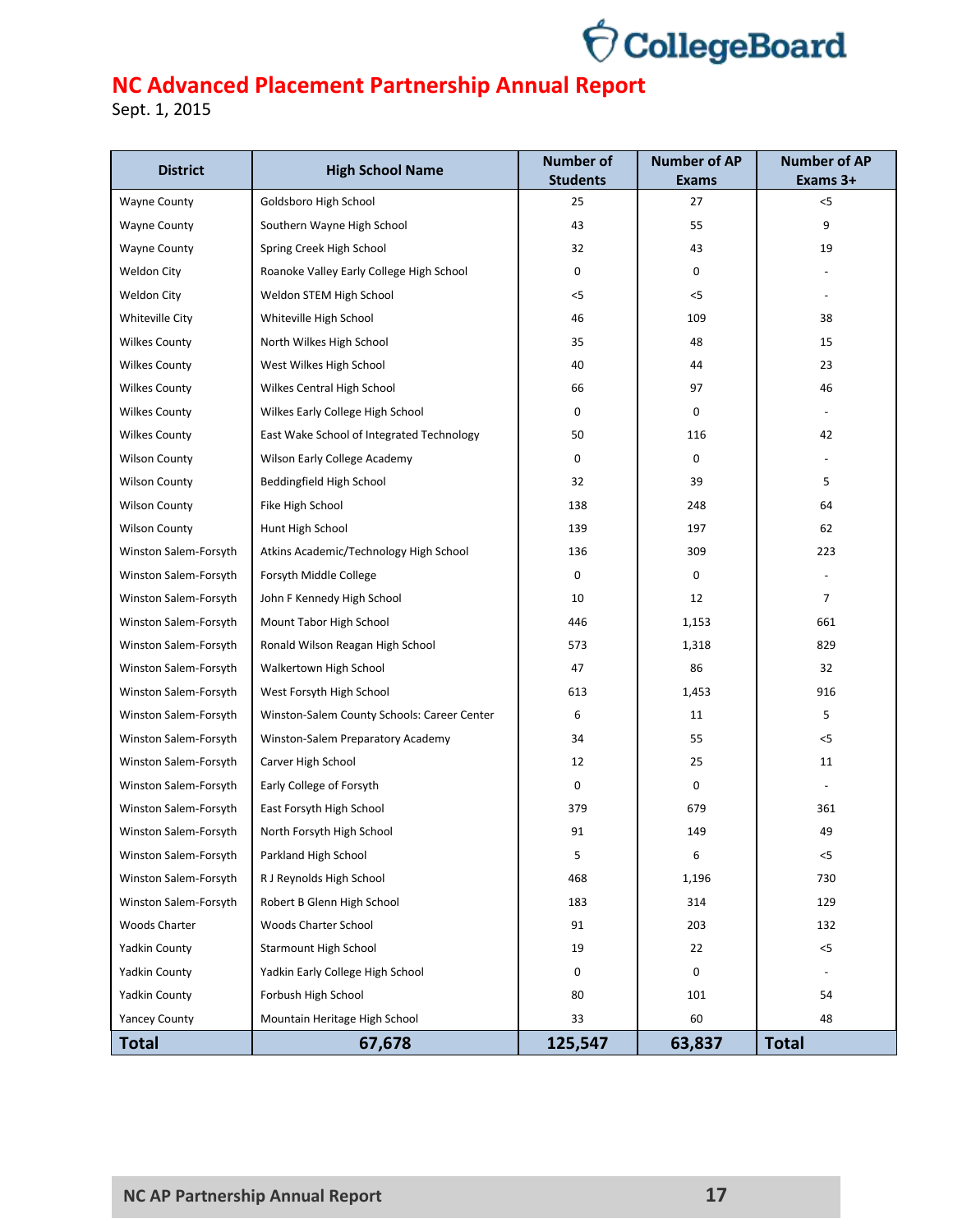

Sept. 1, 2015

 Student performance on AP examinations, including information by local school administrative unit, and school for the 23 targeted NCAPP districts:

| <b>NCAPP Districts: AP Exam Results by High School - 2015</b> |                        |                                               |                                            |                                                |                                        |                                      |  |
|---------------------------------------------------------------|------------------------|-----------------------------------------------|--------------------------------------------|------------------------------------------------|----------------------------------------|--------------------------------------|--|
| <b>District</b>                                               | High<br>School<br>Code | <b>High School Name</b>                       | Number<br><sub>of</sub><br><b>Students</b> | <b>Number</b><br>of<br><b>Students</b><br>$3+$ | <b>Number</b><br>of AP<br><b>Exams</b> | <b>Number</b><br>of AP<br>Exams $3+$ |  |
| Anson                                                         | 344080                 | Anson High School                             | 50                                         | 5                                              | 74                                     | 6                                    |  |
| Anson                                                         | 343131                 | Anson County Early College                    | $<$ 5                                      | $<$ 5                                          | $<$ 5                                  |                                      |  |
| Anson                                                         | 344081                 | Anson Challenge Academy                       | $<$ 5                                      | 0                                              | $<$ 5                                  |                                      |  |
| <b>Bertie</b>                                                 | 344392                 | Bertie High School                            | 10                                         | 0                                              | 10                                     | 0                                    |  |
| <b>Bertie</b>                                                 | 344390                 | The Bertie School of Sci, Tech, Eng, and Math | 30                                         | $<$ 5                                          | 32                                     | $<$ 5                                |  |
| Clinton City                                                  | 340800                 | Clinton High School                           | 94                                         | 22                                             | 185                                    | 40                                   |  |
| Columbus                                                      | 340010                 | East Columbus High School                     | 16                                         | $<$ 5                                          | 16                                     | $<$ 5                                |  |
| Columbus                                                      | 342830                 | South Columbus High School                    | 40                                         | 9                                              | 73                                     | 9                                    |  |
| Columbus                                                      | 340620                 | West Columbus High School                     | 39                                         | $<$ 5                                          | 51                                     | $<$ 5                                |  |
| Duplin                                                        | 344171                 | Duplin Early College High School              | 0                                          | 0                                              | 0                                      |                                      |  |
| Duplin                                                        | 340355                 | East Duplin High School                       | 55                                         | 23                                             | 67                                     | 31                                   |  |
| Duplin                                                        | 344170                 | James Kenan High School                       | 44                                         | 6                                              | 58                                     | 7                                    |  |
| Duplin                                                        | 340535                 | North Duplin Junior-Senior High School        | 18                                         | $<$ 5                                          | 21                                     | $\overline{7}$                       |  |
| Duplin                                                        | 343947                 | Wallace Rose Hill High School                 | 58                                         | 10                                             | 92                                     | 12                                   |  |
| Edgecombe                                                     | 343920                 | North Edgecombe High School                   | 5                                          | 0                                              | 5                                      | 0                                    |  |
| Edgecombe                                                     | 343100                 | Southwest Edgecombe High School               | 56                                         | 9                                              | 81                                     | 9                                    |  |
| Edgecombe                                                     | 343930                 | Tarboro High School                           | 19                                         | 8                                              | 22                                     | 10                                   |  |
| Greene                                                        | 343665                 | Greene Central High School                    | 40                                         | 18                                             | 56                                     | 30                                   |  |
| Hoke                                                          | 343195                 | Hoke County High School                       | 278                                        | 37                                             | 407                                    | 48                                   |  |
| Hoke                                                          | 343194                 | <b>Turlington School</b>                      | $<$ 5                                      | $<$ 5                                          | $<$ 5                                  |                                      |  |
| Lee                                                           | 343518                 | Lee County Senior High School                 | 175                                        | 76                                             | 301                                    | 115                                  |  |
| Lee                                                           | 343510                 | Lee Early College High School                 | $<$ 5                                      | 0                                              | < 5                                    | $\overline{\phantom{a}}$             |  |
| Lee                                                           | 343524                 | Southern Lee High School                      | 116                                        | 39                                             | 180                                    | 60                                   |  |
| Lenoir                                                        | 342075                 | Kinston High School                           | 14                                         | 7                                              | 24                                     | 11                                   |  |
| Lenoir                                                        | 342130                 | North Lenoir High School                      | 70                                         | 28                                             | 114                                    | 48                                   |  |
| Lenoir                                                        | 340970                 | South Lenoir High School                      | 36                                         | 21                                             | 73                                     | 40                                   |  |
| Lexington City                                                | 342275                 | Lexington Senior High School                  | 91                                         | 33                                             | 162                                    | 61                                   |  |
| Montgomery                                                    | 340365                 | East Montgomery High School                   | 14                                         | 6                                              | 14                                     | 6                                    |  |
| Montgomery                                                    | 342785                 | West Montgomery High School                   | 28                                         | 9                                              | 37                                     | 12                                   |  |
| Nash/Rocky Mount                                              | 343371                 | Nash Central High School                      | 75                                         | 14                                             | 104                                    | 22                                   |  |
| Nash/Rocky Mount                                              | 343365                 | Northern Nash High School                     | 72                                         | 31                                             | 106                                    | 42                                   |  |
| Nash/Rocky Mount                                              | 343375                 | Rocky Mount High School                       | 56                                         | 8                                              | 75                                     | 8                                    |  |
| Nash/Rocky Mount                                              | 340215                 | Southern Nash High School                     | 31                                         | 15                                             | 36                                     | 16                                   |  |
| Northampton                                                   | 340915                 | Northampton County High School                | 14                                         | $< 5$                                          | 20                                     | 6                                    |  |
| Pitt                                                          | 340195                 | Ayden-Grifton High School                     | 73                                         | 17                                             | 115                                    | 23                                   |  |
| Pitt                                                          | 341640                 | D H Conley High School                        | 296                                        | 115                                            | 584                                    | 199                                  |  |
| Pitt                                                          | 341285                 | Farmville Central High School                 | 91                                         | 16                                             | 154                                    | 27                                   |  |
| Pitt                                                          | 341650                 | Junius H Rose High School                     | 275                                        | 178                                            | 610                                    | 378                                  |  |